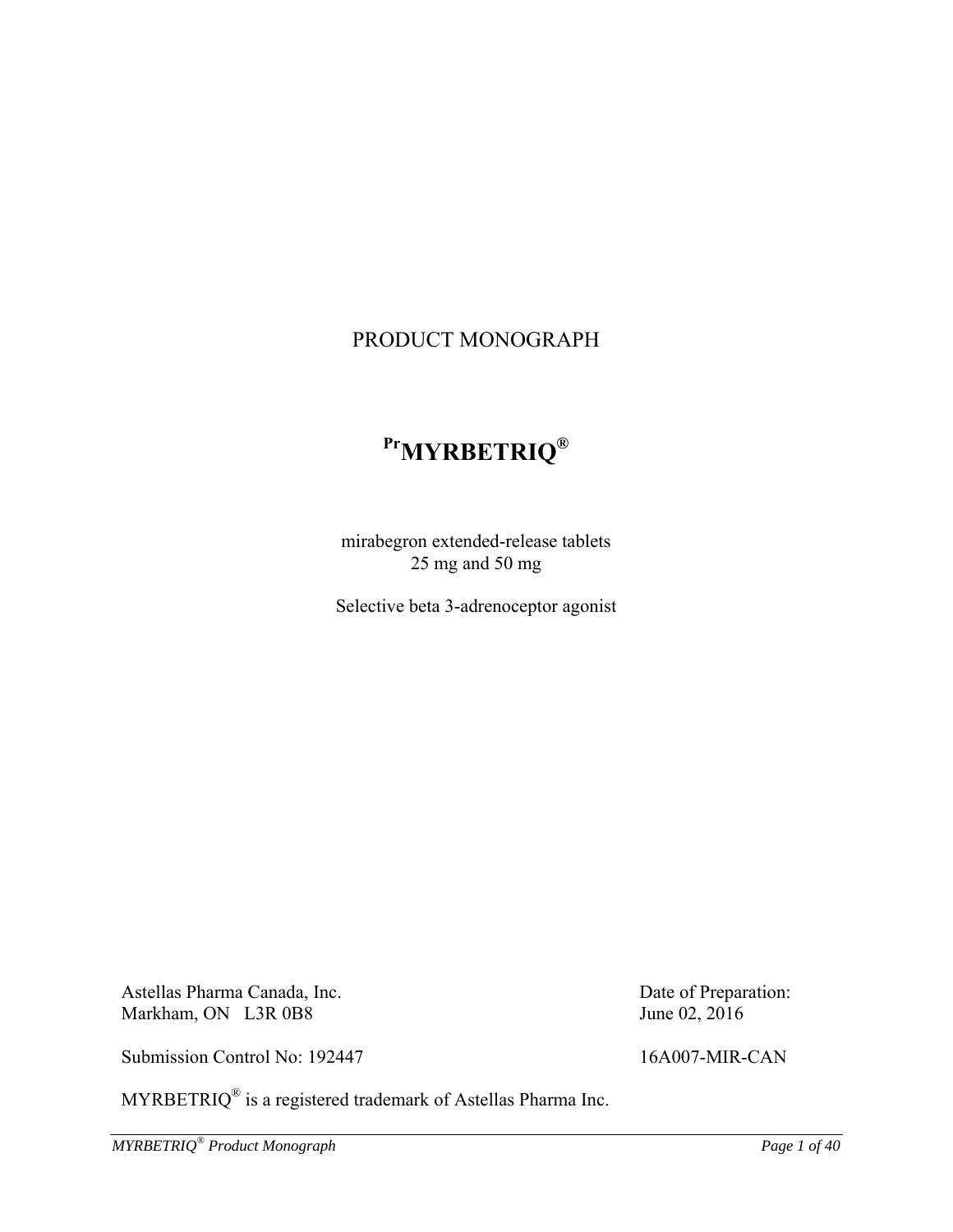## **Table of Contents**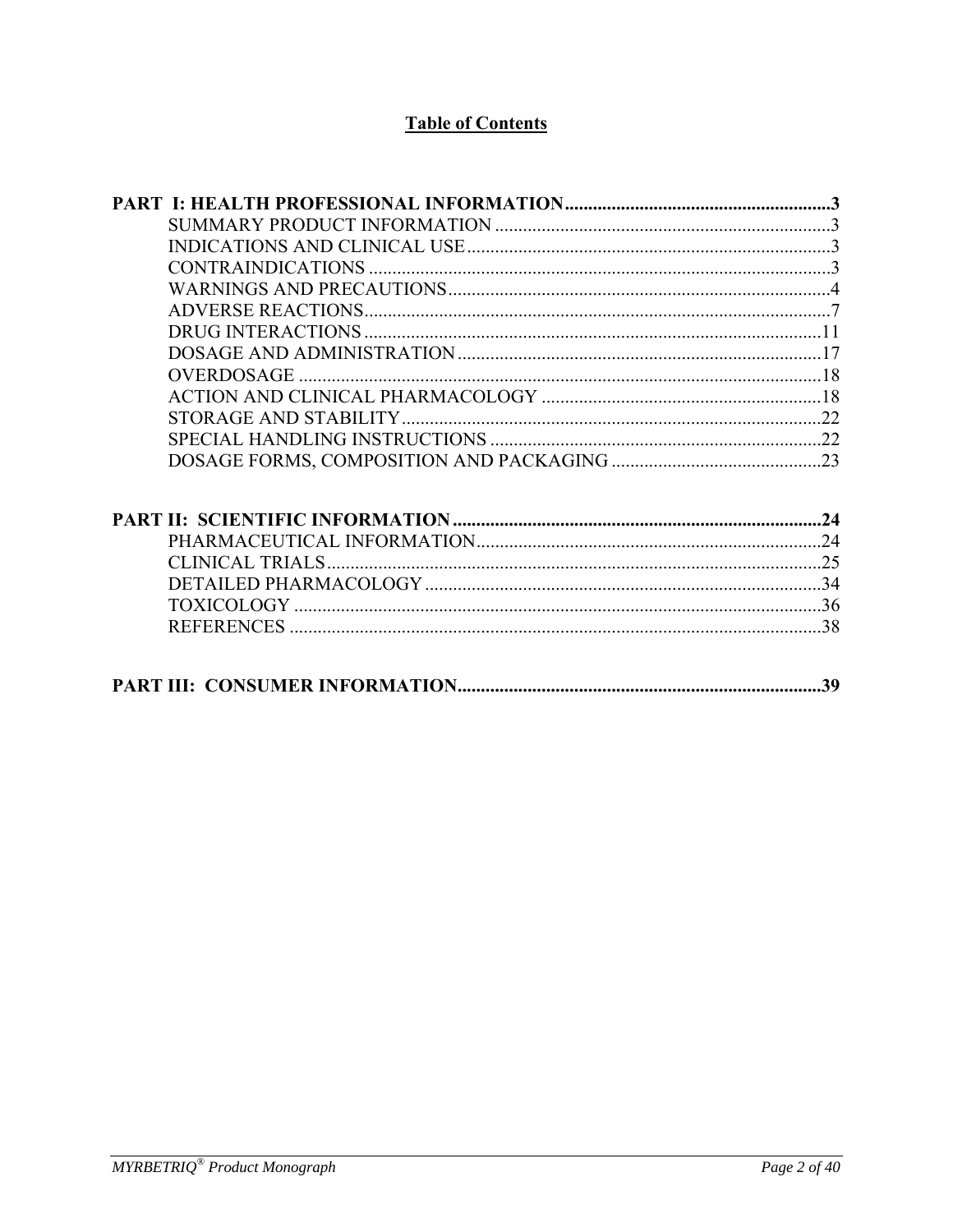## **PrMYRBETRIQ®**

### mirabegron

### **PART I: HEALTH PROFESSIONAL INFORMATION**

### **SUMMARY PRODUCT INFORMATION**

| Route of       | Dosage Form /                                                  | <b>Clinically Relevant Nonmedicinal</b>                                                         |
|----------------|----------------------------------------------------------------|-------------------------------------------------------------------------------------------------|
| Administration | <b>Strength</b>                                                | <b>Ingredients</b>                                                                              |
| Oral           | Extended-release<br>tablets: $25 \text{ mg}$ , $50 \text{ mg}$ | None<br><i>For a complete listing see Dosage Forms,</i><br>' Composition and Packaging section. |

### **INDICATIONS AND CLINICAL USE**

MYRBETRIQ (mirabegron) is indicated for the treatment of overactive bladder (OAB) with symptoms of urgency, urgency incontinence and urinary frequency.

### Geriatrics  $(≥ 65 \text{ years of age})$ :

Of 5648 patients who received MYRBETRIQ in the phase 2 and 3 studies, 2029 (35.9%) were 65 years of age or older, and 557 (9.9%) were 75 years of age or older. No overall differences in safety or effectiveness were observed between patients younger than 65 years of age and those 65 years of age or older in these studies.

### **Pediatrics (< 18 years of age):**

The safety and efficacy of MYRBETRIQ in pediatric patients have not been established.

## **CONTRAINDICATIONS**

MYRBETRIQ is contraindicated in:

- Patients with severe uncontrolled hypertension defined as systolic blood pressure  $\geq$ 180 mm Hg and/or diastolic blood pressure  $\geq$ 110 mm Hg.
- Patients who are pregnant.
- Patients who are hypersensitive to this drug or to any ingredient in the formulation or component of the container. For a complete listing, see the DOSAGE FORMS, COMPOSITION AND PACKAGING section of the product monograph.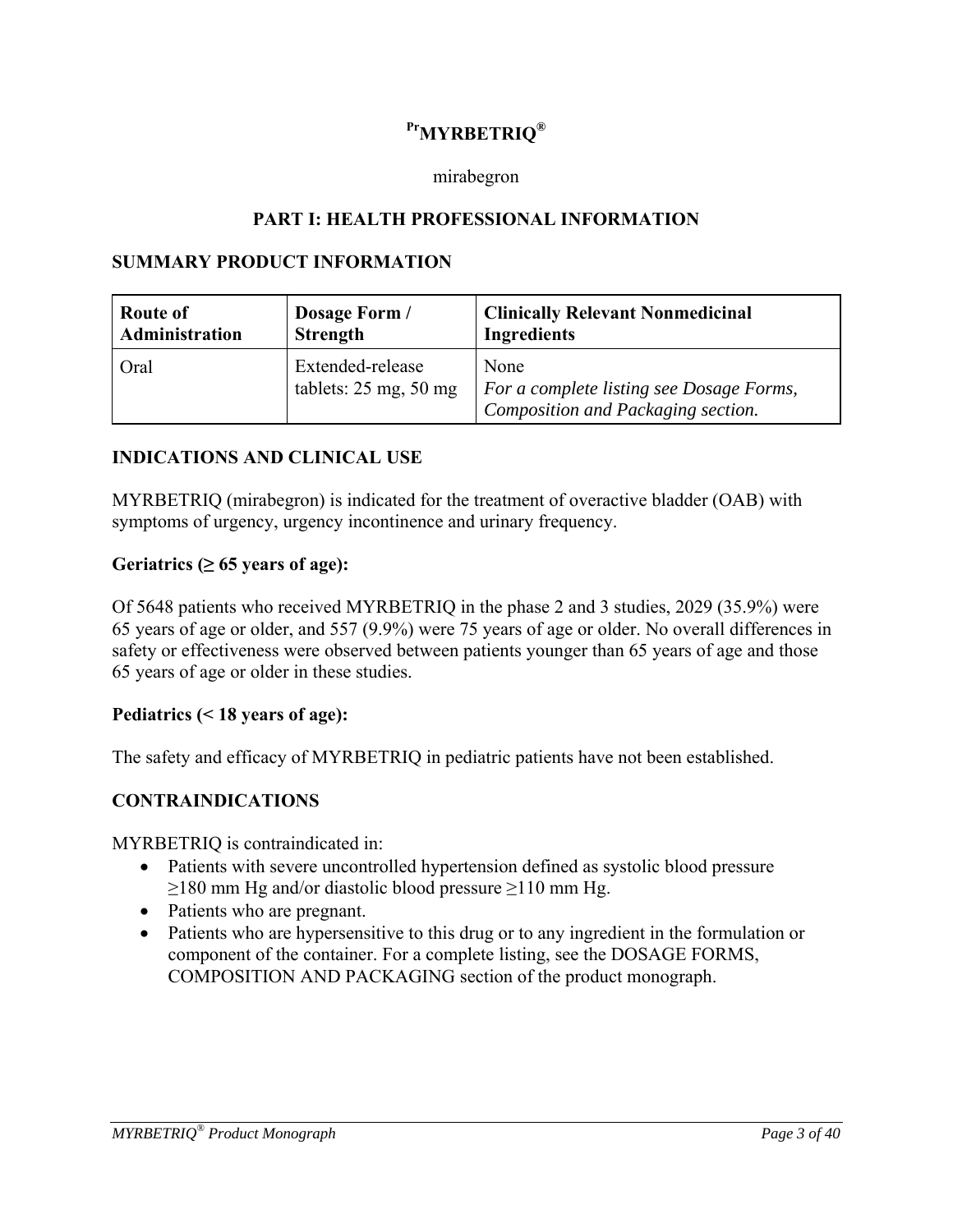## **WARNINGS AND PRECAUTIONS**

## **General**

In a 52-week long-term safety study, serious adverse events of neoplasm were reported by 0.1%, 1.3% and 0.5% of patients treated with MYRBETRIQ 50 mg, MYRBETRIQ 100 mg, and active control once daily, respectively. Neoplasms reported by 2 patients treated with MYRBETRIQ 100 mg included breast cancer, lung neoplasm malignant and prostate cancer.

In a clinical study in Japan, a single case was reported as Stevens-Johnson syndrome with increased serum ALT, AST and bilirubin in a patient taking MYRBETRIQ 100 mg as well as an herbal medication (Kyufu Gold) (see ADVERSE REACTIONS).

In a 52-week long-term safety study, serum ALT/AST increased from baseline by greater than 10-fold in 2 patients (0.3%) taking MYRBETRIQ 50 mg, and these markers subsequently returned to baseline while both patients continued MYRBETRIQ (see ADVERSE REACTIONS).

## **Cardiovascular**

**QTc Prolongation:** MYRBETRIQ was associated with dose-dependent QTc prolongation that was more pronounced in females. At the maximal recommended therapeutic dose of 50 mg, the largest mean difference from placebo in the QTc interval was <5 ms in healthy male and female subjects at steady-state (see ACTION AND CLINICAL PHARMACOLOGY, Pharmacodynamics, Cardiac Electrophysiology and Haemodynamics). Consider these observations in clinical decisions to prescribe MYRBETRIQ to patients with a known history of QT prolongation, risk factors for torsade de pointes (e.g., hypokalemia) or patients who are taking medications known to prolong the QT interval (see DRUG-DRUG INTERACTIONS, Drugs that Cause QT/QTc Prolongation).

**Blood Pressure:** MYRBETRIQ can increase blood pressure. Blood pressure should be measured at baseline and periodically during treatment with MYRBETRIQ, especially in hypertensive patients. MYRBETRIQ was not studied in patients with severe uncontrolled hypertension (systolic blood pressure  $\geq$ 180 mm Hg and/or diastolic blood pressure  $\geq$ 110 mm Hg) and, therefore is not recommended in these patients (see CONTRAINDICATIONS). In a healthy volunteer study, MYRBETRIQ was associated with dose-dependent increases in supine systolic/diastolic blood pressure. At the maximal recommended dose of 50 mg, the mean maximum increase in systolic/diastolic blood pressure was approximately 4.0/3.7 mm Hg greater than placebo. In patients with OAB in clinical trials, MYRBETRIQ was associated with increases in systolic and diastolic blood pressure of approximately 0.5-1 mm Hg compared to placebo. Both systolic blood pressure and diastolic blood pressure increases were reversible upon discontinuation of treatment (see ACTION AND CLINICAL PHARMACOLOGY, Cardiac Electrophysiology and Haemodynamics, Effects on Pulse Rate and Blood Pressure in Patients with OAB).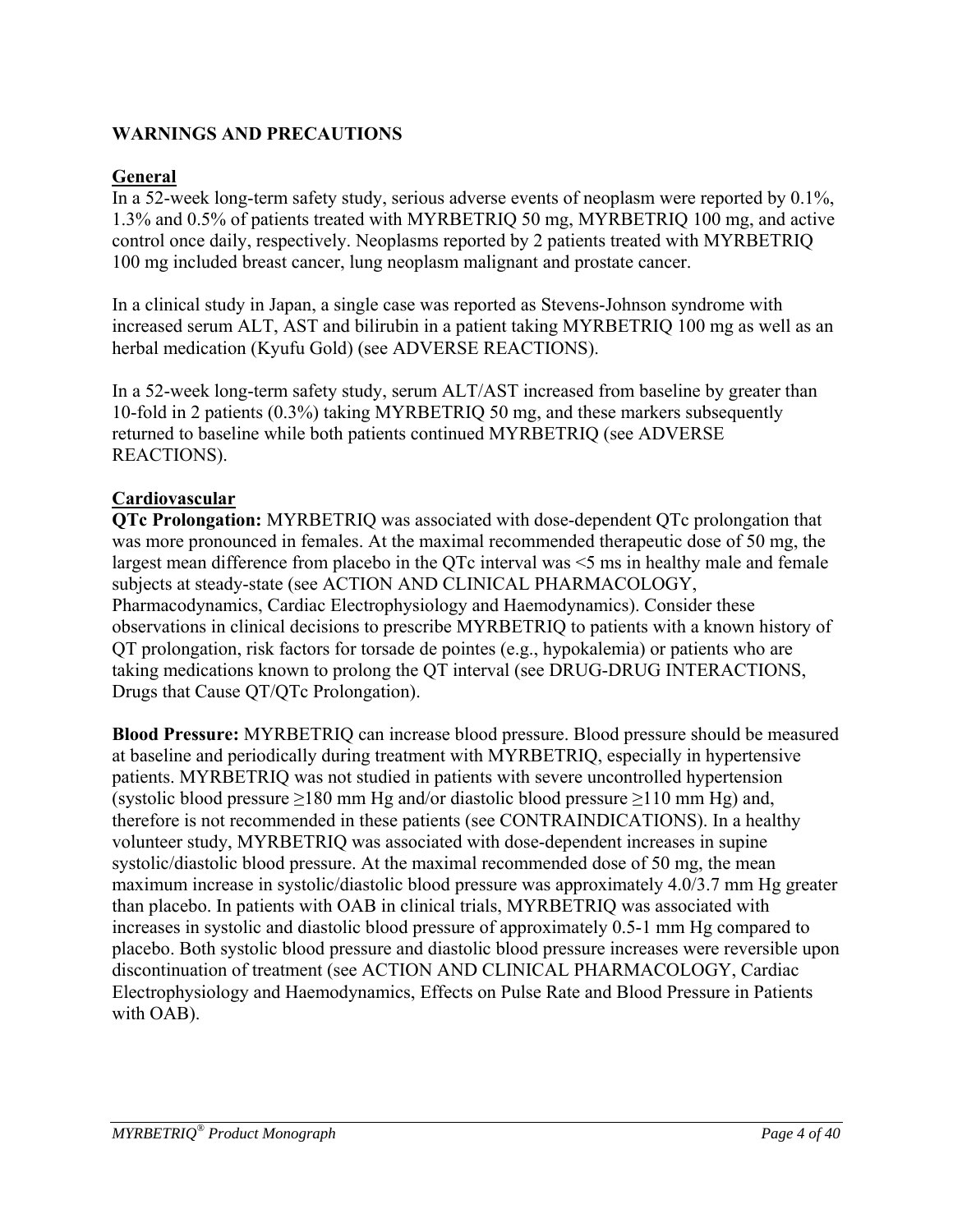**Heart Rate Increase:** MYRBETRIQ is associated with increased heart rate that correlates with increasing dose (see ACTION AND CLINICAL PHARMACOLOGY, Cardiac Electrophysiology and Haemodynamics). In a healthy volunteer study, MYRBETRIQ was associated with dose-dependent increases in heart rate. At the maximal recommended dose of 50 mg, the mean maximum increase in heart rate was approximately 8.5 bpm in females and 5.5 bpm in males at steady-state. In patients with OAB in clinical trials receiving the maximum recommended dose of MYRBETRIQ 50 mg, a mean heart rate increase of approximately 1 bpm compared to placebo was observed that was reversible upon discontinuation of treatment. Accordingly, caution should be used when administering MYRBETRIQ to patients who have a history of ischemic heart disease or tachyarrhythmias.

## **Endocrine and Metabolism**

**CYP2D6:** Since mirabegron is a moderate CYP2D6 inhibitor, the systemic exposure to CYP2D6 substrates such as metoprolol and desipramine is increased when co-administered with mirabegron  $(\geq 100 \text{ mg})$ . Therefore, caution is advised if mirabegron is co-administered with these drugs as appropriate monitoring and dose adjustment may be necessary, especially with narrow therapeutic index drugs metabolized by CYP2D6. The dose of MYRBETRIQ should not exceed 25 mg when co-administered with narrow therapeutic index drugs, such as flecainide and propafenone (see DRUG INTERACTIONS and ACTION AND CLINICAL PHARMACOLOGY, Special Populations and Conditions).

## **Genitourinary**

**Urinary Retention:** Urinary retention has been reported in post-marketing experience in patients taking mirabegron, in patients with bladder outlet obstruction (BOO) and in patients taking antimuscarinic medications for the treatment of OAB. MYRBETRIQ should be administered with caution to patients with clinically significant BOO. MYRBETRIQ should also be administered with caution to patients taking antimuscarinic medications for the treatment of OAB (see ADVERSE REACTIONS, Post-Market Adverse Drug Reactions; ACTION AND CLINICAL PHARMACOLOGY and DRUG INTERACTIONS).

## **Hepatic/Biliary/Pancreatic**

MYRBETRIQ has not been studied in patients with severe hepatic impairment (Child-Pugh Class C) and, therefore, is not recommended for use in this patient population (see DOSAGE AND ADMINISTRATION, Dosing Consideration).

In patients with moderate hepatic impairment (Child-Pugh Class B), the daily dose of MYRBETRIQ should not exceed 25 mg. No dose adjustment is necessary in patients with mild hepatic impairment (Child-Pugh Class A) (see DOSAGE AND ADMINISTRATION, Dosing Consideration and ACTION AND CLINICAL PHARMACOLOGY, Special Populations and Conditions, Hepatic Insufficiency).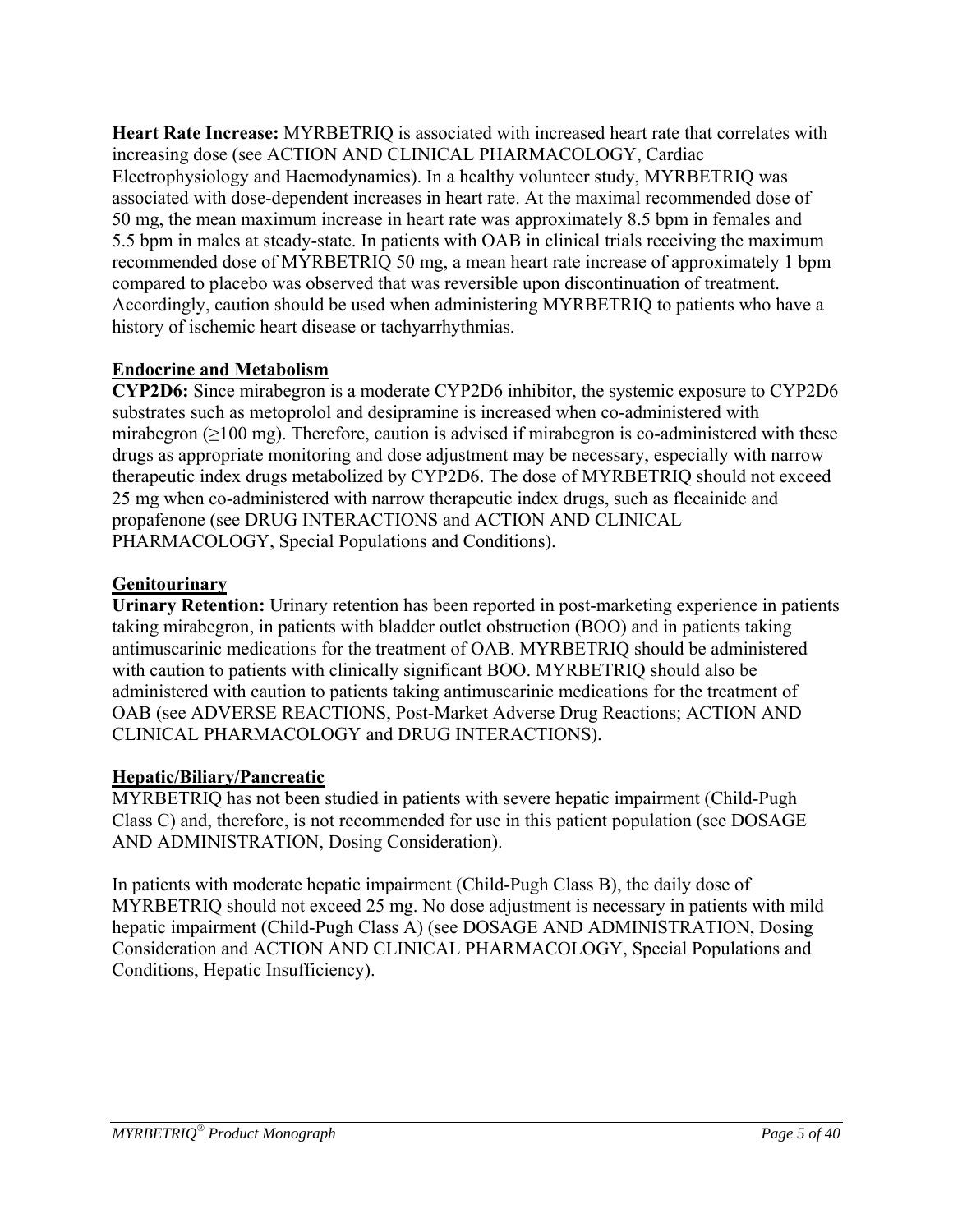## **Immune**

Angioedema of the face, lips, tongue, and/or larynx has been reported with MYRBETRIQ. In some cases angioedema occurred after the first dose. Cases of angioedema have been reported to occur hours after the first dose or after multiple doses. Angioedema associated with upper airway swelling may be life threatening. If involvement of the tongue, hypopharynx, or larynx occurs, promptly discontinue MYRBETRIQ and initiate appropriate therapy and/or measures necessary to ensure a patent airway (see ADVERSE REACTIONS).

## **Ophthalmologic**

Ophthalmological examination should be performed regularly during treatment with MYRBETRIQ in patients with glaucoma. In a healthy volunteer study, administration of mirabegron at 100 mg dose per day was not associated with any increase in intraocular pressure (IOP)(see ACTION AND CLINICAL PHARMACOLOGY, Effect on IOP).

## **Renal**

MYRBETRIQ has not been studied in patients with End Stage Renal Disease ( $CL_{cr}$  <15 mL/min or eGFR <15 mL/min/1.73 m<sup>2</sup> or patients requiring hemodialysis) and, therefore, is not recommended for use in these patient populations (see DOSAGE AND ADMINISTRATION, Dosing Considerations).

In patients with severe renal impairment ( $CL_{cr}$  15 to 29 mL/min or eGFR 15 to  $29 \text{ mL/min}/1.73 \text{ m}^2$ ), the daily dose of MYRBETRIQ should not exceed 25 mg. No dose adjustment is necessary in patients with mild or moderate renal impairment ( $CL_{cr}$  30 to  $89 \text{ mL/min}$  or eGFR 30 to  $89 \text{ mL/min}/1.73 \text{ m}^2$ ) (see DOSAGE AND ADMINISTRATION, Dosing Considerations and ACTION AND CLINICAL PHARMACOLOGY, Special Populations and Conditions, Renal Insufficiency).

## **Sexual Function/Reproduction**

In animal studies, female fertility index was 88% (or 2 of 17 animals were infertile) while in males, there was no effect on fertility at non-lethal doses (see TOXICOLOGY). However, due to short duration of the treatment period, effects on male fertility cannot be ruled out (see TOXICOLOGY).

## **Special Populations**

**Pregnant Women:** There are no adequate and well-controlled studies using MYRBETRIQ in pregnant women.

In animal embryo-fetal toxicity studies there was an increased incidence of wavy rib, dilated aorta, cardiomegaly and reduced fetal body weight. Mirabegron was not found to be teratogenic (see TOXICOLOGY).

Because preclinical reproductive toxicity studies may not accurately predict human reproductive toxicity, the use of MYRBETRIQ should be avoided in pregnancy (see CONTRAINDICATIONS).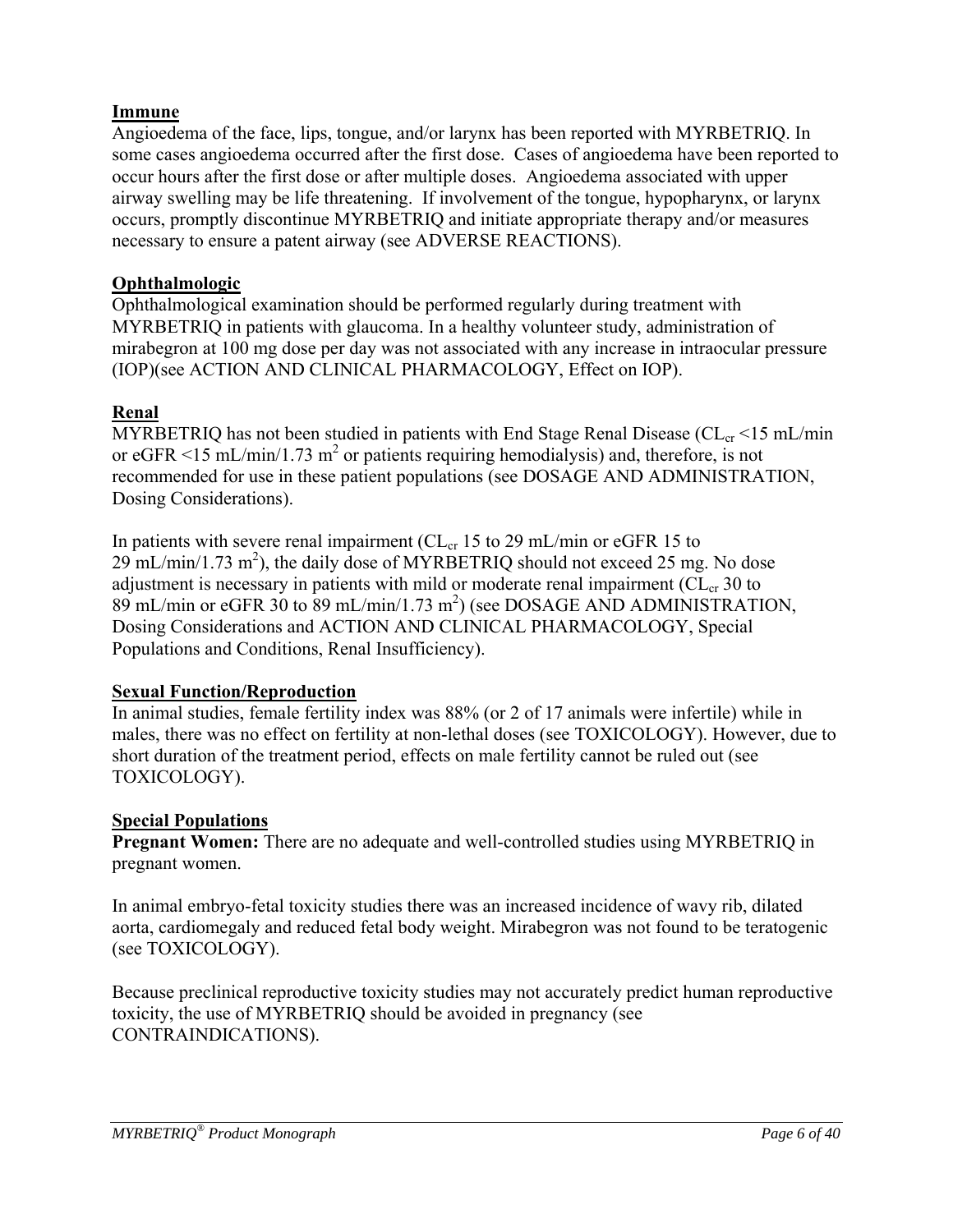**Nursing Women:** Mirabegron is excreted in the milk of rodents and therefore is predicted to be present in human milk. No studies have been conducted to assess the impact of mirabegron on milk production in humans, its presence in human breast milk, or its effects on the breast-fed child. Because of the potential for serious adverse reactions in nursing infants, MYRBETRIQ should not be administered during nursing.

**Pediatrics (< 18 years of age):** The safety and efficacy of MYRBETRIQ in pediatric patients have not been established.

**Geriatrics (≥ 65 years of age)**: No overall differences in safety or effectiveness were observed between patients younger than 65 years of age and those 65 years of age or older in these studies. Of 5648 patients who received MYRBETRIQ in the phase 2 and 3 studies, 2029 (35.9%) were 65 years of age or older, and 557 (9.9%) were 75 years of age or older.

## **ADVERSE REACTIONS**

## **Adverse Drug Reaction Overview**

The most frequent adverse events (0.2%) leading to discontinuation in Studies 178-CL-046, -047, and -074 for MYRBETRIQ 25 mg or 50 mg dose were nausea, headache, hypertension, diarrhea, constipation, dizziness and tachycardia. Atrial fibrillation (0.2%) and prostate cancer (0.1%) were reported as serious adverse events by more than 1 patient and at a rate greater than placebo.

In Study 178-CL-049, in patients treated with MYRBETRIQ 50 mg once daily, adverse reactions leading to discontinuation reported by more than 2 patients and at a rate greater than active control included: constipation (0.9%), headache (0.6%), dizziness (0.5%), hypertension (0.5%), dry eyes  $(0.4\%)$ , nausea  $(0.4\%)$ , vision blurred  $(0.4\%)$ , and urinary tract infection  $(0.4\%)$ . Serious adverse events reported by at least 2 patients and exceeding active control included cerebrovascular accident (0.4%) and osteoarthritis (0.2%).

In Study 178-CL-049, serious adverse events of neoplasm were reported by 0.1%, 1.3%, and 0.5% of patients treated with MYRBETRIQ 50 mg, MYRBETRIQ 100 mg and active control once daily, respectively. Neoplasms reported by 2 patients treated with MYRBETRIQ 100 mg included breast cancer, lung neoplasm malignant and prostate cancer.

In Study 178-CL-049, serum ALT/AST increased from baseline by greater than 10-fold in 2 patients (0.3%) taking MYRBETRIQ 50 mg, and these markers subsequently returned to baseline while both patients continued MYRBETRIQ.

In a clinical study in Japan, a single case was reported as Stevens-Johnson syndrome with increased serum ALT, AST and bilirubin in a patient taking MYRBETRIQ 100 mg as well as an herbal medication (Kyufu Gold).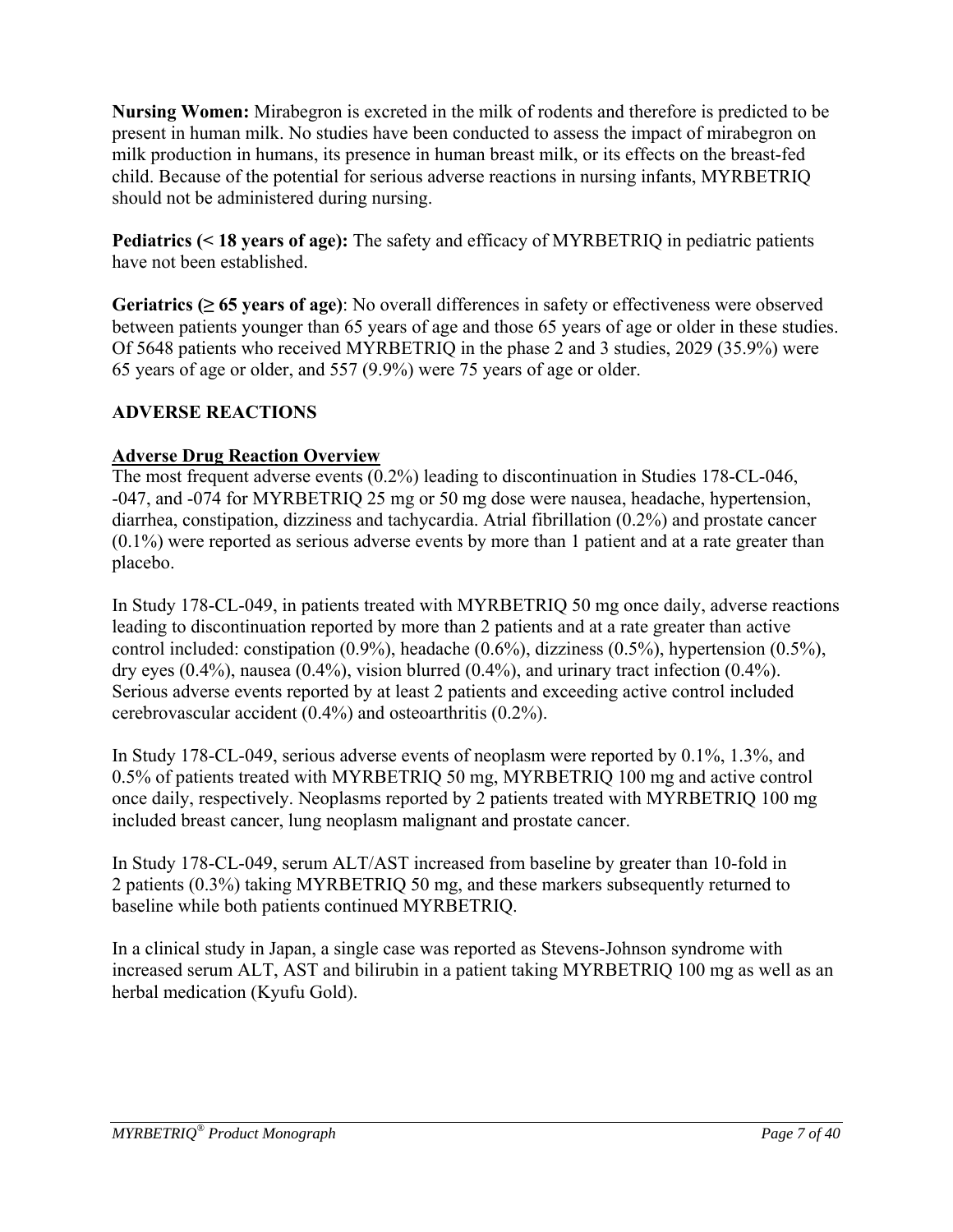## **Clinical Trial Adverse Drug Reactions**

*Because clinical trials are conducted under very specific conditions, the adverse reaction rates observed in the clinical trials may not reflect the rates observed in practice and should not be compared to the rates in the clinical trials of another drug. Adverse drug reaction information from clinical trials is useful for identifying drug-related adverse events and for approximating rates*.

In three, 12-week, double-blind, placebo-controlled safety and efficacy studies in patients with overactive bladder (Studies 178-CL-046, -047, and -074), MYRBETRIQ was evaluated for safety in 2736 patients [see PART II: SCIENTIFIC INFORMATION, CLINICAL TRIALS]. Study 178-CL-046 also included an active control. For the combined Studies 178-CL-046, -047, and -074, 432 patients received MYRBETRIQ 25 mg, 1375 received MYRBETRIQ 50 mg, and 929 received MYRBETRIQ 100 mg once daily. In these studies, the majority of the patients were Caucasian (94%) and female (72%) with a mean age of 59 years (range 18 to 95 years).

MYRBETRIQ was also evaluated for safety in 1632 patients who received MYRBETRIQ 50 mg once daily (n=812 patients) or MYRBETRIQ 100 mg (n=820 patients) in a 1-year, randomized, fixed-dose, double-blind, active-controlled safety study in patients with overactive bladder (Study 178-CL-049). Of these patients, 731 received MYRBETRIQ in a previous 12-week study. In Study 178-CL-049, 1385 patients received MYRBETRIQ continuously for at least 6 months, 1311 patients received MYRBETRIQ for at least 9 months, and 564 patients received MYRBETRIQ for at least 1 year.

Table 1 lists adverse reactions, derived from all adverse events, that were reported in phase 3 studies [178-CL-046, -047, -074] at an incidence greater than placebo and in 1% or more of patients treated with MYRBETRIQ 25 mg or 50 mg once daily for up to 12 weeks. The most commonly reported adverse reactions (greater than 2% of MYRBETRIQ patients and greater than placebo) were hypertension, nasopharyngitis, urinary tract infection and headache.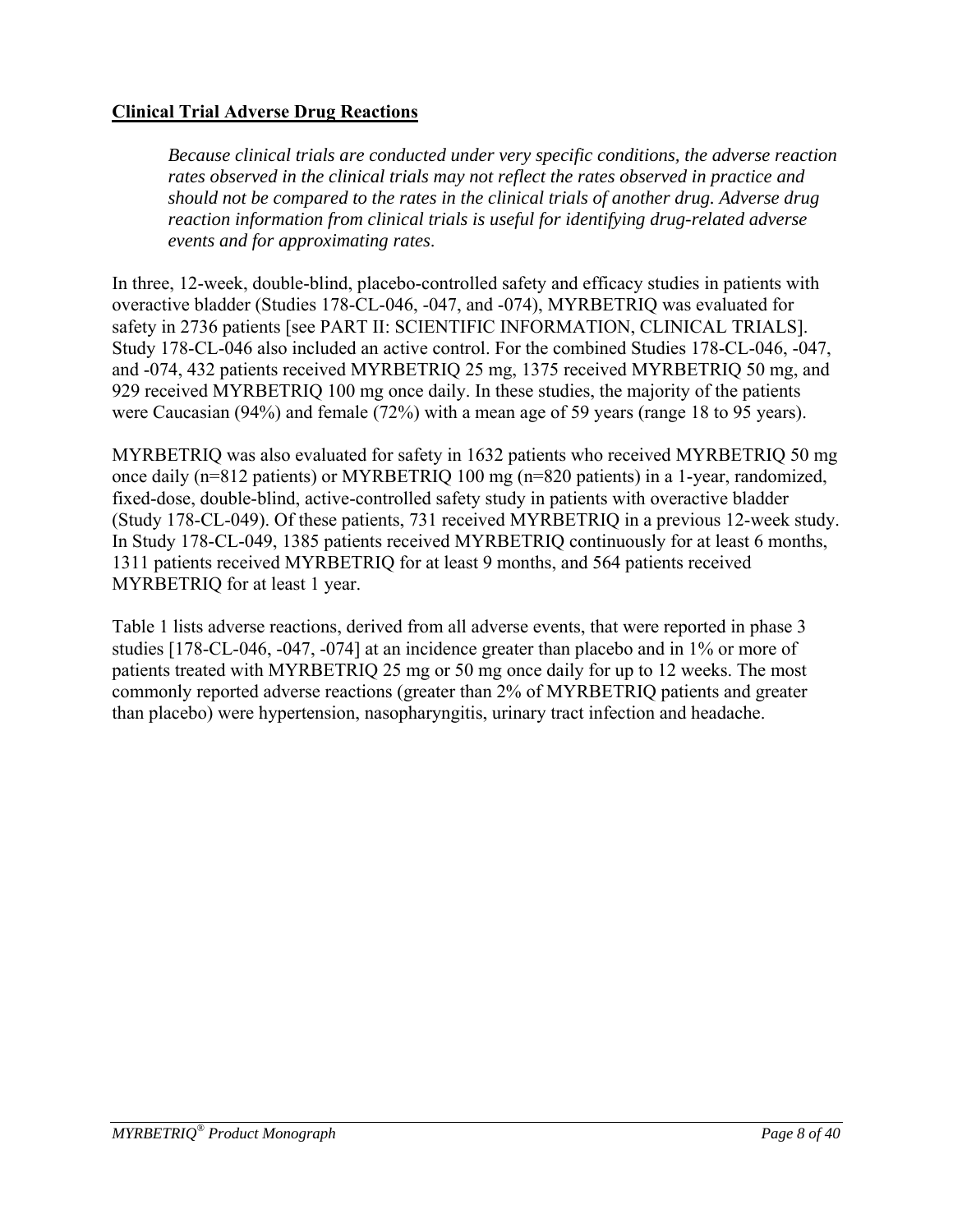|                                | Placebo                      | <b>MYRBETRIQ 25 mg</b> | <b>MYRBETRIQ 50 mg</b> |
|--------------------------------|------------------------------|------------------------|------------------------|
|                                | $\left( \frac{0}{0} \right)$ | $(\%)$                 | $\frac{6}{6}$          |
| <b>Number of Patients</b>      | 1380                         | 432                    | 1375                   |
| Hypertension*                  | 7.6                          | 11.3                   | 7.5                    |
| Nasopharyngitis                | 2.5                          | 3.5                    | 3.9                    |
| <b>Urinary Tract Infection</b> | 1.8                          | 4.2                    | 2.9                    |
| Headache                       | 3.0                          | 2.1                    | 3.2                    |
| Constipation                   | 1.4                          | 1.6                    | 1.6                    |
| <b>Upper Respiratory</b>       | 1.7                          | 2.1                    | 1.5                    |
| <b>Tract Infection</b>         |                              |                        |                        |
| Arthralgia                     | 1.1                          | 1.6                    | 1.3                    |
| Diarrhea                       | 1.3                          | 1.2                    | 1.5                    |
| Tachycardia                    | 0.6                          | 1.6                    | 1.2                    |
| Abdominal Pain                 | 0.7                          | 1.4                    | 0.6                    |
| Fatigue                        | 1.0                          | 1.4                    | 1.2                    |

**Table 1 – Adverse Events Exceeding the Placebo Rate and Reported by ≥1% of MYRBETRIQ-treated OAB Patients in the 12-week Phase 3 Studies** 

\*Includes reports of blood pressure above the normal range, and BP increased from baseline, occurring predominantly in subjects with baseline hypertension.

Table 2 lists the rates of the most commonly reported adverse reactions, derived from all adverse events in patients treated with MYRBETRIQ 50 mg for up to 52 weeks [178-CL-049]. The most commonly reported adverse reactions (>3% of MYRBETRIQ patients) were hypertension, urinary tract infection, headache, and nasopharyngitis.

| Table 2: Percentages of Patients with Adverse Reactions, Derived from all Adverse Events, |
|-------------------------------------------------------------------------------------------|
| Reported by Greater Than 2% of Patients Treated With MYRBETRIQ 50 mg Once Daily           |
| in 52-week long-term safety study [178-CL-049]                                            |

|                                | <b>MYRBETRIQ 50 mg</b> | <b>Tolterodine ER 4 mg</b> |
|--------------------------------|------------------------|----------------------------|
|                                | $(\%)$                 | $(\%)$                     |
| <b>Number of Patients</b>      | 812                    | 812                        |
| Hypertension                   | 9.2                    | 9.6                        |
| <b>Urinary Tract Infection</b> | 5.9                    | 6.4                        |
| Headache                       | 4.1                    | 2.5                        |
| Nasopharyngitis                | 3.9                    | 3.1                        |
| <b>Back Pain</b>               | 2.8                    | 1.6                        |
| Constipation                   | 2.8                    | 2.7                        |
| Dry Mouth                      | 2.8                    | 8.6                        |
| <b>Dizziness</b>               | 2.7                    | 2.6                        |
| Sinusitis                      | 2.7                    | 1.5                        |
| Influenza                      | 2.6                    | 3.4                        |
| Arthralgia                     | 2.1                    | 2.0                        |
| Cystitis                       | 2.1                    | 2.3                        |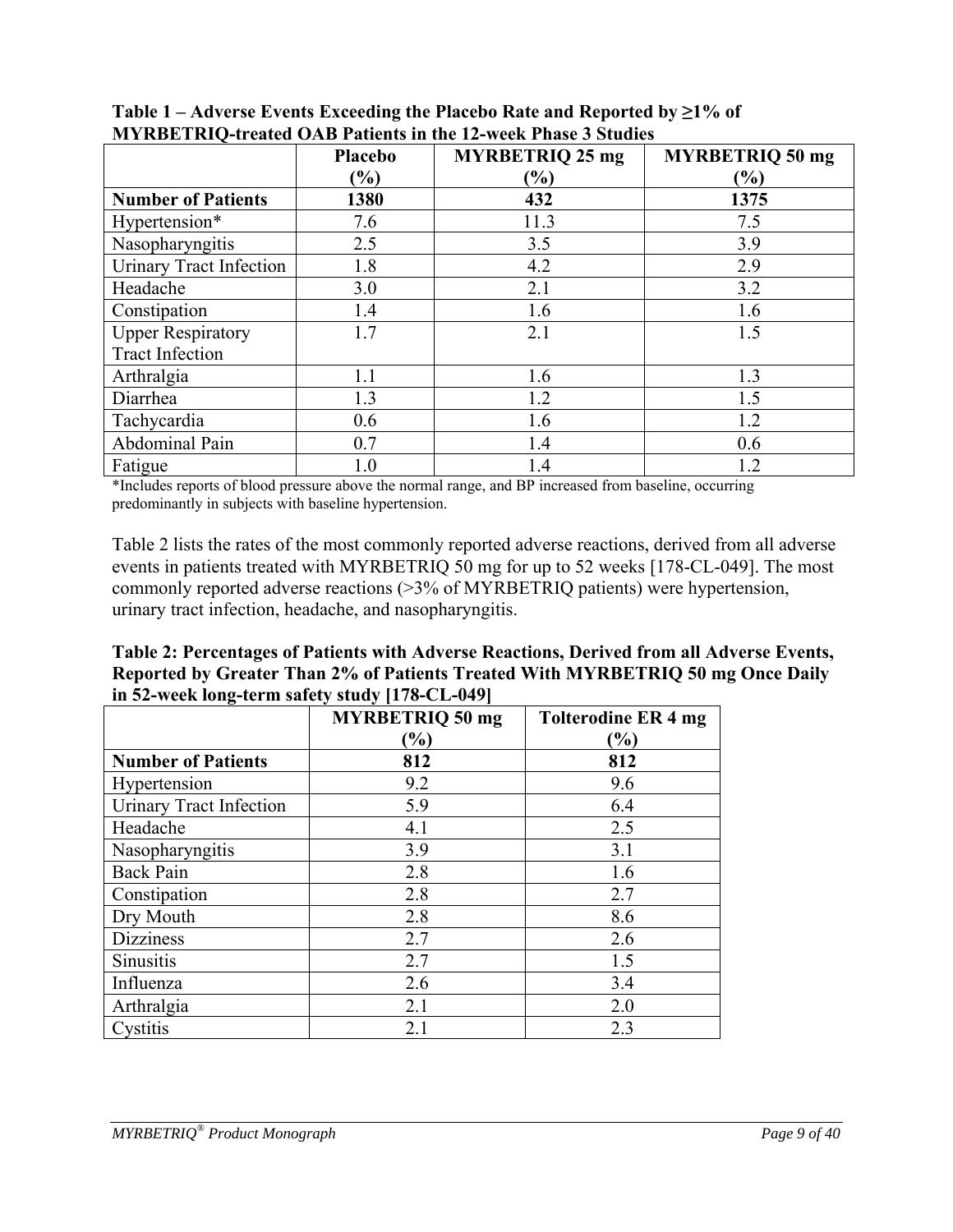## **Less Common Clinical Trial Adverse Drug Reactions**

Other adverse reactions reported by less than 1% of patients treated with MYRBETRIQ in the three 12-week phase 3 double-blind, placebo-controlled studies in OAB patients are:

**Cardiac disorders:** palpitations, atrial fibrillation, blood pressure increased (see ACTION AND CLINICAL PHARMACOLOGY, Pharmacodynamics, Cardiac Electrophysiology and Haemodynamics) **Eye disorders:** eyelid edema, glaucoma (see ACTION AND CLINICAL PHARMACOLOGY, Pharmacodynamics) **Gastrointestinal disorders:** dyspepsia, gastritis, abdominal distension **Infections and Infestations:** sinusitis, rhinitis **Investigations:** GGT increased, AST increased, ALT increased, LDH increased **Musculoskeletal and connective tissue disorders:** joint swelling **Renal and urinary disorders:** nephrolithiasis, bladder pain **Reproductive system and breast disorders:** vulvovaginal pruritus, vaginal infection **Skin and subcutaneous tissue disorders:** urticaria, leukocytoclastic vasculitis, rash, pruritus, purpura, lip edema

## **Post-Market Adverse Drug Reactions**

Because these spontaneously reported events are from the worldwide post-marketing experience, from a population of uncertain size, the frequency of events and the role of mirabegron in their causation cannot be reliably determined.

The following events have been reported in association with mirabegron use in worldwide postmarketing experience:

**Gastrointestinal disorders:** constipation, diarrhea, nausea

**Nervous system disorders:** dizziness, headache

**Renal and urinary disorders:** urinary retention (see WARNINGS AND PRECAUTIONS)

**Skin and subcutaneous tissue disorders:** angioedema of the face, lips, tongue, and larynx, with or without respiratory symptoms (see WARNINGS AND PRECAUTIONS); pruritus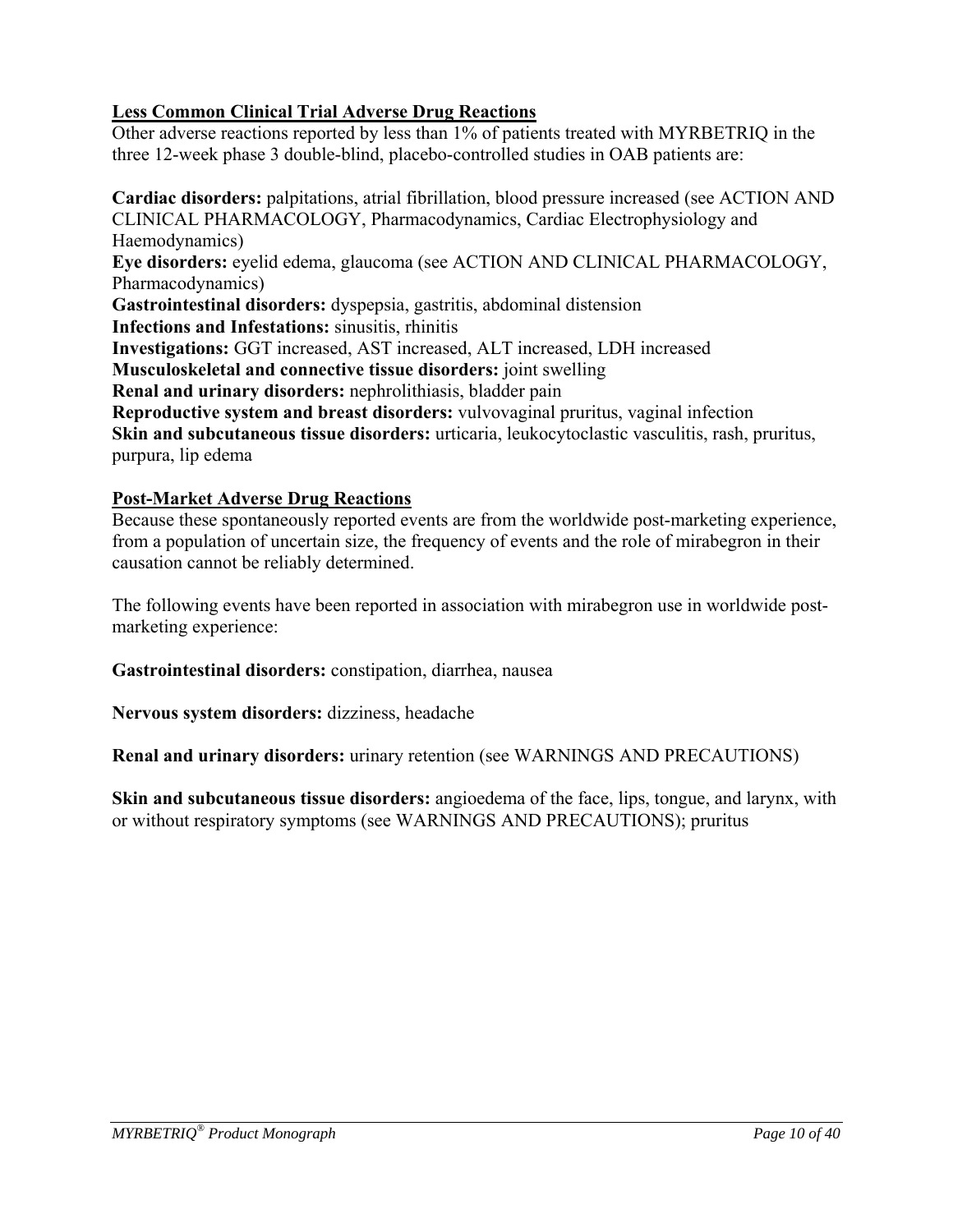## **DRUG INTERACTIONS**

## **Overview**

Drug interaction studies were conducted to investigate the effect of co-administered drugs on the pharmacokinetics of mirabegron and the effect of mirabegron on the pharmacokinetics of coadministered drugs (e.g., ketoconazole, rifampin, solifenacin, tamsulosin, and oral contraceptives) (see Drug-Drug Interactions). No dose adjustment is recommended when these drugs are co-administered with mirabegron.

In healthy subjects who are genotypically poor metabolizers of CYP2D6 substrates (used as a surrogate for CYP2D6 inhibition), mean  $C_{\text{max}}$  and  $AUC_{\text{inf}}$  of a single 160 mg dose of a mirabegron immediate-release oral formulation were 14% and 19% higher than in extensive metabolizers, indicating that CYP2D6 genetic polymorphism has minimal impact on the mean plasma exposure to mirabegron. Interaction of mirabegron with a known CYP2D6 inhibitor is not expected and was not studied. No dose adjustment is needed for mirabegron when administered with CYP2D6 inhibitors or in patients who are CYP2D6 poor metabolizers. Administration of mirabegron (100 mg single dose) with the potent CYP3A4 and P-gp inhibitor ketoconazole (400 mg daily) in healthy volunteers resulted in higher mirabegron exposure (45% higher  $C_{\text{max}}$  and 81% higher AUC<sub>tau</sub>). Co-administration of rifampin (600 mg qd), a potent CYP3A and P-gp inducer, resulted in a 35% decrease in  $C_{\text{max}}$  and a 44% decrease in AUC<sub>inf</sub> of mirabegron (100 mg sd). No dose adjustment is needed for mirabegron when co-administered with ketoconazole, rifampin or other modulators of CYP3A or P-gp.

## **Drugs metabolized by CYP2D6**

Mirabegron is a moderate inhibitor of CYP2D6. Multiple qd dosing of 160 mg mirabegron (administered as the IR formulation) resulted in a 90% increase in  $C_{\text{max}}$  and a 229% increase in AUCinf of a single 100 mg dose of the CYP2D6 substrate metoprolol. Multiple qd dosing of 100 mg mirabegron resulted in a 79% increase in  $C_{\text{max}}$  and a 241% increase in AUC<sub>inf</sub> of a single 50 mg dose of the CYP2D6 substrate desipramine. Caution is advised if mirabegron is coadministered with this class of drugs as appropriate monitoring and dose adjustment may be necessary. The dose of MYRBETRIQ should not exceed 25 mg when co-administered with narrow therapeutic index CYP2D6 substrates, such as flecainide and propafenone (see WARNINGS AND PRECAUTIONS).

## **Digoxin**

Mirabegron is a weak inhibitor of P-gp. With multiple dosing of 100 mg mirabegron once daily, the  $C_{\text{max}}$  of a single 0.25 mg dose of digoxin increased 29%, while AUC<sub>last</sub> increased 27%. For patients who are initiating a combination of mirabegron and digoxin, the lowest dose for digoxin should be prescribed initially. Serum digoxin concentrations should be monitored and used for titration of the digoxin dose to obtain the desired clinical effect. The potential for inhibition of P-gp by mirabegron should be considered when MYRBETRIQ is combined with sensitive P-gp substrates, e.g., dabigatran.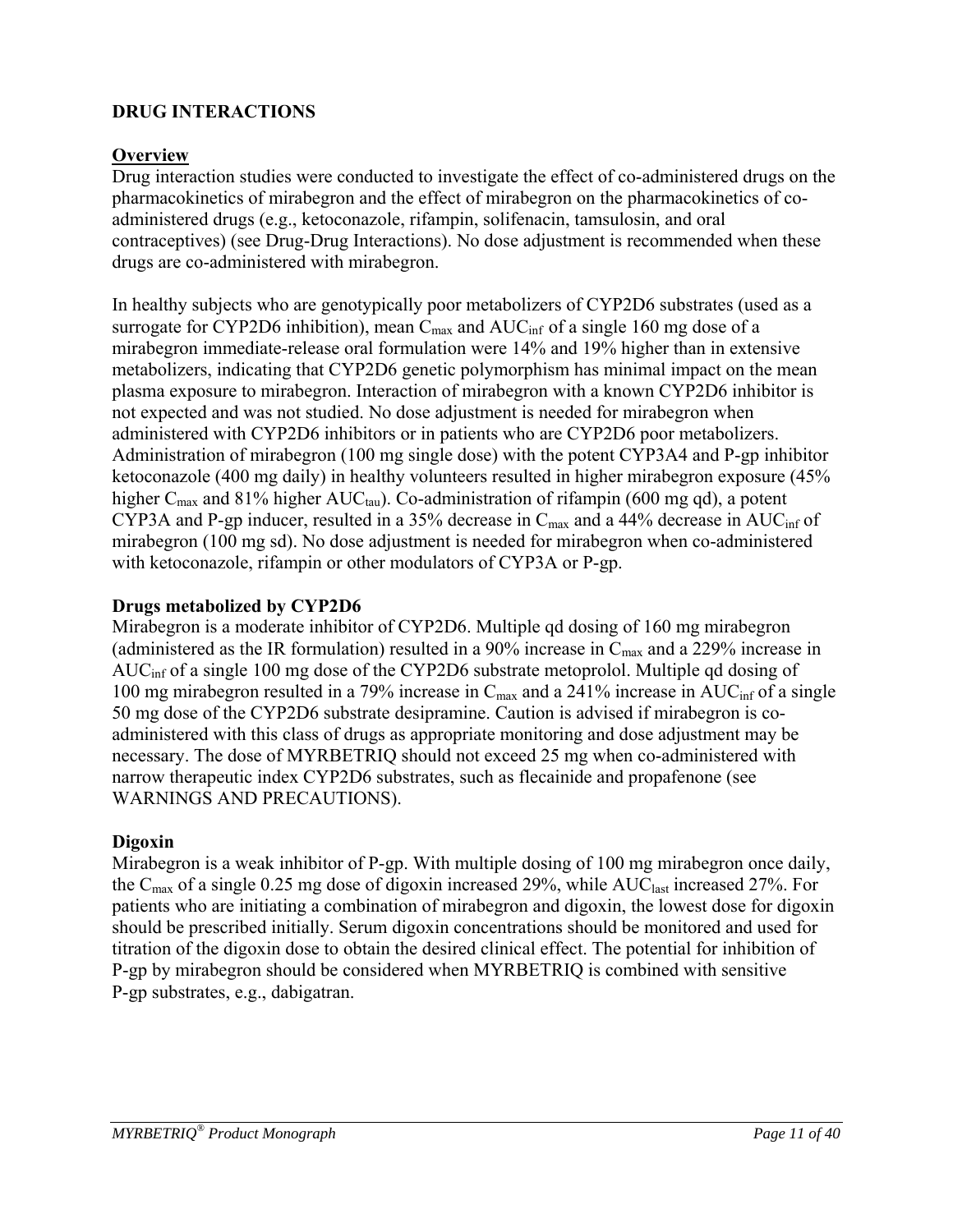## **Warfarin**

The mean  $C_{\text{max}}$  of S- and R-warfarin was increased by approximately 4% and AUC by approximately 9% when administered as a single dose of 25 mg after multiple doses of 100 mg mirabegron. Following a single dose administration of 25 mg warfarin, mirabegron had no effect on the warfarin pharmacodynamic endpoints such as International Normalized Ratio (INR) and prothrombin time. However, the effect of mirabegron on multiple doses of warfarin and on warfarin pharmacodynamic end points such as INR and prothrombin time has not been fully investigated.

## **Drug-Drug Interactions**

## *In Vitro* **Studies**

**Effect of Other Drugs on Mirabegron:** Mirabegron is transported and metabolized through multiple pathways. Mirabegron is a substrate for CYP3A4, CYP2D6, butyrylcholinesterase, UGT, the efflux transporter P-glycoprotein (P-gp), the transporters organic anion transporting polypeptide 1A2 (OATP1A2), and the influx organic cation transporters (OCT) OCT1, OCT2, and OCT3. Sulfonylurea hypoglycemic agents glibenclamide (a CYP3A4 substrate), gliclazide (a CYP2C9 and CYP3A4 substrate) and tolbutamide (a CYP2C9 substrate) did not affect the *in vitro* metabolism of mirabegron.

**Effect of Mirabegron on Other Drugs:** Studies of mirabegron using human liver microsomes and recombinant human CYP enzymes showed that mirabegron is a moderate and timedependent inhibitor of CYP2D6 and a weak inhibitor of CYP3A. Mirabegron is unlikely to inhibit the metabolism of co-administered drugs metabolized by the following cytochrome P450 enzymes: CYP1A2, CYP2B6, CYP2C8, CYP2C9, CYP2C19 and CYP2E1 because mirabegron did not inhibit the activity of these enzymes at clinically relevant concentrations. Mirabegron did not induce CYP1A2 or CYP3A. Mirabegron inhibited P-gp-mediated drug transport at high concentrations. Mirabegron is predicted not to cause clinically relevant inhibition of OCTmediated drug transport. Mirabegron did not affect the metabolism of glibenclamide or tolbutamide.

## *In Vivo* **Studies**

The effect of co-administered drugs on the pharmacokinetics of mirabegron and the effect of mirabegron on the pharmacokinetics of co-medications was studied in single and multiple dose studies. Most drug-drug interactions were studied using a dose of 100 mg MYRBETRIQ given as an extended-release tablet. Interaction studies of mirabegron with metoprolol and with metformin used a 160 mg immediate-release oral formulation.

The effect of ketoconazole, rifampicin, solifenacin, tamsulosin, and metformin on systemic mirabegron exposure is shown in Figure 1.

The effect of mirabegron on metoprolol, desipramine, combined oral contraceptive-COC (ethinyl estradiol-EE, levonorgestrel-LNG), solifenacin, digoxin, warfarin, tamsulosin, and metformin is shown in Figure 2.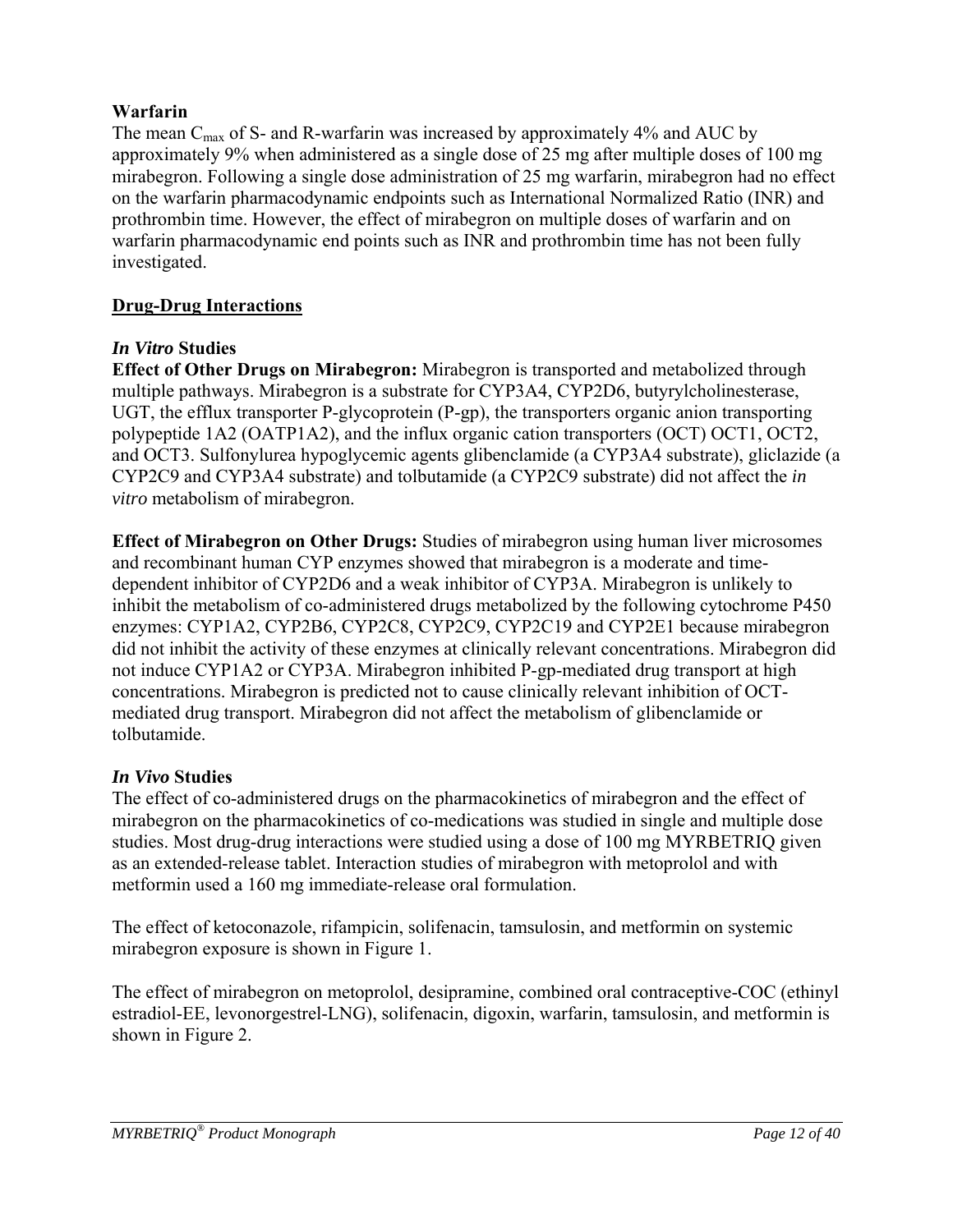In these studies, the largest increase in mirabegron systemic exposure was seen in the ketoconazole DDI study. As a potent CYP3A4 inhibitor, ketoconazole increased mirabegron  $C_{\text{max}}$  by 45% and mirabegron AUC by 80% after multiple dose administration of 400 mg of ketoconazole for 9 days prior to the administration of a single dose of 100 mg mirabegron in 23 male and female healthy subjects.

As a moderate CYP2D6 inhibitor, mirabegron increased the systemic exposure to metoprolol and desipramine:

- Mirabegron increased the  $C_{\text{max}}$  of metoprolol by 90% and metoprolol AUC by 229% after multiple doses of 160 mg mirabegron IR tablets once daily for 5 days and a single dose of 100 mg metoprolol tablet in 12 healthy male subjects administered before and concomitantly with mirabegron.
- Mirabegron increased the  $C_{\text{max}}$  of desipramine by 79% and desipramine AUC by 241% after multiple dose administration of 100 mg mirabegron once daily for 18 days and a single dose of 50 mg desipramine before and concomitantly with mirabegron in 28 male and female healthy subjects.

The dose of MYRBETRIQ should not exceed 25 mg when co-administered with narrow therapeutic index drugs metabolized by CYP2D6 such as flecainide and propafenone.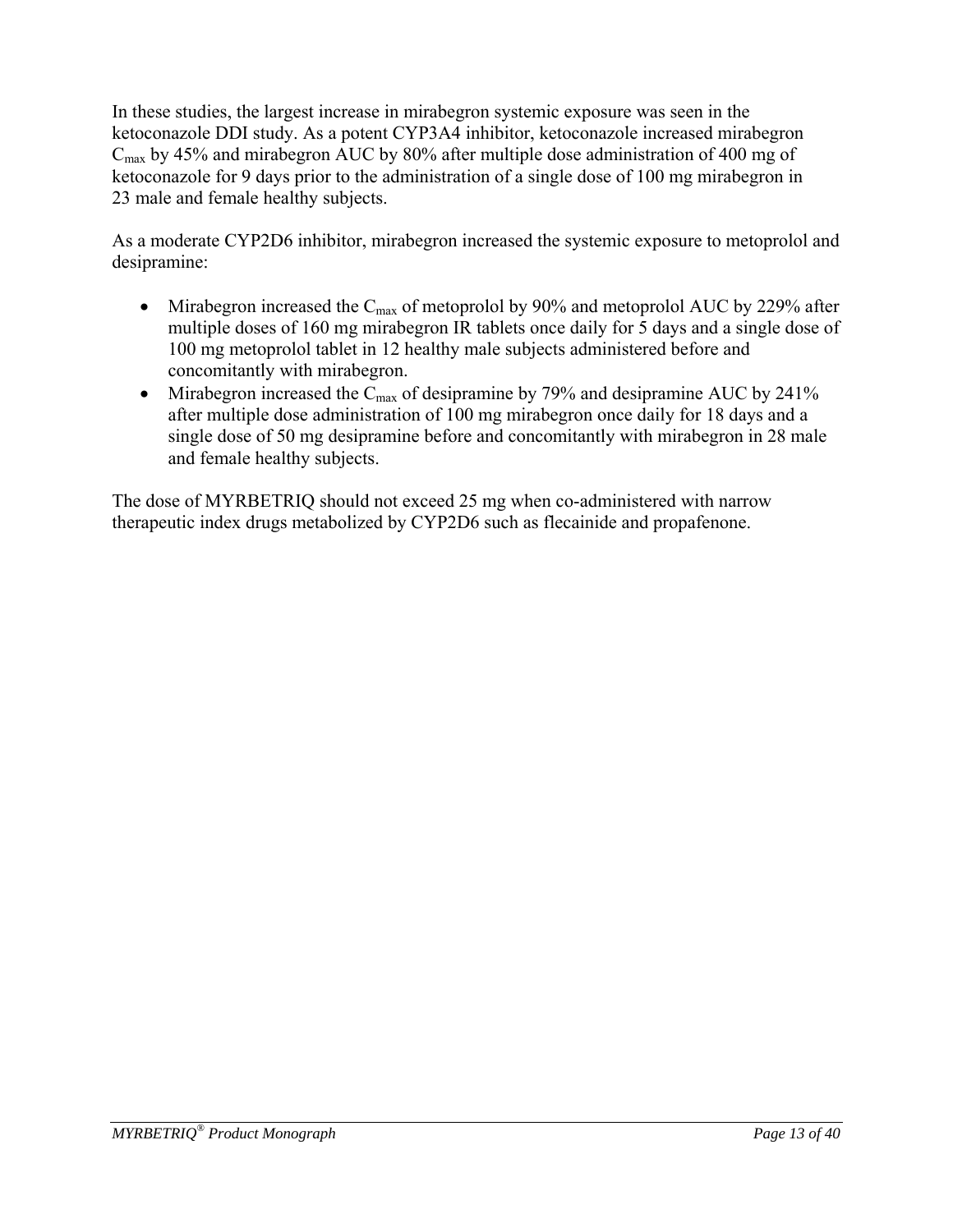## **Figure 1 – The Effect of Co-administered Drugs on Exposure of MYRBETRIQ and Dose Recommendation**



(1) Although no dose adjustment is recommended with solifenacin or tamsulosin based on the lack of pharmacokinetic interaction, MYRBETRIQ should be administered with caution to patients taking antimuscarinic medications for the treatment of OAB and in patients with clinically significant BOO because of the risk of urinary retention (see WARNINGS AND PRECAUTIONS).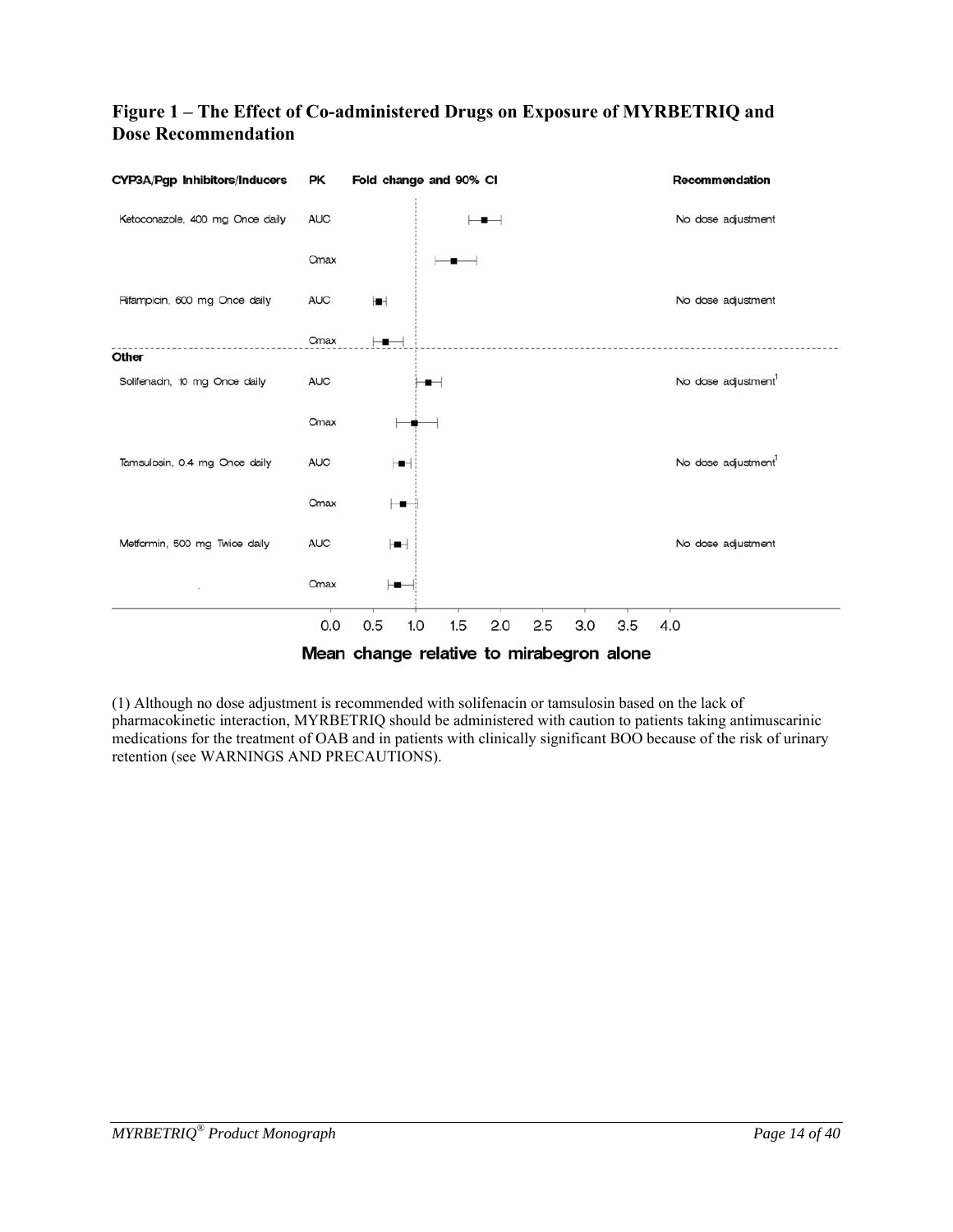

## **Figure 2 – The Effect of MYRBETRIQ on Exposure of Co-administered Medication**

Mean change relative to substrate alone

1) Since mirabegron is a moderate CYP2D6 inhibitor, the systemic exposure to CYP2D6 substrates such as metoprolol and desipramine is increased when co-administered with mirabegron  $(\geq 100 \text{ mg})$ . Therefore, caution is advised if mirabegron is co-administered with these drugs as appropriate monitoring and dose adjustment may be necessary. The dose of MYRBETRIQ should not exceed 25 mg when co-administered with narrow therapeutic index drugs, such as flecainide and propafenone (see WARNINGS AND PRECAUTIONS; DRUG INTERACTIONS, Overview; and ACTION AND CLINICAL PHARMACOLOGY, Special Populations and Conditions).

(2) For patients who are initiating a combination of mirabegron and digoxin, the lowest dose for digoxin should initially be prescribed. Serum digoxin concentrations should be monitored and used for titration of the digoxin dose to obtain the desired clinical effect (see DRUG INTERACTIONS, Overview).

(3) Warfarin was administered as a single 25 mg dose of the racemate (a mixture of R-warfarin and S-warfarin). Based on this single dose study, mirabegron had no effect on the warfarin pharmacodynamic endpoints such as INR and prothrombin time. However, the effect of mirabegron on multiple doses of warfarin and on warfarin pharmacodynamic end points such as INR and prothrombin time has not been fully investigated (see DRUG INTERACTIONS, Overview).

(4) Although no dose adjustment is recommended with solifenacin or tamsulosin based on the lack of pharmacokinetic interaction, MYRBETRIQ should be administered with caution to patients taking antimuscarinic medications for the treatment of OAB and in BOO because of the risk of urinary retention (see WARNINGS AND PRECAUTIONS).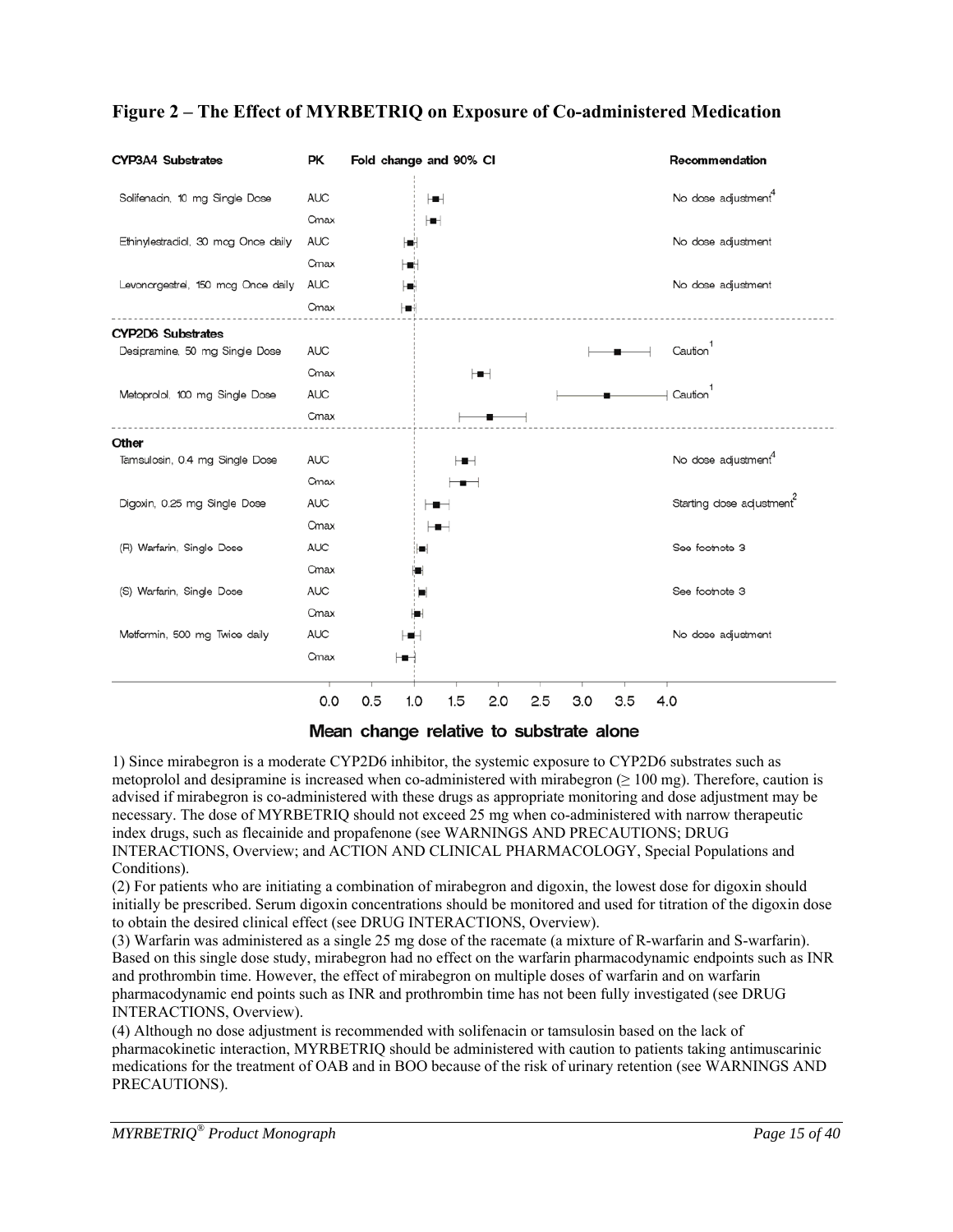## **Drugs that Increase Heart Rate or Elevate Blood Pressure**

Caution should be observed if MYRBETRIQ is administered with other drugs that also increase heart rate and/or blood pressure (e.g., sympathomimetic or anticholinergic drugs). See WARNINGS AND PRECAUTIONS, Cardiovascular; ACTION AND CLINICAL PHARMACOLOGY, Cardiac Electrophysiology and Haemodynamics.

## **Drugs that Cause QT/QTc Prolongation**

Caution should be observed if MYRBETRIQ is administered with other drugs that also cause QTc prolongation, including, but not limited to, the following: Class IA, IC, and III antiarrhythmics; antipsychotics (e.g., chlorpromazine, pimozide, haloperidol, droperidol, ziprasidone); antidepressants (e.g., fluoxetine, citalopram, venlafaxine, tricyclic/tetracyclic antidepressants (e.g., amitriptyline, imipramine, maprotiline)); opioids (e.g., methadone); macrolide antibiotics and analogues (e.g., erythromycin, clarithromycin, telithromycin, tacrolimus); quinolone antibiotics (e.g., moxifloxacin, levofloxacin, ciprofloxacin); antimalarials (e.g., quinine, chloroquine); azole antifungals (e.g., ketoconazole, fluconazole, voriconazole); domperidone; 5-hydroxytryptamine (5-HT)3 receptor antagonists (e.g., dolasetron, ondansetron); tyrosine kinase inhibitors (e.g., sunitinib, nilotinib, lapatinib); histone deacetylase inhibitors (e.g., vorinostat); beta-2 adrenoceptor agonists (e.g., salmeterol, formoterol). See WARNINGS AND PRECAUTIONS, Cardiovascular; ACTION AND CLINICAL PHARMACOLOGY, Cardiac Electrophysiology and Haemodynamics.

## **Drug-Food Interactions**

Mirabegron exhibited a decrease in plasma exposure with food that was dependent on meal composition (low-fat versus high-fat). Co-administration of a 50 mg tablet with a high-fat meal reduced mirabegron C<sub>max</sub> and AUC<sub>inf</sub> by 45% and 17%, respectively. A low-fat meal decreased mirabegron C<sub>max</sub> and AUC<sub>inf</sub> by 75% and 51%, respectively. MYRBETRIQ was administered in the phase 3 studies with or without food and safety and efficacy was shown. Therefore, MYRBETRIQ can be taken with or without food at the recommended dose (see DOSAGE AND ADMINISTRATION, Recommended Dose and Dosage Adjustment).

## **Drug-Herb Interactions**

Interactions with herbal products have not been established.

## **Drug-Laboratory Test Interactions**

At the proposed therapeutic dose of 50 mg, MYRBETRIQ is unlikely to affect protein determinations in human urine. A study evaluated the effect of mirabegron and 2 major metabolites on qualitative (protein dipstick) and quantitative protein analysis in human urine. Mirabegron, at urine concentrations of 0.1 mg/mL or higher, interfered with protein dipstick evaluation, depending on reagent used and read-out system. Addition of the 2 major metabolites in urine demonstrated comparable results as mirabegron alone in 4 of 5 tested dipsticks. Mirabegron and the 2 major metabolites in urine can enhance the dipstick signal of a urine sample containing 50 mg/dL albumin. Mirabegron and the 2 major metabolites did not interfere with quantitative protein analysis in urine. If an unexpected result is obtained with a dipstick test, it is recommended to repeat the analysis with a quantitative protein assay.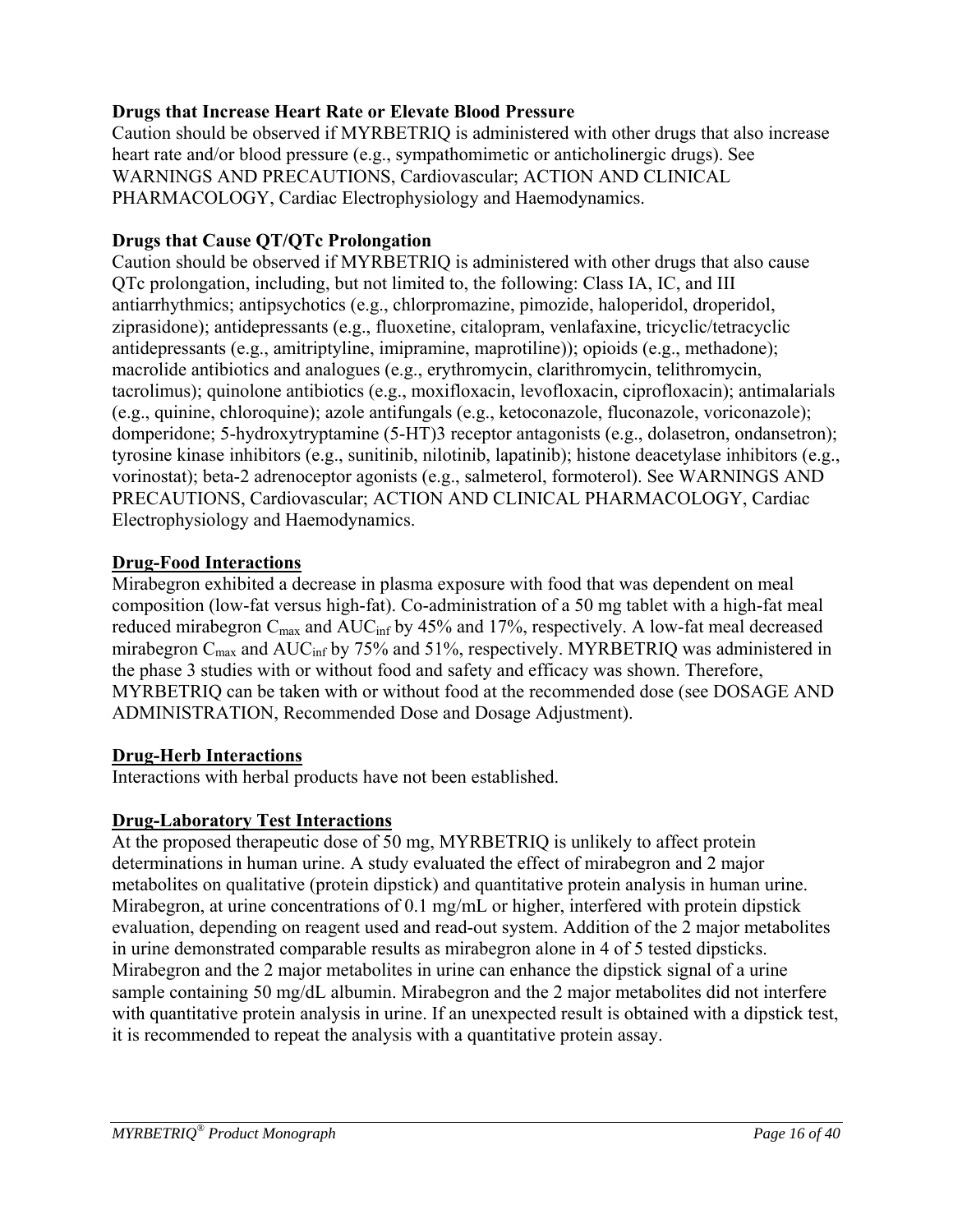## **DOSAGE AND ADMINISTRATION**

## **Dosing Considerations**

No dose adjustment is necessary for the elderly. The pharmacokinetics of mirabegron are not significantly influenced by age (see ACTION AND CLINICAL PHARMACOLOGY).

MYRBETRIQ is not recommended for use in patients with end stage renal disease (ESRD), or in patients with severe hepatic impairment (Child-Pugh Class C) (see ACTION AND CLINICAL PHARMACOLOGY, Special Populations and Conditions). For patients with severe renal impairment or moderate hepatic impairment, see Recommended Dose and Dosage Adjustment.

MYRBETRIQ is not recommended for use during pregnancy (see CONTRAINDICATIONS).

## **Recommended Dose and Dosage Adjustment**

The recommended initial dose and usual therapeutic dose of MYRBETRIQ is 25 mg administered once daily with or without food. Based on individual patient efficacy and tolerability, the dosage may be increased to a maximum recommended dose of 50 mg once daily with or without food. MYRBETRIQ 25 mg is effective within 8 weeks (see CLINICAL TRIALS).

The maximum recommended dose of 50 mg once daily should not be exceeded because of greater than dose-proportional increases in bioavailability (see ACTION AND CLINICAL PHARMACOLOGY, Absorption) and a possible increase in the risk of serious adverse events and adverse events (see ADVERSE REACTIONS).

The dose of MYRBETRIQ should not exceed 25 mg once daily with or without food in the following populations:

- Patients with severe renal impairment ( $CL_{cr}$  15 to 29 mL/min or eGFR 15 to  $29 \text{ mL/min}/1.73 \text{ m}^2$ ) (see WARNINGS AND PRECAUTIONS, Renal and ACTION AND CLINICAL PHARMACOLOGY, Special Populations and Conditions, Renal Insufficiency).
- Patients with moderate hepatic impairment (Child-Pugh Class B) (see WARNINGS AND PRECAUTIONS, Hepatic/Biliary/Pancreatic and ACTION AND CLINICAL PHARMACOLOGY, Special Populations and Conditions, Hepatic Insufficiency).
- Patients taking drugs metabolized by CYP2D6 with a narrow therapeutic index, such as flecainide and propafenone (see WARNINGS AND PRECAUTIONS, Endocrine and Metabolism; ACTION AND CLINICAL PHARAMACOLOGY).

MYRBETRIQ is not recommended for use in patients with end stage renal disease (ESRD), or in patients with severe hepatic impairment (Child-Pugh Class C) (see WARNINGS AND PRECAUTIONS, Renal and Hepatic/Biliary/Pancreatic and ACTION AND CLINICAL PHARMACOLOGY, Special Populations and Conditions, Renal Insufficiency and Hepatic Insufficiency).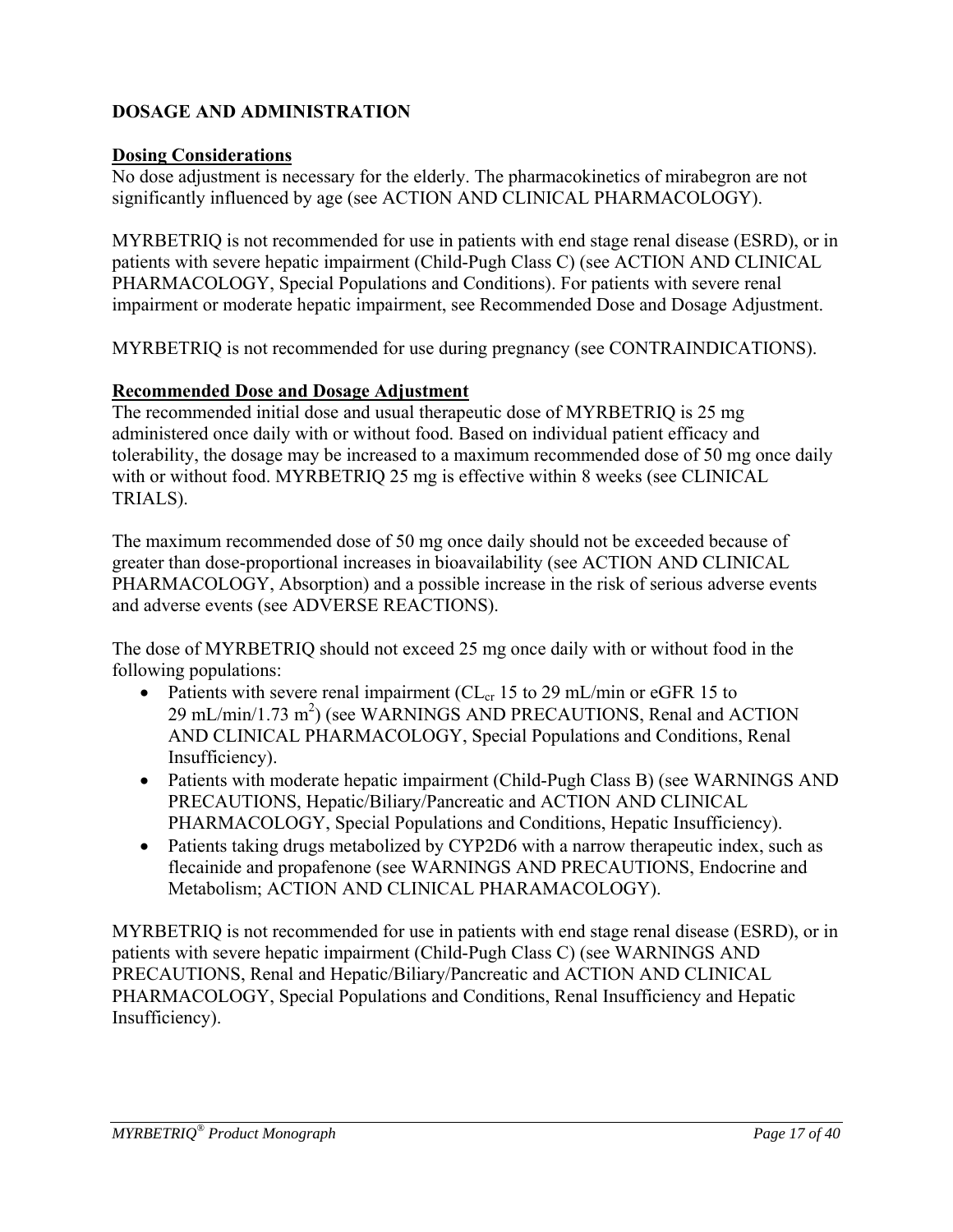## **Missed Dose**

If a dose is missed, the next scheduled dose should be taken as usual. The patient should not take a double dose to make up for a missed dose.

## **Administration**

MYRBETRIQ should be taken once daily with or without food, swallowed whole with water and should not be chewed, divided or crushed.

## **OVERDOSAGE**

Mirabegron has been administered to healthy volunteers at single doses up to 400 mg. At this dose, adverse events reported included palpitations (1 of 6 subjects) and increased pulse rate exceeding 100 bpm (3 of 6 subjects). Multiple doses of mirabegron up to 300 mg daily for 10 days showed increases in pulse rate and systolic blood pressure when administered to healthy volunteers. Treatment for overdosage should be symptomatic and supportive. In the event of overdosage, pulse rate, blood pressure and ECG monitoring is recommended.

For management of a suspected drug overdosage, contact your regional Poison Control Centre.

## **ACTION AND CLINICAL PHARMACOLOGY**

## **Mechanism of Action**

Mirabegron is a potent and selective beta 3-adrenoceptor (AR) agonist. Mirabegron showed relaxation of bladder smooth muscle in rat and human isolated tissue, increased cAMP concentrations in rat bladder tissue and showed a bladder relaxant effect in rat urinary bladder function models. Mirabegron showed very low intrinsic activity for cloned human beta 1-AR and beta 2-AR *in vitro*. However, oral administration of mirabegron to animals at high doses suggests a potential for cross-activation with beta 1-AR.

Mirabegron increased mean voided volume per micturition and decreased the frequency of nonvoiding contractions, without affecting voiding pressure, or residual urine in rat models of bladder overactivity. In a monkey model, mirabegron showed decreased voiding frequency. These results indicate that mirabegron enhances urine storage function by stimulating beta 3-ARs in the bladder. Studies in animal models have shown that mirabegron increases bladder capacity.

During the urine storage phase, when urine accumulates in the bladder, sympathetic nerve stimulation predominates. Noradrenaline is released from nerve terminals, leading predominantly to beta adrenoceptor activation in the bladder musculature, and hence bladder smooth muscle relaxation.

During the urine voiding phase, the bladder is predominantly under parasympathetic nervous system control. Acetylcholine, released from pelvic nerve terminals, stimulates cholinergic  $M_2$ and  $M_3$  receptors, inducing bladder contraction. The activation of the  $M_2$  pathway also inhibits beta 3-AR induced increases in cAMP. Therefore, beta 3-AR stimulation should not interfere with the voiding process. This was confirmed in rats with partial urethral obstruction, where mirabegron decreased the frequency of non-voiding contractions without affecting the voided volume per micturition, voiding pressure, or residual urine volume.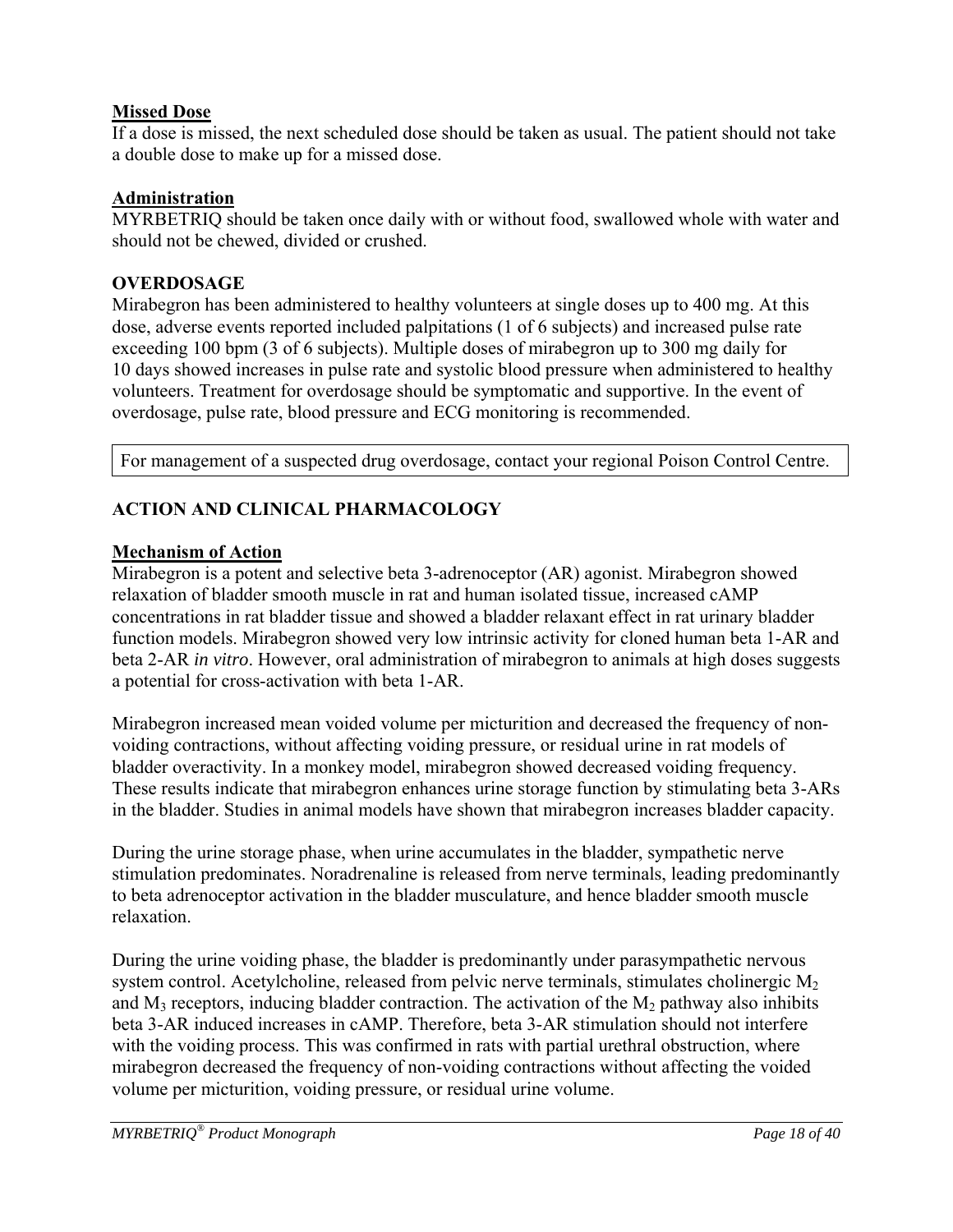## **Pharmacodynamics**

## **Urodynamics**

The effects of MYRBETRIQ on maximum flow rate and detrusor pressure at maximum flow rate were assessed in an urodynamic study consisting of 200 male patients with lower urinary tract symptoms (LUTS) and bladder outlet obstruction (BOO). Administration of MYRBETRIQ at doses of 50 mg and a supra-therapeutic dose of 100 mg once daily for 12 weeks did not adversely affect the maximum flow rate or detrusor pressure at maximum flow rate (see WARNINGS AND PRECAUTIONS).

However, urinary retention has been reported in post-marketing experience in patients taking mirabegron, in patients with bladder outlet obstruction (BOO) and in patients taking antimuscarinic medications for the treatment of OAB. MYRBETRIQ should be administered with caution to patients with clinically significant BOO.

## **Cardiac Electrophysiology and Haemodynamics**

A randomized, double-blind, placebo- and active-controlled, parallel crossover ECG assessment study was performed in healthy subjects ( $n = 164$  males and 153 females) to evaluate the effect of repeat oral dosing of MYRBETRIQ at the maximum recommended dose (50 mg once daily) and two supra-therapeutic doses (100 and 200 mg once daily) on ECG interval parameters. The supra-therapeutic 100 mg and 200 mg doses represent approximately 2.9-fold and 8.4-fold the  $C<sub>max</sub>$  exposure of the maximum recommended 50 mg dose, respectively. ECGs were collected at 18 time points at baseline and on day 10. Each dose level of MYRBETRIQ was evaluated in separate treatment arms each including placebo-control (parallel cross-over design).

The maximum mean differences from placebo in the QTcI interval (individualized heart rate correction) for the male and female sub-groups were as follows:

| Dose            | Female Sub-Group      |          | Male Sub-Group        |          |  |  |  |  |
|-----------------|-----------------------|----------|-----------------------|----------|--|--|--|--|
|                 | $\triangle$ AQTc (ms) | Time (h) | $\triangle$ AQTc (ms) | Time (h) |  |  |  |  |
| $50 \text{ mg}$ | 4.5(2.2, 6.8)         |          | 3.0(0.9, 5.0)         |          |  |  |  |  |
| $100$ mg        | 7.7(5.7, 9.7)         |          | 4.6(2.8, 6.5)         |          |  |  |  |  |
| $200$ mg        | 13.4)<br>10.4 (7.4.   |          | 7.3(5.2, 9.4)         |          |  |  |  |  |

Placebo-Adjusted Mean Change from Baseline in QTcI with 90% Confidence Intervals on Day 10

A dose-dependent prolongation of the QRS duration was also observed. The maximum mean difference from placebo was 0.6 ms (90% CI 0.3, 0.9) for the 50 mg dose, 1.7 ms (90% CI 1.3, 2.1) at the 100 mg dose, and 4.2 ms (90% CI 3.6, 4.8) for the 200 mg dose in the overall subject population.

MYRBETRIQ increased heart rate on the ECG in a dose dependent manner across the 50 mg to 200 mg dose range examined (see WARNINGS AND PRECAUTIONS, Cardiovascular; DRUG INTERACTIONS). The maximum mean differences from placebo in heart rate for the male and female sub-groups were as follows: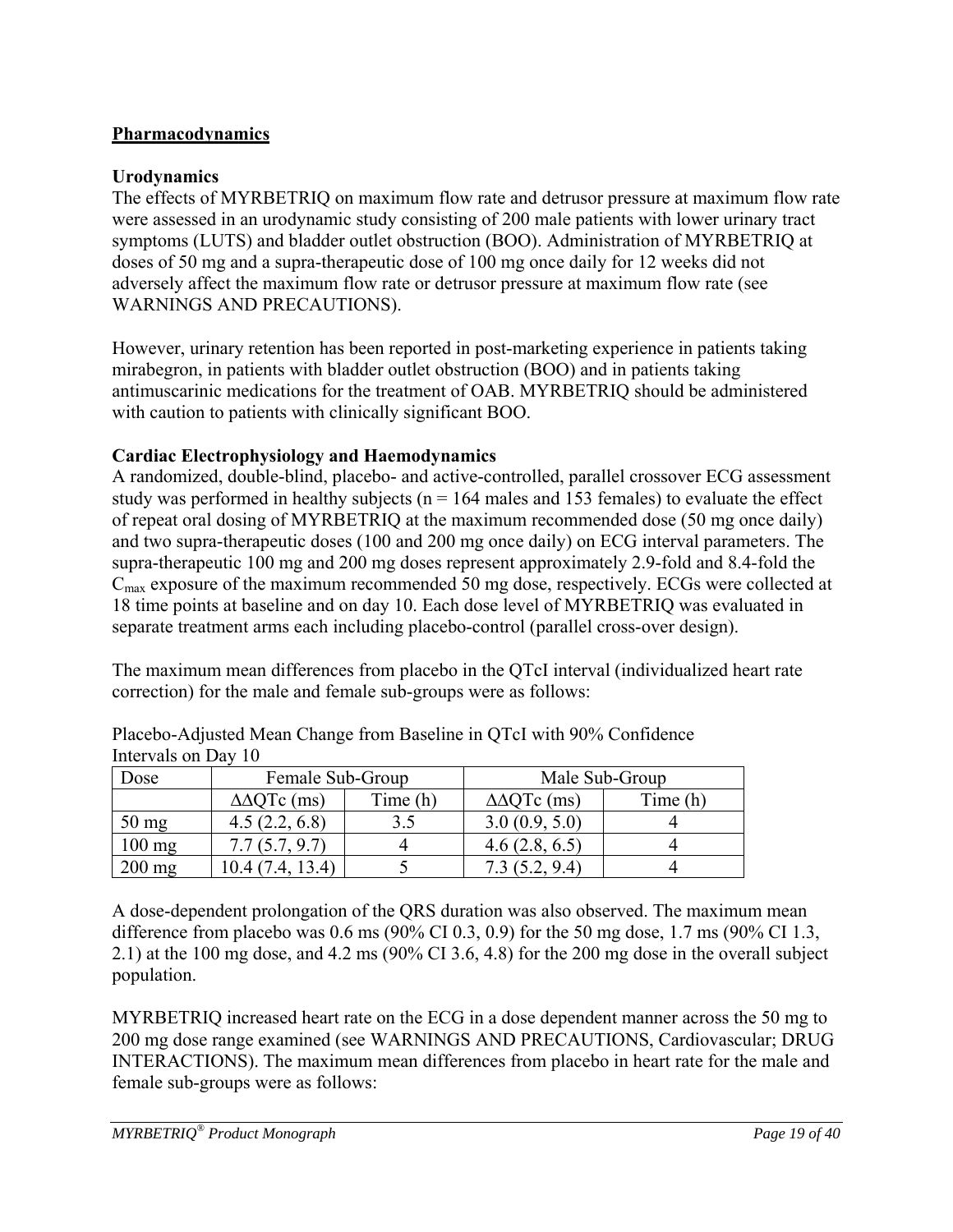| Dose            | Female Sub-Group      |          | Male Sub-Group        |          |  |
|-----------------|-----------------------|----------|-----------------------|----------|--|
|                 | $\triangle AHR$ (bpm) | Time (h) | $\triangle AHR$ (bpm) | Time (h) |  |
| $50 \text{ mg}$ | 8.5(6.3, 10.8)        |          | 5.5(4.3, 6.7)         |          |  |
| $100$ mg        | 13.6 (11.0, 16.2)     |          | 10.9(8.7, 13.1)       |          |  |
| $200$ mg        | 20.2 (18.3, 22.2)     |          | 14.4(12.3, 16.5)      |          |  |

Placebo-Adjusted Mean Change from Baseline in Heart Rate (bpm) with 90% Confidence Intervals on Day 10

Blood pressure was assessed at predose and at 3, 6, 9, and 24 h post-dose on day 9. MYRBETRIQ was associated with dose-dependent increases in systolic blood pressure and diastolic blood pressure (see WARNINGS AND PRECAUTIONS, Cardiovascular).

Placebo-Adjusted Mean Change from Baseline in Systolic Blood Pressure (∆∆SBP) and Diastolic Blood Pressure (∆∆DBP) with 95% Confidence Intervals on Day 9:

| Dose             | $\triangle$ ASBP (mm Hg) | Time (h) |               | Time (h) |
|------------------|--------------------------|----------|---------------|----------|
| $50 \text{ mg}$  | 4.0(1.6, 6.4)            |          | 3.7(1.9, 5.4) |          |
| $100 \text{ mg}$ | 7.7(5.6, 9.7)            |          | 4.8(3.2, 6.3) |          |
| $200 \text{ mg}$ | 11.6 (8.9, 14.3)         |          | 7.1(5.3, 8.9) |          |

Daily doses of MYRBETRIQ greater than 50 mg/day are not recommended (see DOSAGE AND ADMINISTRATION and OVERDOSAGE).

## **Effects on Pulse Rate and Blood Pressure in Patients with OAB**

In OAB patients (mean age of 59 years) across three 12-week phase 3 double-blind placebocontrolled studies receiving MYRBETRIQ 50 mg once daily, an increase in mean difference from placebo of approximately 1 bpm for pulse rate and approximately 0.5 - 1 mm Hg in SBP/DBP was observed. Blood pressure and pulse were self-measured by the patients in the morning, prior to taking their once daily dose of MYRBETRIQ, and again in the afternoon. Approximately 40 - 45% of patients in these studies were taking antihypertensive therapies. Changes in pulse rate and blood pressure are reversible upon discontinuation of treatment.

## **Effect on Intraocular Pressure (IOP)**

MYRBETRIQ 100 mg once daily did not increase IOP in healthy subjects after 56 days of treatment. In a phase 1 study assessing the effect of MYRBETRIQ on IOP using Goldmann applanation tonometry in 310 healthy subjects, a dose of 100 mg MYRBETRIQ was non-inferior to placebo for the primary endpoint of the treatment difference in mean change from baseline to day 56 in subject-average IOP; upper bound of the two-sided 95% CI of the treatment difference between MYRBETRIQ 100 mg and placebo was 0.3 mm Hg.

## **Pharmacokinetics**

**Absorption:** After oral administration of mirabegron in healthy volunteers, mirabegron is absorbed to reach peak plasma concentrations  $(C_{\text{max}})$  at approximately 3.5 hours. The absolute bioavailability increases from 29% at a dose of 25 mg to 35% at a dose of 50 mg. Mean C<sub>max</sub> and AUC increase more than dose proportionally over the dose range. This relationship is more apparent at doses above 50 mg. In the overall population of males and females, a 2-fold increase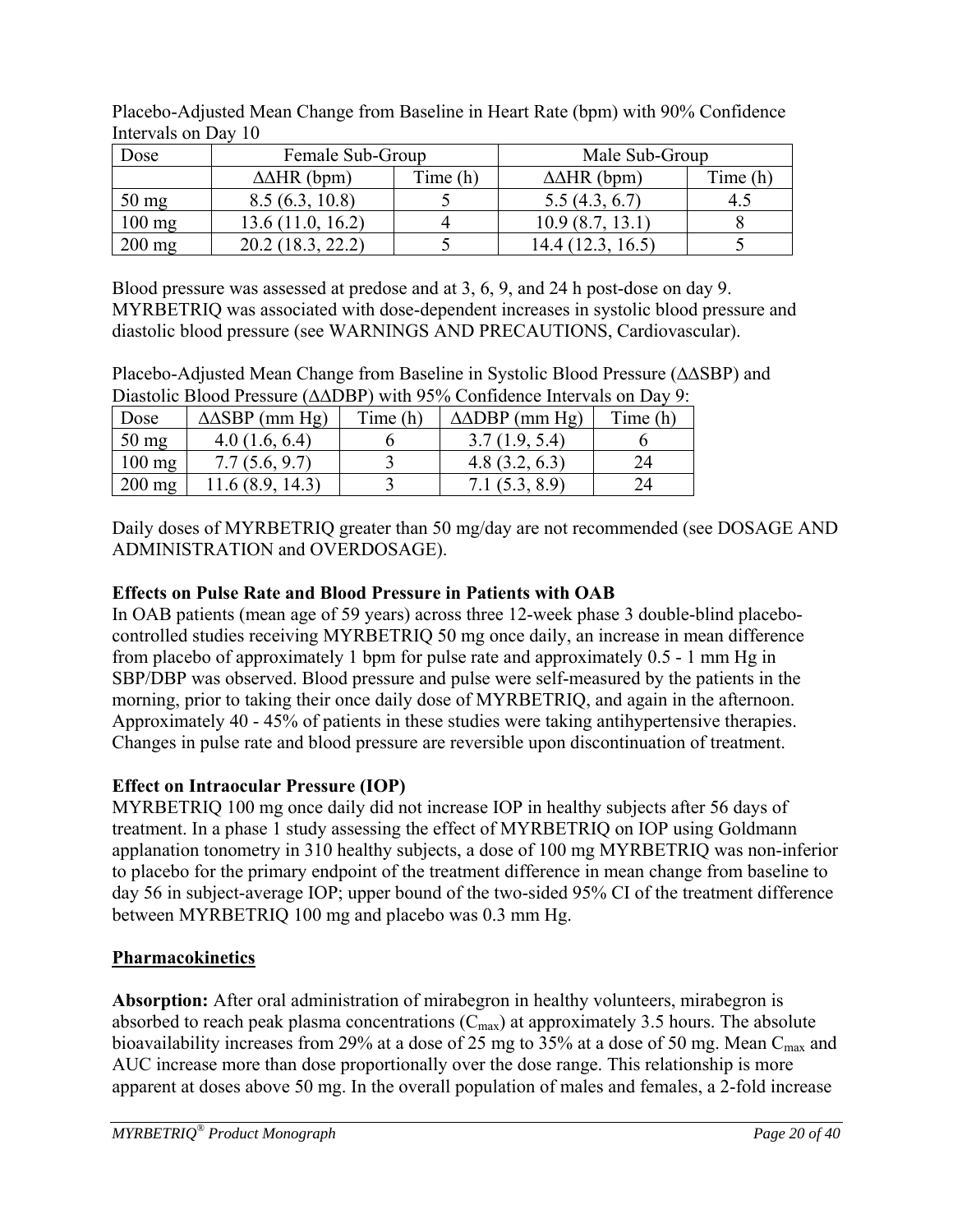in dose from 50 mg to 100 mg mirabegron increased  $C_{\text{max}}$  and  $AUC_{\text{tau}}$  by approximately 2.9- and 2.6-fold, respectively, whereas a 4-fold increase in dose from 50 to 200 mg mirabegron increased  $C_{\text{max}}$  and  $AUC_{\text{tan}}$  by approximately 8.4- and 6.5-fold. Steady state concentrations are achieved within 7 days of once daily dosing with mirabegron. After once daily administration, plasma exposure of mirabegron at steady state is approximately double that seen after a single dose.

## Effect of Food

Co-administration of a 50 mg tablet with a high-fat meal reduced mirabegron  $C_{\text{max}}$  and AUC by 45% and 17%, respectively. A low-fat meal decreased mirabegron  $C_{\text{max}}$  and AUC by 75% and 51%, respectively. In the phase 3 studies, mirabegron was administered with or without food and demonstrated both safety and efficacy. Therefore, MYRBETRIQ can be taken with or without food at the recommended dose (see DOSAGE AND ADMINISTRATION).

**Distribution:** Mirabegron is extensively distributed in the body. The volume of distribution at steady state  $(V_{ss})$  is approximately 1670 L following intravenous administration. Mirabegron is bound (approximately 71%) to human plasma proteins, and shows moderate affinity for albumin and alpha-1 acid glycoprotein. Mirabegron distributes to erythrocytes. Based on an *in vitro* study, erythrocyte concentrations of <sup>14</sup>C-mirabegron were about 2-fold higher than in plasma.

**Metabolism:** Mirabegron is metabolized via multiple pathways involving dealkylation, oxidation, (direct) glucuronidation, and amide hydrolysis. Mirabegron is the major circulating component following a single dose of 14C-mirabegron. Two major metabolites were observed in human plasma and are phase 2 glucuronides representing 16% and 11% of total exposure, respectively. These metabolites are not pharmacologically active. Although *in vitro* studies suggest a role for CYP2D6 and CYP3A4 in the oxidative metabolism of mirabegron, *in vivo*  results indicate that these isozymes play a limited role in the overall elimination. In healthy subjects who are genotypically poor metabolizers of CYP2D6 substrates (used as a surrogate for CYP2D6 inhibition), mean  $C_{\text{max}}$  and  $AUC_{\text{inf}}$  of a single 160 mg dose of a mirabegron immediaterelease oral formulation were 14% and 19% higher than in extensive metabolizers, respectively. *In vitro* and *ex vivo* studies have shown the involvement of butylcholinesterase, uridine diphospho-glucuronosyltransferases (UGT) and possibly alcohol dehydrogenase in the metabolism of mirabegron, in addition to CYP3A4 and CYP2D6.

**Excretion:** Total body clearance  $CL_{tot}$  from plasma is approximately 57 L/h following intravenous administration. The terminal elimination half-life  $(t_{1/2})$  is approximately 50 hours. Renal clearance ( $CL_R$ ) is approximately 13 L/h, which corresponds to nearly 25% of  $CL_{tot}$ . Renal elimination of mirabegron is primarily through active tubular secretion along with glomerular filtration. The urinary elimination of unchanged mirabegron is dose-dependent and ranges from approximately 6.0% after a daily dose of 25 mg to 12.2% after a daily dose of 100 mg. Following the administration of 160 mg  $^{14}$ C-mirabegron to healthy volunteers, approximately 55% of the dose was recovered in the urine and 34% in the feces. Unchanged mirabegron accounted for 45% of the urinary radioactivity, indicating the presence of metabolites. Unchanged mirabegron accounted for the majority of the fecal radioactivity.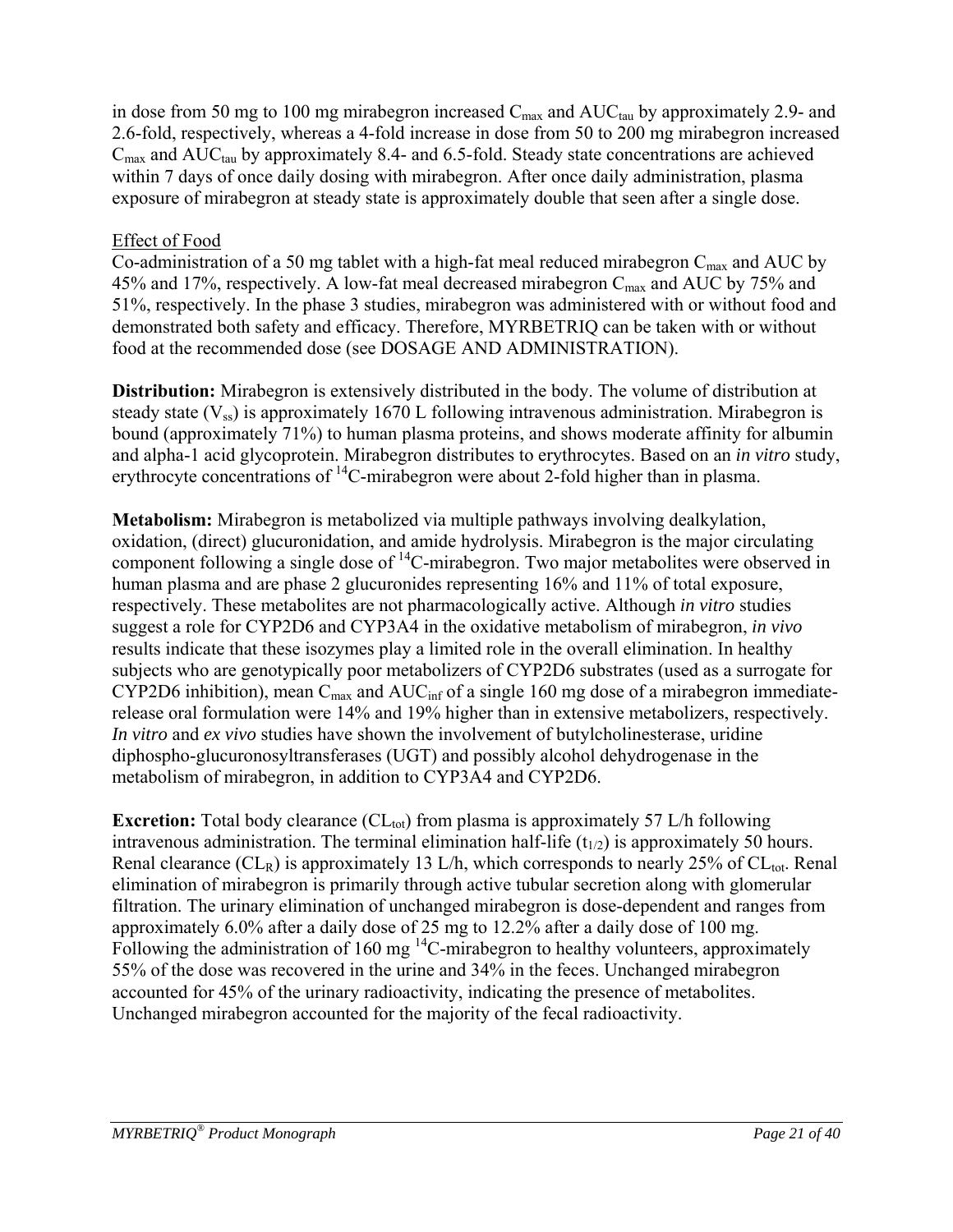## **Special Populations and Conditions**

**Pediatrics:** The pharmacokinetics of mirabegron in pediatric patients have not been evaluated*.*

Geriatrics: The C<sub>max</sub> and AUC of mirabegron and its metabolites following multiple oral doses in elderly volunteers ( $\geq 65$  years) were similar to those in younger volunteers (18 to 45 years).

Gender: The C<sub>max</sub> and AUC of mirabegron were approximately 40% to 50% higher in females than in males. When corrected for differences in body weight, the mirabegron systemic exposure is 20% to 30% higher in females compared to males.

**Race:** The pharmacokinetics of mirabegron were comparable between Caucasians and African American Blacks. Cross studies comparison shows that the exposure in Japanese subjects is higher than that in North American subjects. However, when the  $C_{\text{max}}$  and AUC were normalized for dose and body weight, the difference is smaller.

**Hepatic Insufficiency:** Following single dose administration of 100 mg mirabegron in volunteers with mild hepatic impairment (Child-Pugh Class A), mean mirabegron  $C_{\text{max}}$  and AUC were increased by 9% and 19% relative to volunteers with normal hepatic function. In volunteers with moderate hepatic impairment (Child-Pugh Class B), mean  $C_{\text{max}}$  and AUC values were 175% and 65% higher. Mirabegron has not been studied in patients with severe hepatic impairment (Child-Pugh Class C) (see DOSAGE AND ADMINISTRATION, Recommended Dose and Dosage Adjustment).

**Renal Insufficiency:** Following single dose administration of 100 mg mirabegron in volunteers with mild renal impairment (eGFR  $60$  to 89 mL/min/1.73 m<sup>2</sup> as estimated by MDRD), mean mirabegron  $C_{\text{max}}$  and AUC were increased by 6% and 31% relative to volunteers with normal renal function. In volunteers with moderate renal impairment (eGFR 30 to 59 mL/min/1.73 m<sup>2</sup>),  $C_{\text{max}}$  and AUC were increased by 23% and 66%, respectively. In patients with severe renal impairment (eGFR 15 to 29 mL/min/1.73 m<sup>2</sup>), mean C<sub>max</sub> and AUC values were 92% and 118% higher. Mirabegron has not been studied in patients with End Stage Renal Disease (CL<sub>cr</sub>  $\le$ 15 mL/min or eGFR  $\le$  15 mL/min/1.73 m<sup>2</sup> or patients requiring hemodialysis) (see DOSAGE AND ADMINISTRATION, Recommended Dose and Dosage Adjustment).

## **STORAGE AND STABILITY**

Store at  $25^{\circ}C$  (77<sup>o</sup>F) with excursions permitted from 15<sup>o</sup>C to 30<sup>o</sup>C (59<sup>o</sup>F to 86<sup>o</sup>F).

# **SPECIAL HANDLING INSTRUCTIONS**

None.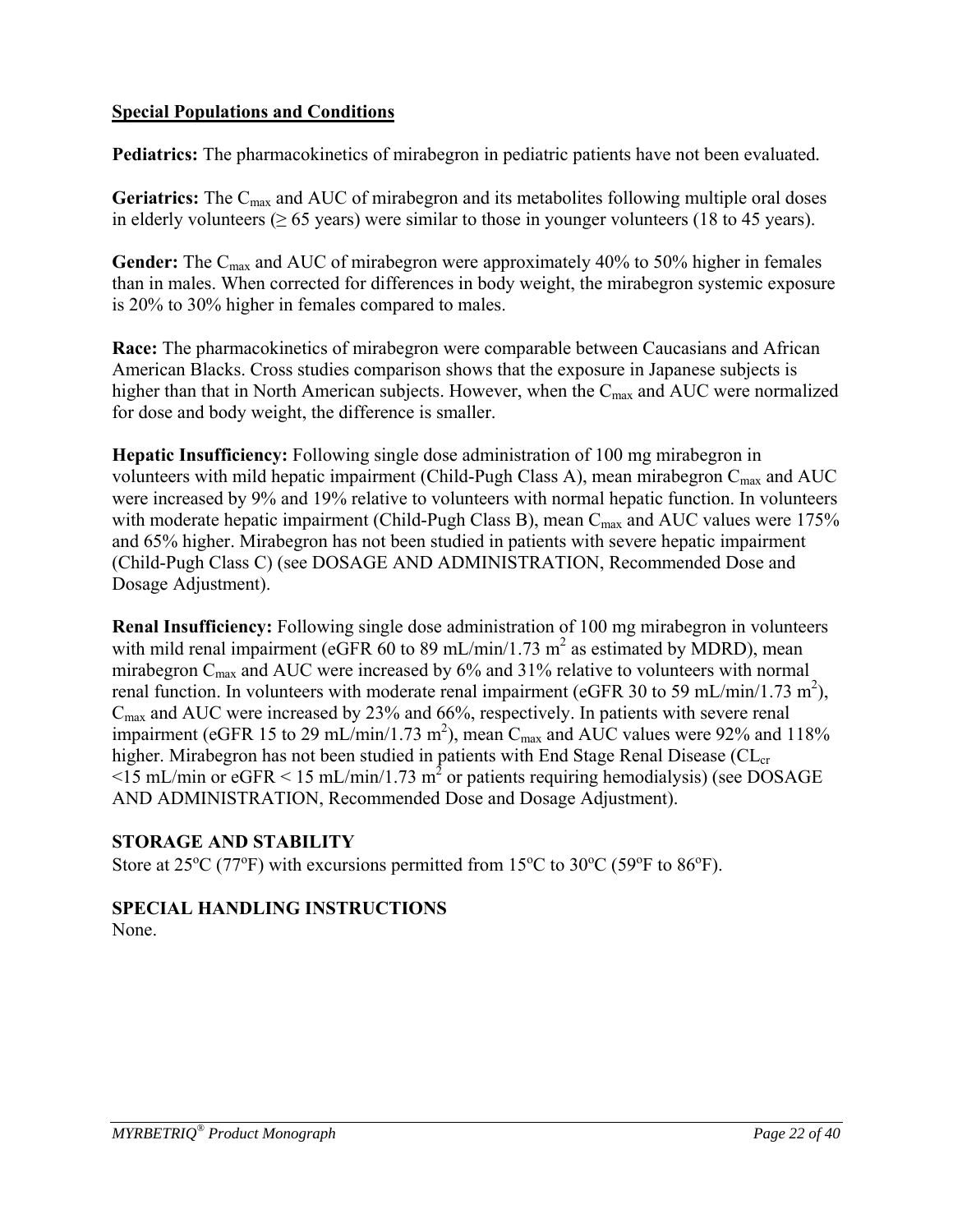## **DOSAGE FORMS, COMPOSITION AND PACKAGING**

MYRBETRIQ (mirabegron) extended-release tablets are available as:

- 25 mg oval, brown film-coated tablet, debossed with the Astellas logo " $\rightarrow$ " and "325"
- 50 mg oval, yellow film-coated tablet, debossed with the Astellas logo " $\rightarrow$ " and "355"

MYRBETRIQ (mirabegron) extended-release tablets contain the following excipients: polyethylene oxide, polyethylene glycol, hydroxypropyl cellulose, butylated hydroxytoluene, magnesium stearate, hypromellose, yellow ferric oxide and red ferric oxide (25 mg only).

MYRBETRIQ (mirabegron) extended-release tablets are available in 30- and 90-count HDPE bottles.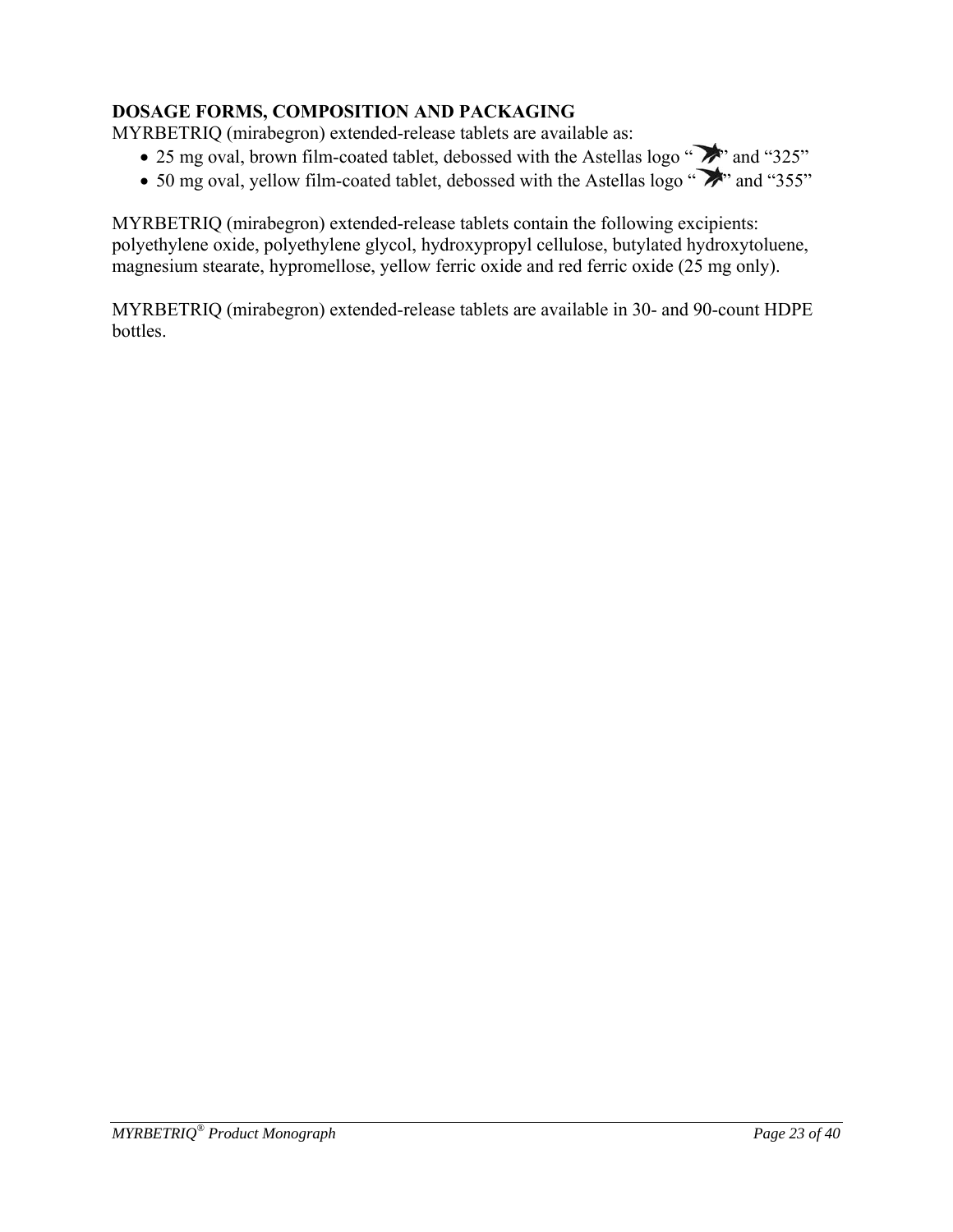## **PART II: SCIENTIFIC INFORMATION**

## **PHARMACEUTICAL INFORMATION**

## **Drug Substance**

Proper name: mirabegron

 Chemical name (IUPAC): 2-(2-Amino-1,3-thiazol-4-yl)-*N*-[4-(2-{[(2*R*)-2-hydroxy-2 phenylethyl]amino}ethyl)phenyl]acetamide

Molecular formula and molecular mass:  $C_{21}H_{24}N_4O_2S$ , 396.51

Structural formula:



Physicochemical properties: A white crystalline powder that is practically insoluble in water. Higher solubility is observed in acidic solution, or buffered solutions with  $pH \ge 7.5$ 

pH of aqueous solution: 7.5 (0.08 mg/mL)

pKa: Approximately 4.5 and 8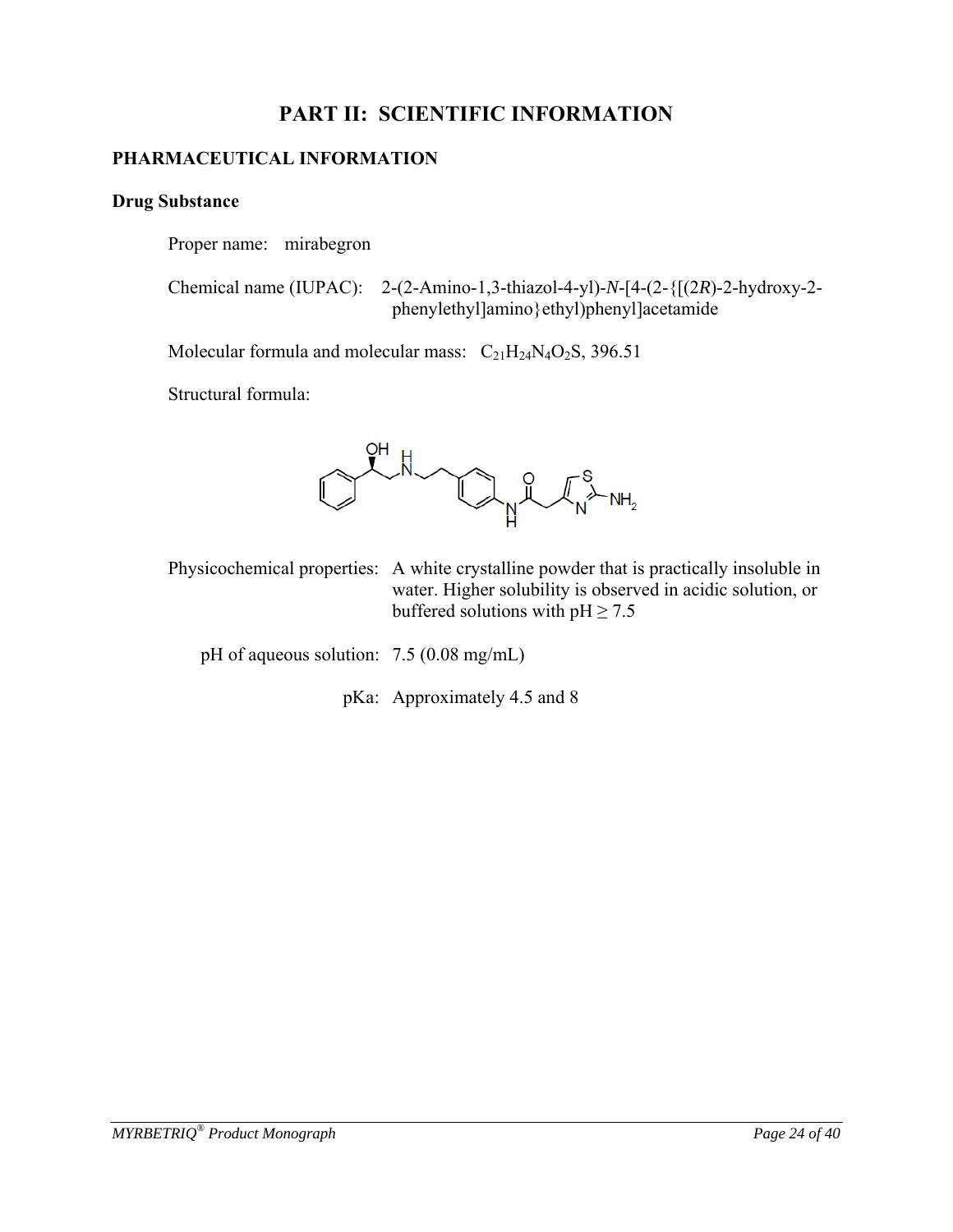## **CLINICAL TRIALS**

## **Study Demographics and Trial Design**

| Study#     | Trial design and<br>duration                                                              | Dosage, route of<br>administration   | Number of<br>study subjects | Mean age (Range)                                | Gender<br>$\frac{0}{0}$   |
|------------|-------------------------------------------------------------------------------------------|--------------------------------------|-----------------------------|-------------------------------------------------|---------------------------|
|            |                                                                                           |                                      | randomized/                 |                                                 |                           |
|            |                                                                                           |                                      | completed                   |                                                 |                           |
| 178-CL-046 | Parallel-group,<br>multinational,<br>multicenter study with a                             | Placebo<br>oral, qd                  | 497/453                     | Mean: 59.1 years<br>Range: 18-90 years          | Female:<br>72.0%          |
|            | single-blind placebo<br>run-in period of 2                                                | <b>MYRBETRIQ</b><br>50 mg, oral, qd  | 497/440                     | $\geq 65$ years: 37.0%<br>$\geq$ 75 years: 8.5% | Male:<br>28.0%            |
|            | weeks followed by a<br>randomized, double-<br>blind, active and<br>placebo-controlled 12- | <b>MYRBETRIQ</b><br>100 mg, oral, qd | 498/453                     |                                                 |                           |
|            | week treatment period.                                                                    | Tolterodine ER<br>4 mg, oral, qd     | 495/445                     |                                                 |                           |
| 178-CL-047 | Parallel-group,<br>multinational,<br>multicenter study with a                             | Placebo<br>oral, qd                  | 454/385                     | Mean: 60.2 years<br>Range: 20-95 years          | Female:<br>74.8%<br>Male: |
|            | single-blind placebo<br>run-in period of 2                                                | <b>MYRBETRIQ</b><br>50 mg, oral, qd  | 442/383                     | $\geq 65$ years: 39.7%<br>≥ 75 years: 15.1%     | 25.2%                     |
|            | weeks followed by a<br>randomized, double-<br>blind, placebo-                             | <b>MYRBETRIQ</b><br>100 mg, oral, qd | 433/380                     |                                                 |                           |
|            | controlled 12-week<br>treatment period.                                                   |                                      |                             |                                                 |                           |
| 178-CL-074 | Parallel-group,<br>multinational,<br>multicenter study with a                             | Placebo<br>oral, qd                  | 433/367                     | Mean: 59.1 years<br>Range: 21-91 years          | Female:<br>68.5%<br>Male: |
|            | single-blind placebo<br>run-in period of 2                                                | <b>MYRBETRIQ</b><br>25 mg, oral, qd  | 433/387                     | $\geq 65$ years: 37.2%<br>$\geq$ 75 years: 9.9% | 31.5%                     |
|            | weeks followed by a<br>randomized, double-<br>blind, placebo-                             | <b>MYRBETRIQ</b>                     | 440/386                     |                                                 |                           |
|            | controlled 12-week<br>treatment period.                                                   | 50 mg, oral, qd                      |                             |                                                 |                           |
| 178-CL-049 | Parallel-group,<br>multinational,<br>multicenter long-term                                | <b>MYRBETRIQ</b><br>50 mg, oral, qd  | 815/629                     | Mean: 59.7 years<br>Range: 21-87 years          | Female:<br>74.2%<br>Male: |
|            | study with a single-<br>blind placebo run-in<br>period of 2 weeks                         | <b>MYRBETRIQ</b><br>100 mg, oral, qd | 824/645                     | ≥ 65 years: 37.3%<br>$\geq$ 75 years: 9.7%      | 25.8%                     |
|            | followed by a<br>randomized, double-<br>blind, active-controlled<br>12-month treatment    | Tolterodine ER<br>4 mg, oral, qd     | 813/621                     |                                                 |                           |
|            | period.                                                                                   |                                      |                             |                                                 |                           |

## **Table 3 – Summary of Patient Demographics For Clinical Trials In Specific Indication**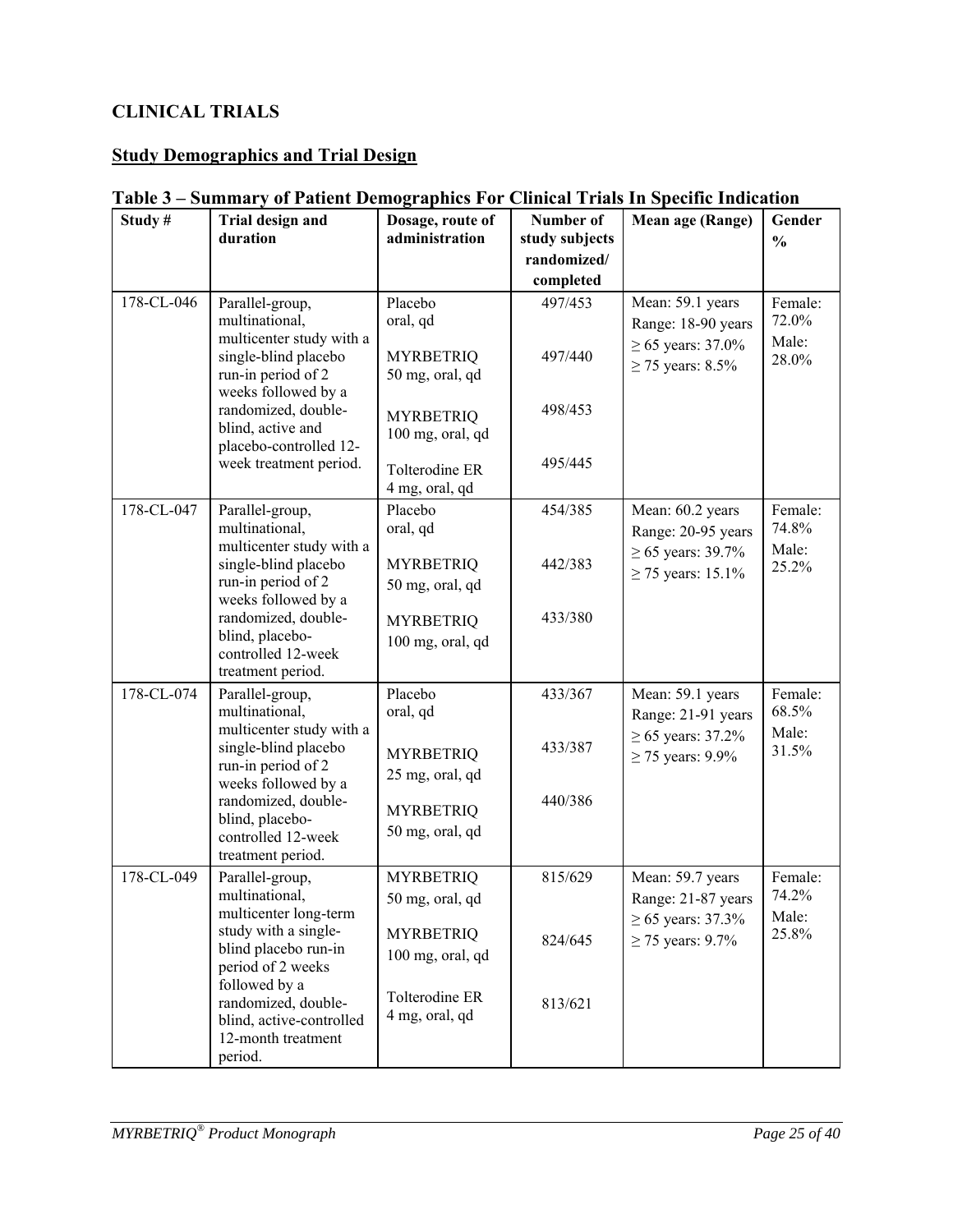MYRBETRIQ<sup>®</sup> was evaluated in three, 12-week, double-blind, randomized, placebo-controlled, parallel group, multicenter clinical trials in patients with overactive bladder with symptoms of urge urinary incontinence, urgency, and urinary frequency (Studies 178-CL-046, -047, and -074). Entry criteria required that patients had symptoms of overactive bladder for at least 3 months duration, at least 8 micturitions per day, and at least 3 episodes of urgency with or without incontinence over a 3-day period. The majority of patients were Caucasian (94%) and female (72%) with a mean age of 59 years (range 18 – 95 years). The population included both naïve patients who had not received prior antimuscarinic pharmacotherapy for overactive bladder (48%) and those who had received prior antimuscarinic pharmacotherapy for OAB (52%).

In Study 178-CL-046, patients were randomized to placebo, MYRBETRIQ 50 mg, MYRBETRIQ 100 mg, or an active control once daily. In Study 178-CL-047, patients were randomized to placebo, MYRBETRIQ 50 mg or MYRBETRIQ 100 mg once daily. In Study 178-CL-074, patients were randomized to placebo, MYRBETRIQ 25 mg or MYRBETRIQ 50 mg once daily.

The co-primary efficacy endpoints in all 3 trials were (1) change from baseline to end of treatment (Week 12) in mean number of incontinence episodes per 24 hours and (2) change from baseline to end of treatment (Week 12) in mean number of micturitions per 24 hours, based on a 3-day micturition diary. Secondary endpoints included change from baseline to end of treatment (Week 12) in mean volume voided per micturition, change from baseline to week 4 in mean number of incontinence episodes per 24 hours, change from baseline to week 4 in mean number of micturitions per 24 hours, mean level of urgency, mean number of urgency incontinence episodes per 24 hours, mean number of urgency episodes and quality of life measures.

## **Study Results**

MYRBETRIQ demonstrated statistically significant improvements compared to placebo for both co-primary endpoints (see Table 4).

MYRBETRIQ 25 mg was effective in treating the symptoms of OAB within 8 weeks, and MYRBETRIQ 50 mg was effective in treating the symptoms of OAB within 4 weeks. Efficacy of both 25 mg and 50 mg doses of MYRBETRIQ was maintained through the 12-week treatment period.

Figures 3 through 8 show the co-primary endpoints, mean change from baseline (BL) over time in number of incontinence episodes per 24 hours and mean change from baseline over time in number of micturitions per 24 hours, in Studies 178-CL-046, -047 and -074.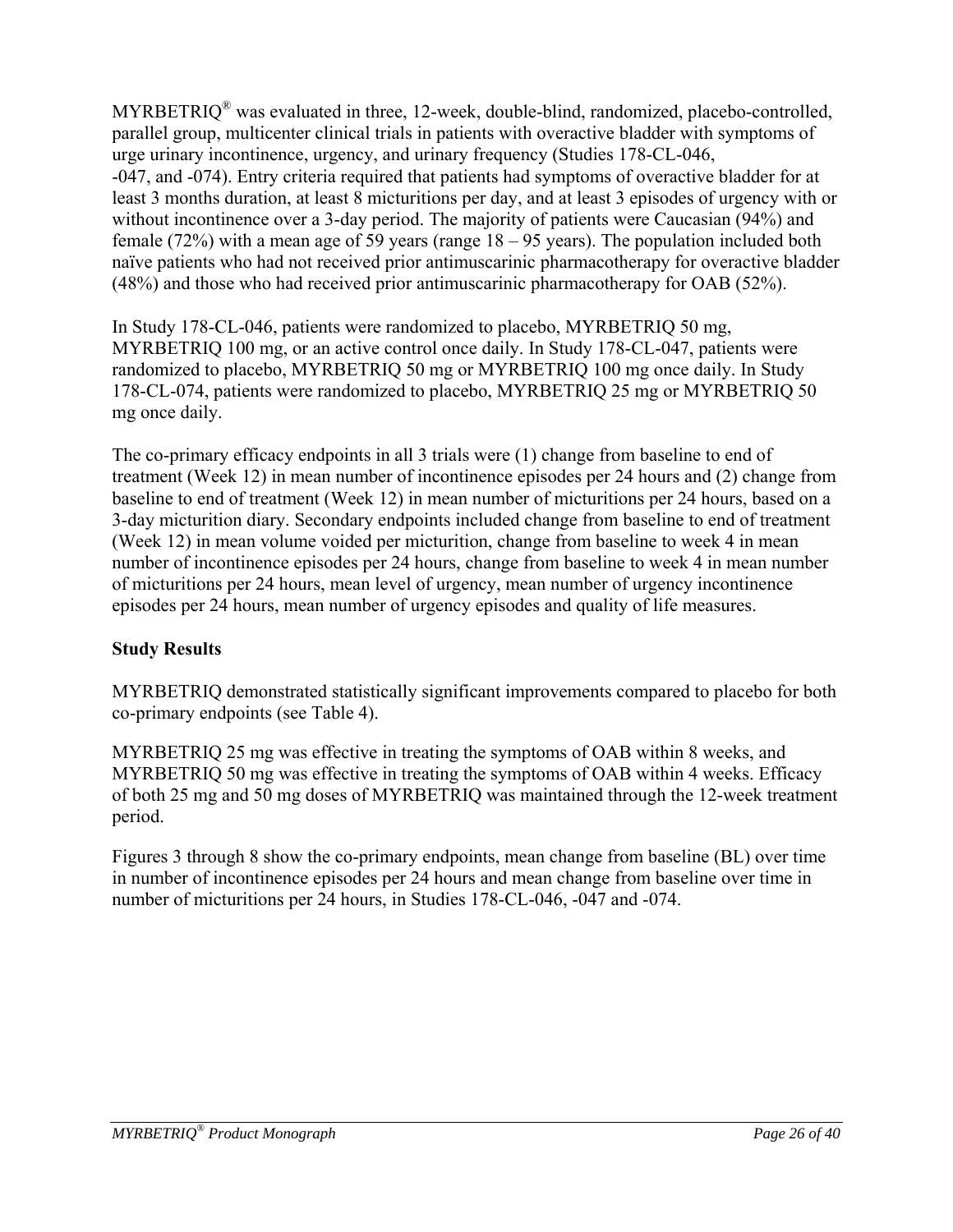|                                                                        | <b>Study 178-CL-046</b>  |                                      | <b>Study 178-CL-047</b> |                          | <b>Study 178-CL-074</b> |                          |                  |                          |
|------------------------------------------------------------------------|--------------------------|--------------------------------------|-------------------------|--------------------------|-------------------------|--------------------------|------------------|--------------------------|
|                                                                        | Placebo                  | <b>MYRBETRIQ Tolterodine Placebo</b> |                         |                          | <b>MYRBETRIO</b>        | Placebo                  | <b>MYRBETRIQ</b> | <b>MYRBETRIQ</b>         |
| Parameter                                                              |                          | 50 mg                                | ER <sub>4</sub> mg      |                          | 50 mg                   |                          | 25 <sub>mg</sub> | 50 mg                    |
| Mean Number of Incontinence Episodes per 24 Hours (FAS-I) (Co-Primary) |                          |                                      |                         |                          |                         |                          |                  |                          |
| n                                                                      | 291                      | 293                                  | 300                     | 325                      | 312                     | 262                      | 254              | 257                      |
| Mean baseline                                                          | 2.67                     | 2.83                                 | 2.63                    | 3.03                     | 2.77                    | 2.43                     | 2.65             | 2.51                     |
| Mean change from baseline†                                             | $-1.17$                  | $-1.57$                              | $-1.27$                 | $-1.13$                  | $-1.47$                 | $-0.96$                  | $-1.36$          | $-1.38$                  |
| Mean difference from placebo†                                          | $\overline{\phantom{a}}$ | $-0.41$                              | $-0.10$                 | $\overline{\phantom{a}}$ | $-0.34$                 | $\overline{\phantom{a}}$ | $-0.40$          | $-0.42$                  |
| 95% Confidence Interval                                                | $-$                      | $(-0.72, -0.09)$                     | $(-0.42,$<br>0.21)      | --                       | $(-0.66, -0.03)$        | --                       | $(-0.74, -0.06)$ | $(-0.76, -0.08)$         |
| p-value                                                                | $- -$                    | 0.003#                               | 0.11                    | $\overline{\phantom{a}}$ | 0.026#                  | $- -$                    | 0.005#           | 0.001#                   |
| Mean Number of Micturitions per 24 Hours (FAS) (Co-Primary)            |                          |                                      |                         |                          |                         |                          |                  |                          |
|                                                                        | 480                      | 473                                  | 475                     | 433                      | 425                     | 415                      | 410              | 426                      |
| Mean baseline                                                          | 11.71                    | 11.65                                | 11.55                   | 11.51                    | 11.80                   | 11.48                    | 11.68            | 11.66                    |
| Mean change from baseline†                                             | $-1.34$                  | $-1.93$                              | $-1.59$                 | $-1.05$                  | $-1.66$                 | $-1.18$                  | $-1.65$          | $-1.60$                  |
| Mean difference from placebo†                                          | $\overline{\phantom{a}}$ | $-0.60$                              | $-0.25$                 | --                       | $-0.61$                 | --                       | $-0.47$          | $-0.42$                  |
| 95% Confidence Interval                                                | $\overline{\phantom{a}}$ | $(-0.90, -0.29)$                     | $(-0.55,$<br>0.06)      | $\overline{\phantom{a}}$ | $(-0.98, -0.24)$        | --                       | $(-0.82, -0.13)$ | $(-0.76, -0.08)$         |
| p-value                                                                |                          | < 0.001#                             | 0.11                    | $-$                      | 0.001#                  | $\overline{\phantom{a}}$ | 0.007#           | 0.015#                   |
| Mean Volume Voided (ml) per Micturition (FAS) (Secondary)              |                          |                                      |                         |                          |                         |                          |                  |                          |
| n                                                                      | 480                      | 472                                  | 475                     | 433                      | 424                     | 415                      | 410              | 426                      |
| Mean baseline                                                          | 156.7                    | 161.1                                | 158.6                   | 157.5                    | 156.3                   | 164.0                    | 165.2            | 159.3                    |
| Mean change from baseline†                                             | 12.3                     | 24.2                                 | 25.0                    | 7.0                      | 18.2                    | 8.3                      | 12.8             | 20.7                     |
| Mean difference from placebo†                                          | $\overline{\phantom{a}}$ | 11.9                                 | 12.6                    | $\overline{a}$           | 11.1                    | $-$                      | 4.6              | 12.4                     |
| 95% Confidence Interval                                                | $\overline{\phantom{a}}$ | (6.3, 17.4)                          | (7.1, 18.2)             | $\overline{\phantom{a}}$ | (4.4, 17.9)             | $- -$                    | $(-1.6, 10.8)$   | $\overline{(6.3, 18.6)}$ |
| p-value                                                                | $\overline{\phantom{a}}$ | < 0.001#                             | $< 0.001*$              | $\overline{\phantom{a}}$ | 0.001#                  | $\overline{\phantom{a}}$ | 0.151            | ${}< 0.001#$             |
| <b>Mean Level of Urgency (FAS) (Secondary)</b>                         |                          |                                      |                         |                          |                         |                          |                  |                          |
| n                                                                      | 480                      | 472                                  | 473                     | 432                      | 425                     | 413                      | 410              | 426                      |
| Mean baseline                                                          | 2.37                     | 2.40                                 | 2.41                    | 2.45                     | 2.45                    | 2.36                     | 2.37             | 2.41                     |
| Mean change from baseline†                                             | $-0.22$                  | $-0.31$                              | $-0.29$                 | $-0.08$                  | $-0.19$                 | $-0.15$                  | $-0.22$          | $-0.29$                  |
| Mean difference from placebo†                                          | $\overline{\phantom{a}}$ | $-0.09$                              | $-0.07$                 | $\overline{\phantom{a}}$ | $-0.11$                 | $-$                      | $-0.07$          | $-0.14$                  |
| 95% Confidence Interval                                                | $\overline{\phantom{a}}$ | $(-0.17, -0.02)$                     | $(-0.15,$<br>0.01)      | $\overline{\phantom{a}}$ | $(-0.18, -0.04)$        | $\overline{\phantom{a}}$ | $(-0.15, 0.01)$  | $(-0.22, -0.06)$         |
| p-value                                                                | $\overline{\phantom{a}}$ | $0.018*$                             | 0.085                   | $\overline{\phantom{a}}$ | $0.004*$                | $\overline{\phantom{a}}$ | 0.0831           | ${}< 0.001$              |

## **Table 4 – Co-primary and Selected Secondary Efficacy Endpoints at End of Treatment, Primary Phase 3 Studies**

† Least squares mean adjusted for baseline, gender, and geographical region.

\* Statistically significantly superior compared to placebo at the 0.05 level without multiplicity adjustment.

# Statistically significantly superior compared to placebo at the 0.05 level with multiplicity adjustment.

‡ Not statistically significantly superior compared to placebo at the 0.05 level with multiplicity adjustment.

FAS: Full analysis set, all randomized patients who took at least 1 dose of double-blind study drug and who had a micturition measurement in the baseline diary and at least 1 post-baseline visit diary with a micturition measurement.

FAS-I: Subset of FAS who also had at least 1 incontinence episode in the baseline diary. Khullar et al, 2013; Nitti et al, 2012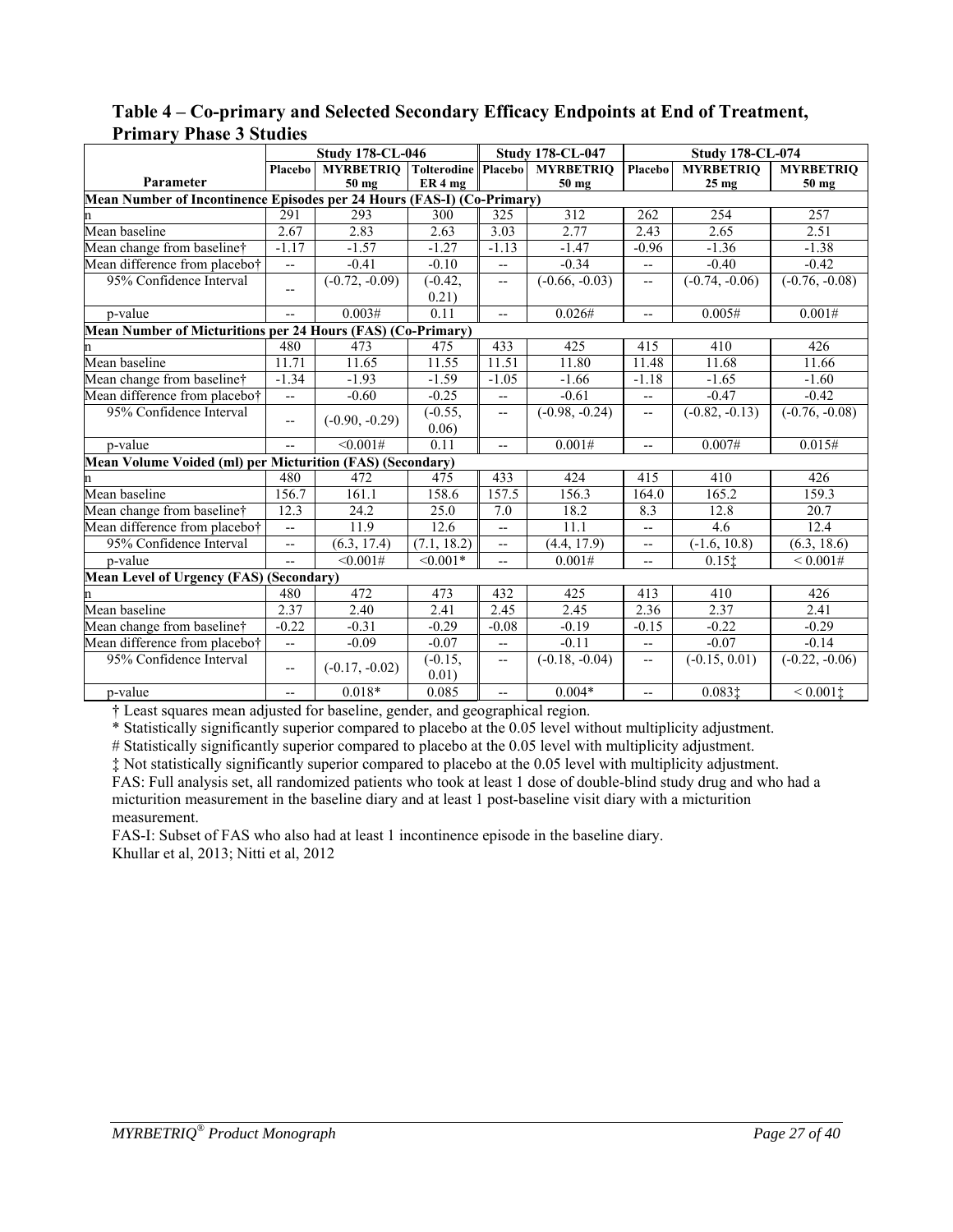

**Figure 3. Mean (SE) Change from Baseline in Mean Number of Incontinence Episodes per 24 Hours –Study 178-CL-046**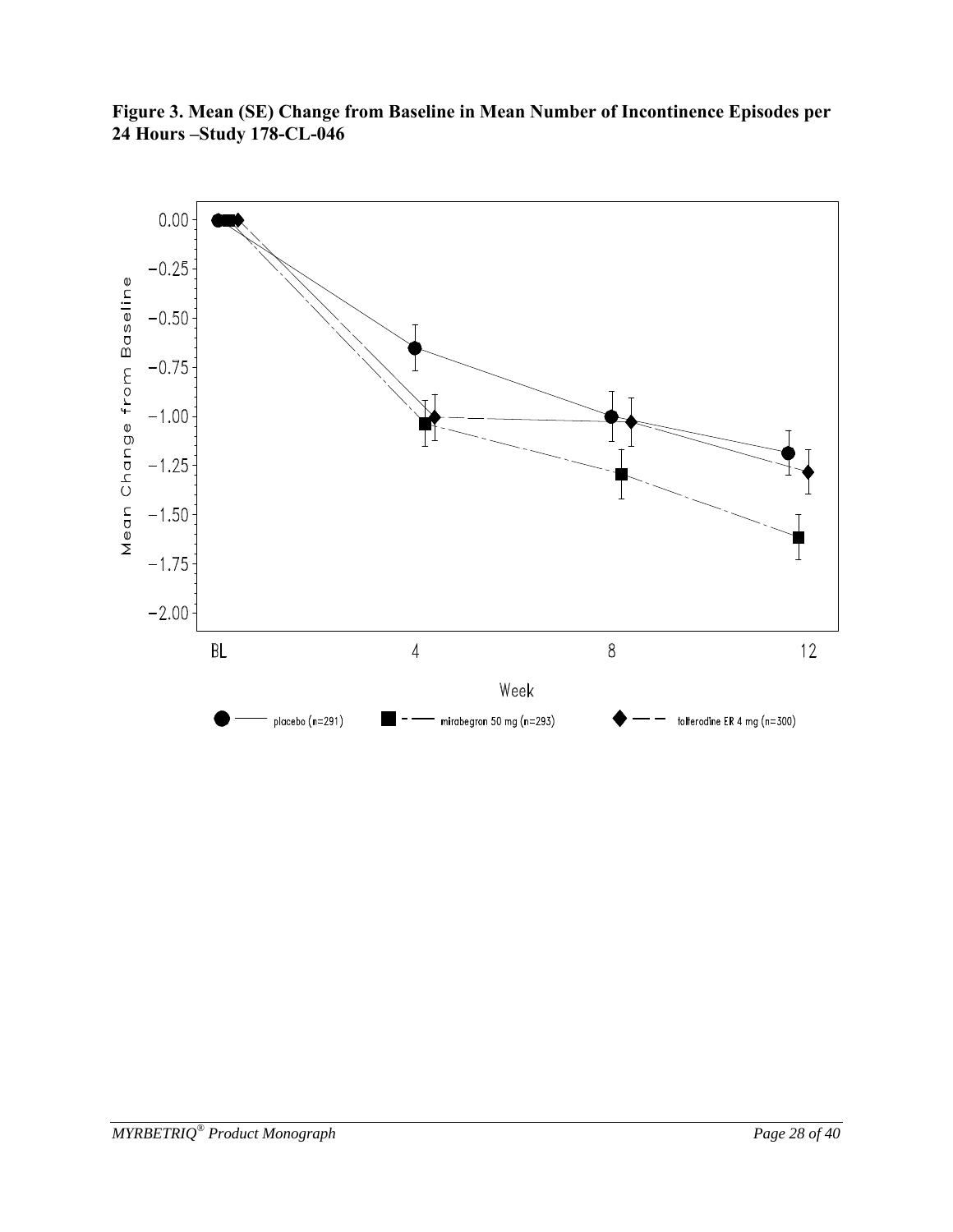

**Figure 4. Mean (SE) Change from Baseline in Mean Number of Micturitions per 24 Hours - Study 178-CL-046**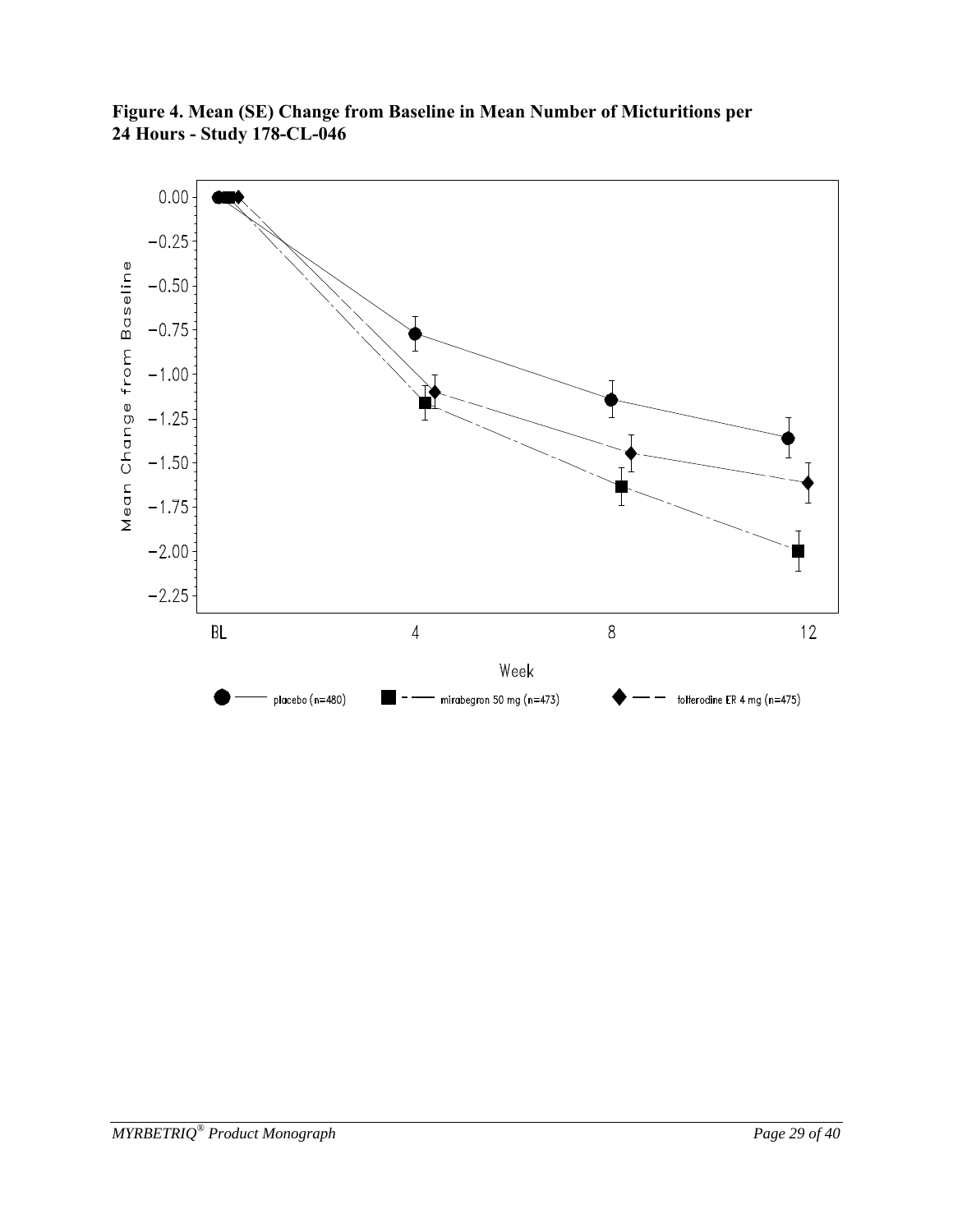

**Figure 5. Mean (SE) Change from Baseline in Mean Number of Incontinence Episodes per 24 Hours - Study 178-CL-047**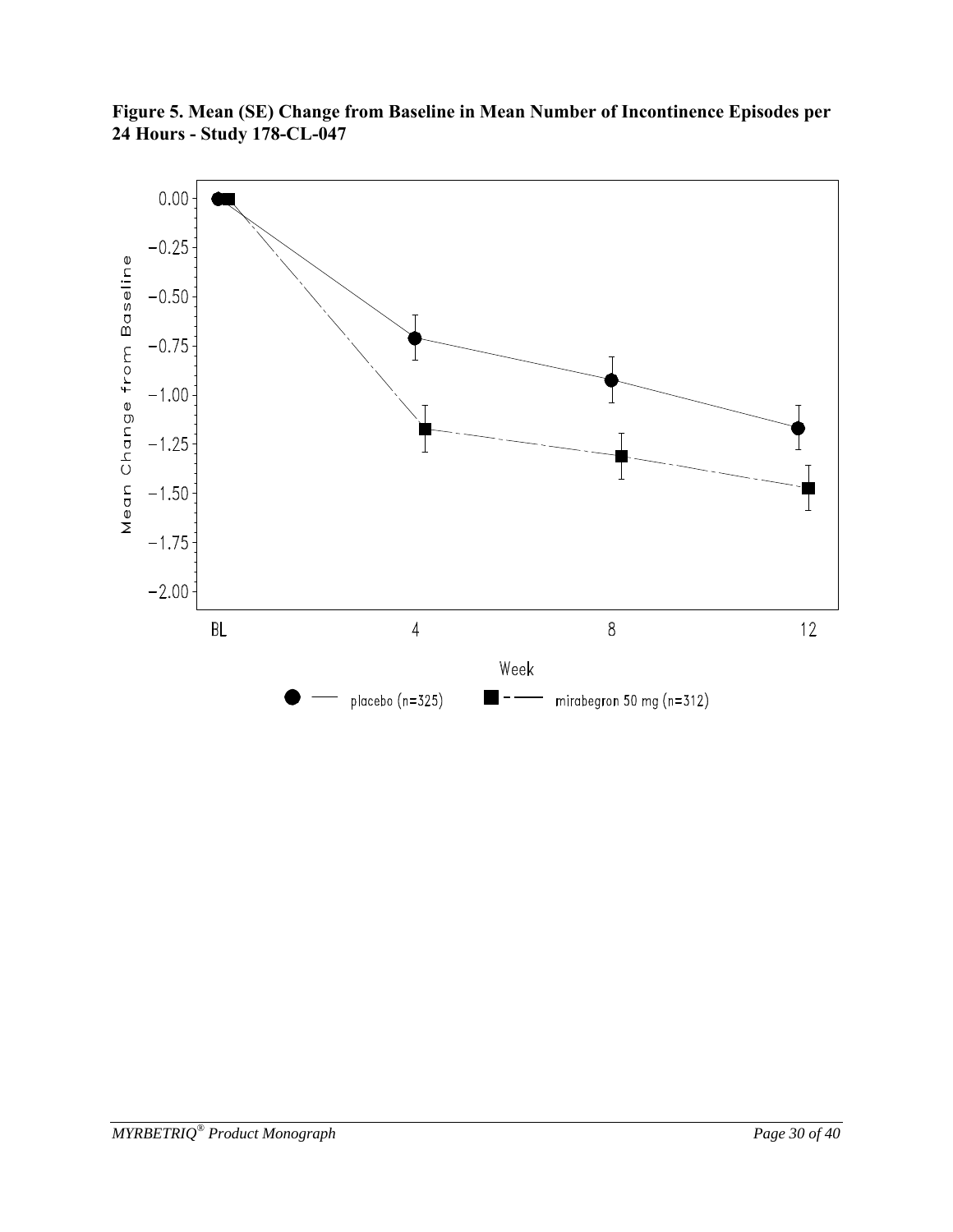

**Figure 6. Mean (SE) Change from Baseline in Mean Number of Micturitions per 24 Hours - Study 178-CL-047**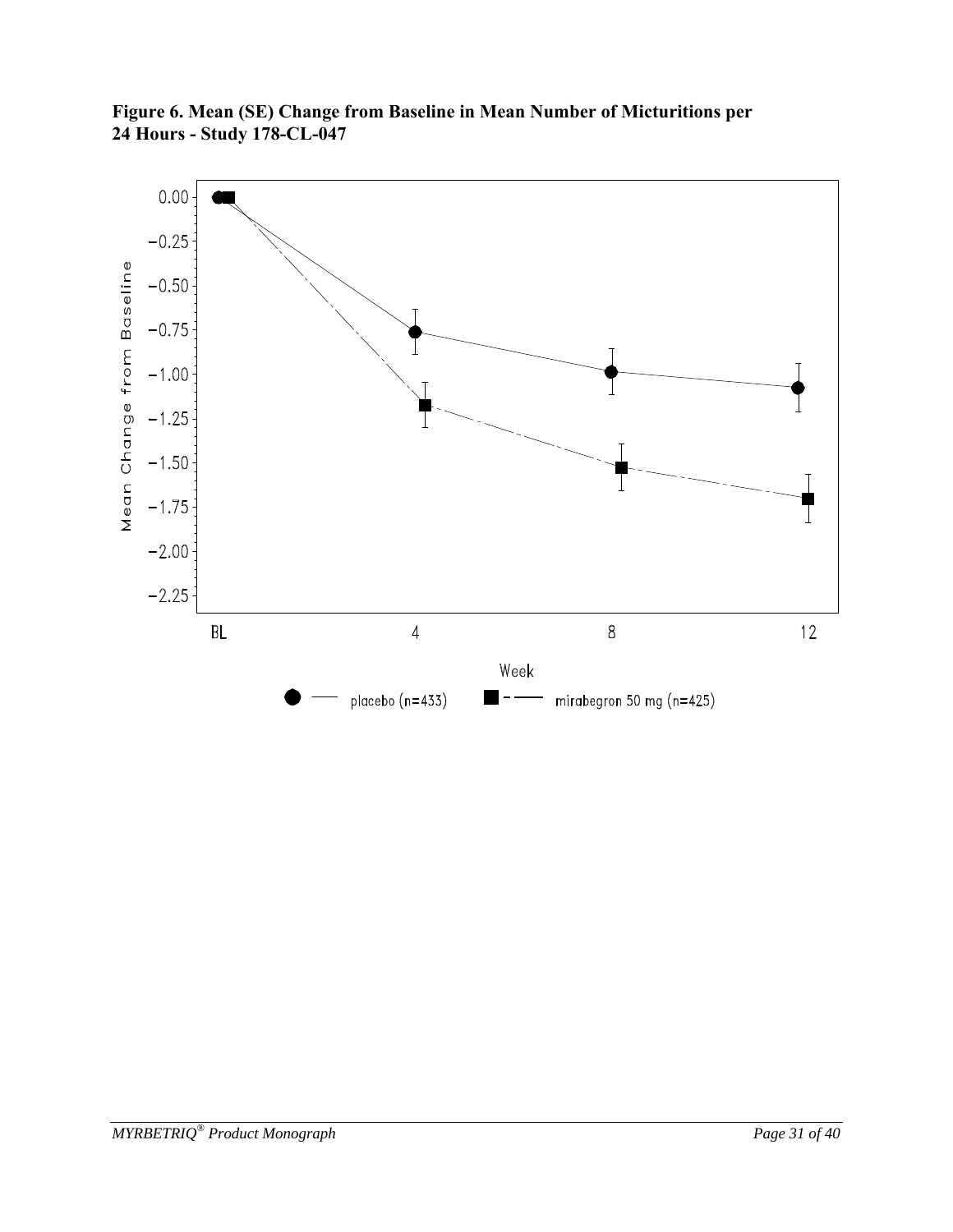

**Figure 7. Mean (SE) Change from Baseline in Mean Number of Incontinence Episodes per 24 Hours - Study 178-CL-074**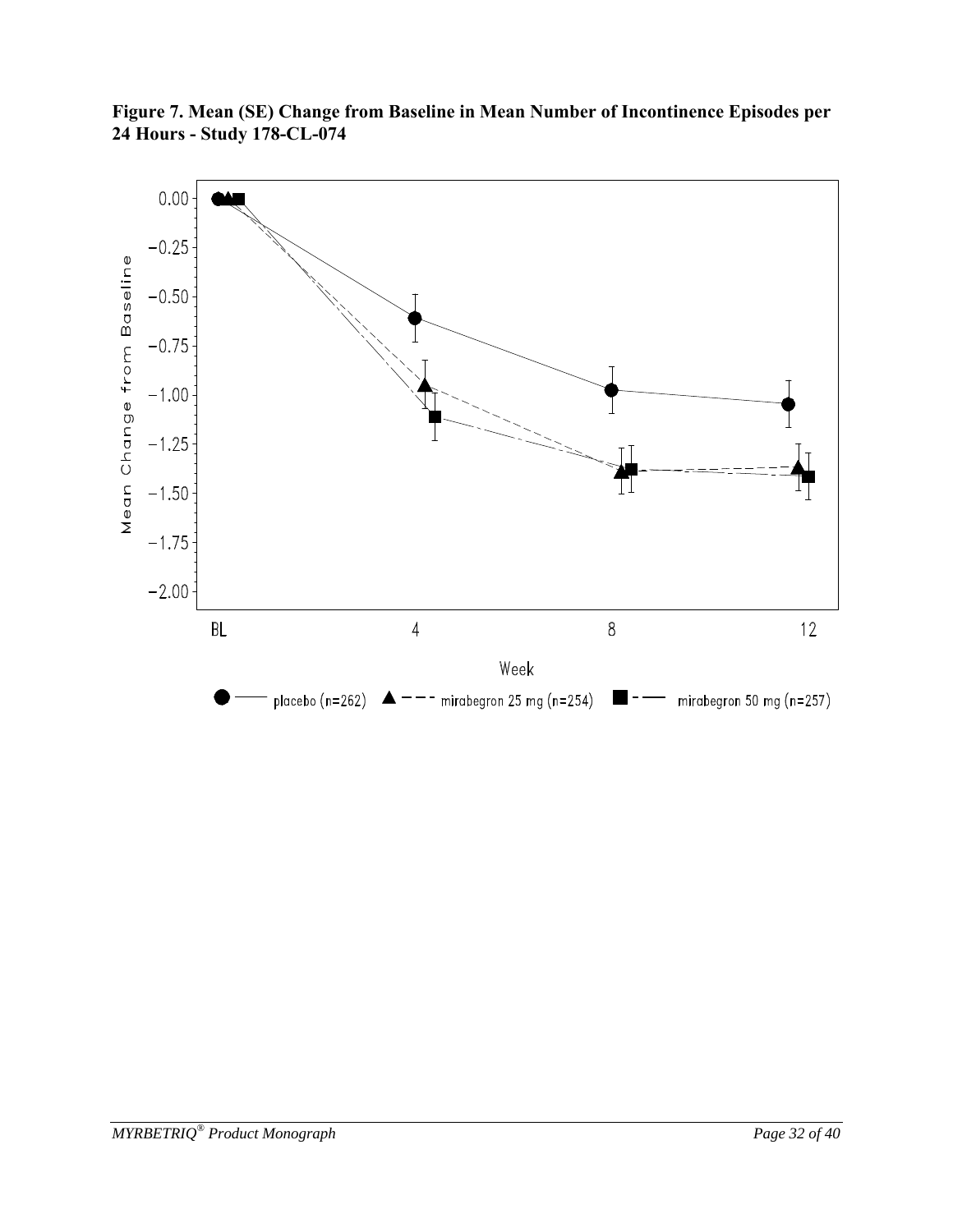

**Figure 8. Mean (SE) Change from Baseline in Mean Number of Micturitions per 24 Hours - Study 178-CL-074**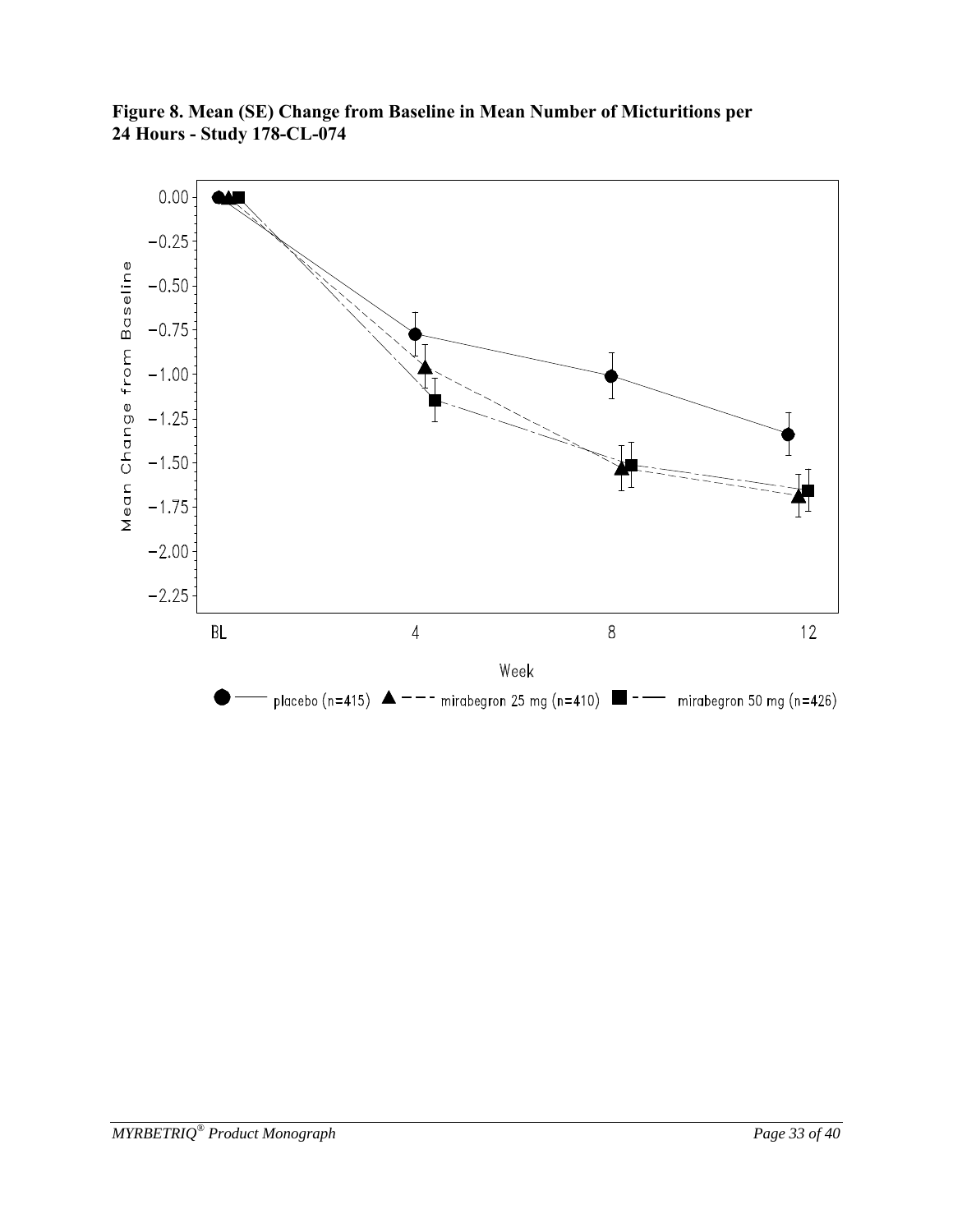## **DETAILED PHARMACOLOGY**

## **Agonistic Activity and Selectivity to Human Beta Adrenoceptor**

In a receptor binding study using membrane fractions from Chinese hamster ovary (CHO) cells expressing human beta adrenoceptor (AR) subtypes, mirabegron showed high affinity for the human beta 3-AR (105-fold higher affinity for beta 3-AR versus beta 1-AR and 33-fold higher affinity for beta 3-AR versus beta 2-AR) as shown in Table 6.

|                     | -<br>Ki (nmol/L) |                 |               |  |  |  |
|---------------------|------------------|-----------------|---------------|--|--|--|
| <b>Test article</b> | <b>Beta</b> 1    | <b>Beta 2</b>   | Beta 3        |  |  |  |
| Mirabegron          | $4,200 \pm 900$  | $1,300 \pm 300$ | $40 \pm 20.2$ |  |  |  |

|  |  | Table 6 - Affinity of Mirabegron for Human Beta-Adrenoceptor Subtypes |  |
|--|--|-----------------------------------------------------------------------|--|
|  |  |                                                                       |  |

Ki values are expressed as the mean  $\pm$  SE of 3 runs.

Agonistic activity of mirabegron to beta AR subtypes (beta 1-, 2-, and 3-AR) from human was examined with CHO cells expressing each of these beta AR subtypes. Intracellular cyclic adenosine monophosphate (cAMP) concentrations were used as an indicator of beta-AR agonistic activity. Mirabegron showed an agonistic activity to the human beta 3-AR with a 50% effective concentration ( $EC_{50}$ ) value of 1.5 nmol/L. The intrinsic activity at the human beta 3-AR, defined as the cAMP concentration relative to the maximum response induced by isoproterenol, for mirabegron was 0.8, indicating that mirabegron is a full agonist at this receptor subtype. On the other hand, mirabegron showed intrinsic activities for human beta 1- and beta 2- AR of 0.1, and 0.2, respectively, and the potency *in vitro* was low as compared to that at the human beta 3-AR. However, oral administration of mirabegron to animals at high doses suggests a potential for cross-activation with beta 1-AR.

## **Affinity for Receptors Other than Beta Adrenoceptor**

Mirabegron showed low affinity for alpha  $1A-AR$ , muscarinic  $M<sub>2</sub>$  receptors, sodium channel site 2, dopamine transporters, and norepinephrine transporters.

## **Bladder Relaxant Effect**

Mirabegron showed a relaxant effect in isolated rat and human bladder strips precontracted with carbachol ( $EC_{50} = 5.1$  and 0.78 mcmol/L, respectively). In addition, mirabegron induced relaxation of rat bladder strips precontracted with potassium chloride (KCl) with an  $EC_{50}$  value of 11 mcmol/L. The relaxant effect of mirabegron in bladder tissues from the rat was not affected by selective beta 1- or beta 2-AR antagonists. Further, mirabegron increased cAMP concentrations in rat bladder tissue. These findings indicate that the relaxant effect of mirabegron was mediated by a beta 3-AR-induced increase in bladder cAMP levels in rats; a similar mechanism is extrapolated to be present in humans [Takeda et al, 1999; Igawa et al, 2001].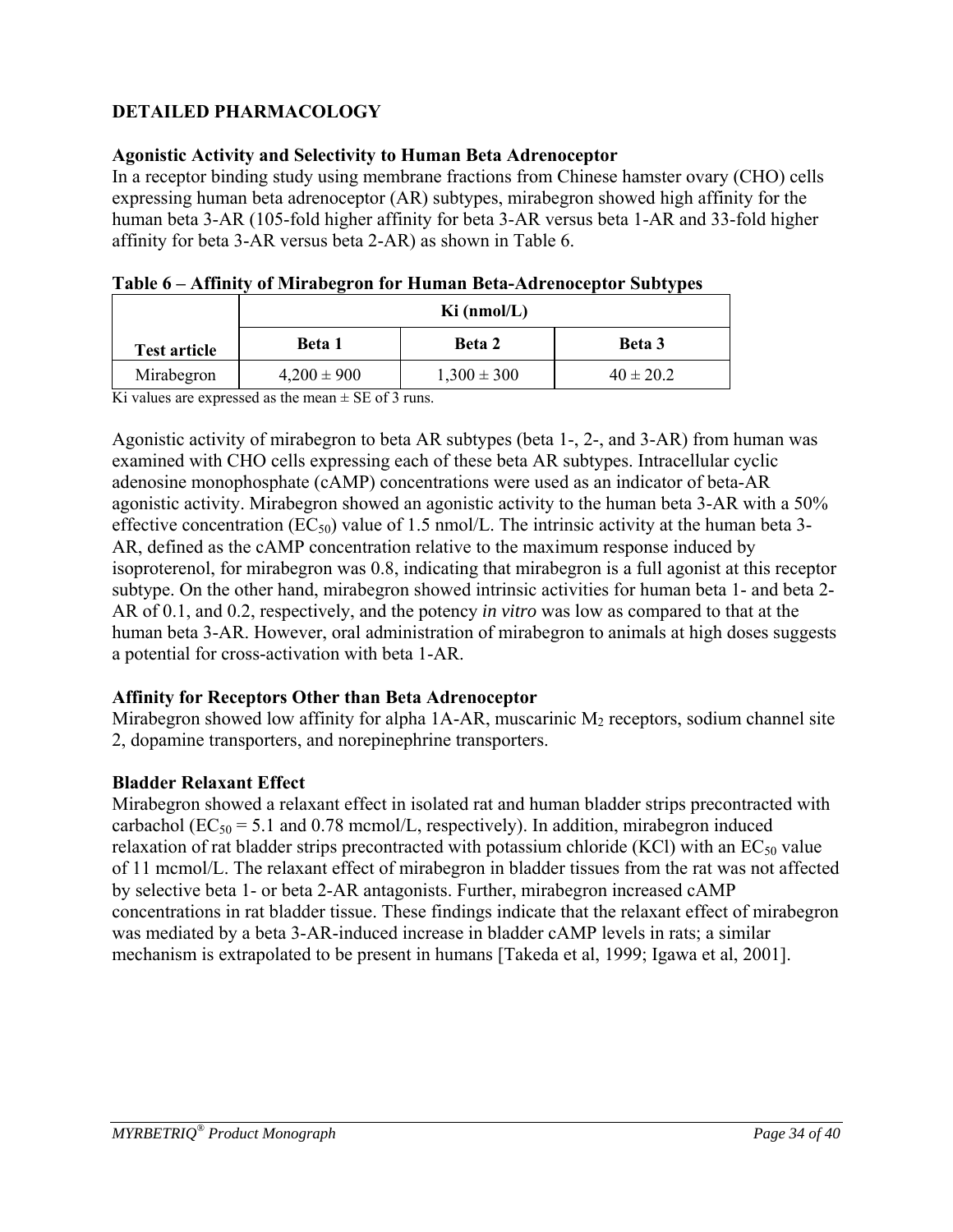## **Effect on Bladder Function**

Effects on bladder function in vivo were studied in anesthetized and in conscious animals. In anesthetized animals, bladder function parameters were assessed at different levels of bladder filling. In conscious animals, the effects of mirabegron on micturition frequency and bladder capacity were studied in monkeys after water-loading and in rats with a hyperactive bladder due to cerebral infarction. In addition, the effects of mirabegron in conscious rats with bladder outlet obstruction were assessed using cystometry.

Studies were also performed to assess the effect of mirabegron on the frequency of bladder contractions in vivo. In anesthetized rats with a bladder pressure set at about 40 mm Hg, voiding reflexes were initiated at a frequency of about 6 times per 10 min. Under these conditions, mirabegron decreased the frequency but not the force of rhythmic bladder contractions at a dose of 3 mg/kg iv. In contrast, oxybutynin increased the bladder contractile frequency but decreased the contractile force. In rats with partial urethral obstruction, mirabegron decreased the frequency of non-voiding contractions without affecting voided volume per micturition, voiding pressure, or residual urine volume at doses ≥1 mg/kg iv. Antimuscarinics decreased voided volume per micturition and increased residual urine volume, without affecting non-voiding contractions. These data showed that mirabegron alters the frequency of non-voiding contractions but does not affect the force of contraction.

To investigate whether the pharmacological effects of mirabegron were present following oral or gastrointestinal administration, further studies were performed. In rats intraduodenal (id) administration of mirabegron (3 and 10 mg/kg, id) decreased the frequency of rhythmic bladder contractions. Rats orally administered mirabegron for 14 days followed by intraduodenal instillation of mirabegron showed no attenuation in the decreased frequency of rhythmic bladder contractions. In water-loaded conscious cynomolgus monkeys, mirabegron, at a dose of 3 mg/kg, po increased the functional bladder capacity and decreased the voiding frequency (1 and 3 mg/kg po). Although the water-loaded conscious cynomolgus monkey model is not established as a model of bladder overactivity, mirabegron did show an increase in bladder capacity at a dose that was within the therapeutic range (1.2-fold higher than the human equivalent dose at maximum recommended human dose). In the rat cerebral infarction model for bladder hyperactivity, mirabegron increased bladder capacity at a dose of 3 mg/kg po.

These data show that mirabegron can relax urinary bladder during filling in the rat, dog and monkey. These data are consistent with beta 3-AR agonists in bladder function models [Woods et al, 2001] and indicate that mirabegron relaxes the bladder and increases the storage function during filling.

In the bladder outlet obstruction model, mirabegron reduced urination frequency and nonvoiding bladder activity without affecting voiding pressure.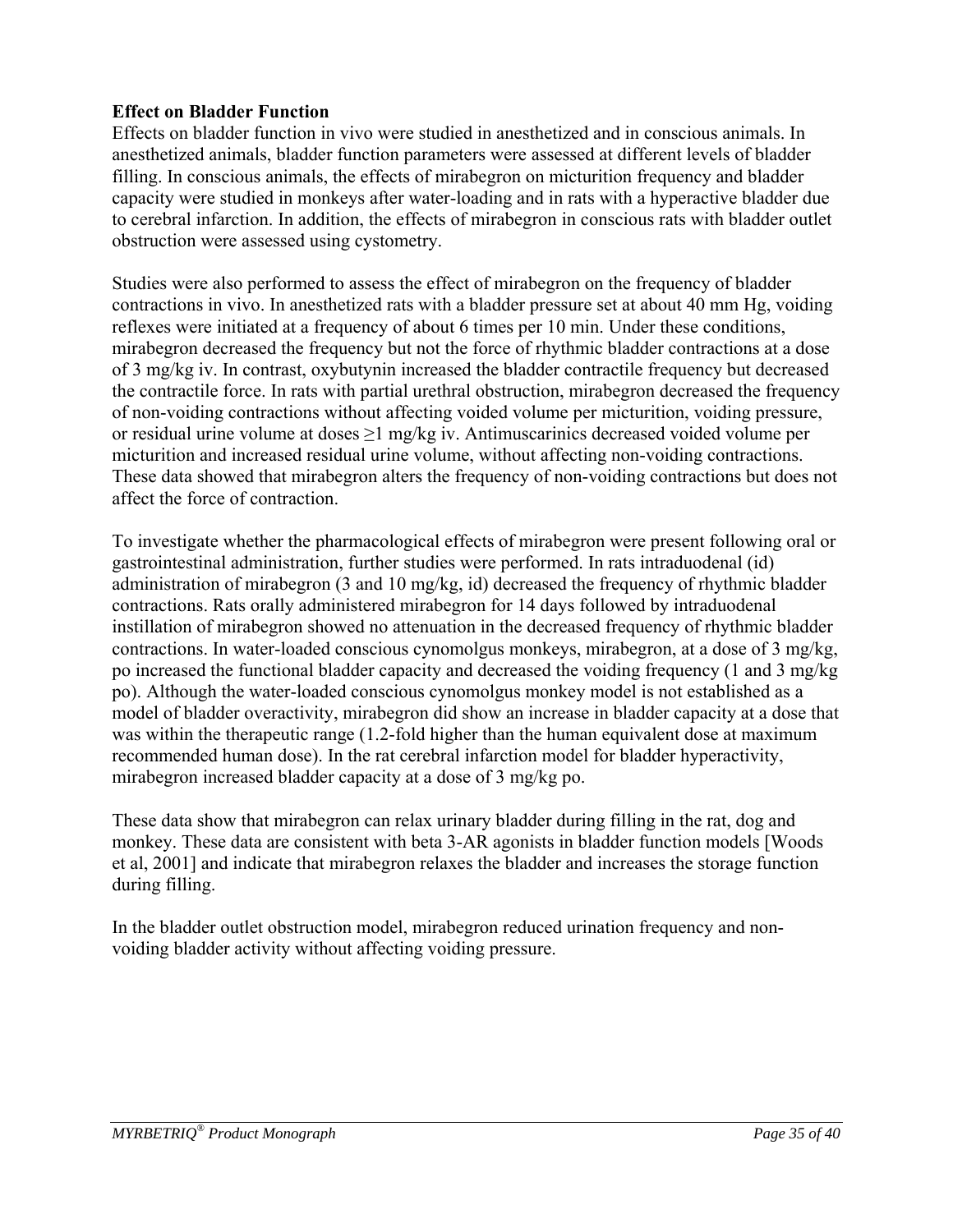## **TOXICOLOGY**

Nonclinical studies have identified target organs of toxicity that are consistent with clinical observations. Transient increases in liver enzymes and hepatocyte changes (necrosis and decrease in glycogen particles) were seen in rats. An increase in heart rate was observed in rats, rabbits, dogs and monkeys.

Genotoxicity and carcinogenicity studies have shown no genotoxic or carcinogenic potential *in vivo*.

In the female rat fertility study, at a lethal dose of 300 mg/kg/day, the number of pregnant females was reduced by 12%. No effects on female fertility or early embryogenesis were observed at a human equivalent dose of 19.2-fold the Maximum Recommended Human Dose (MRHD) (estimated systemic exposure 21.5-fold the human exposure at MRHD). In the male rat fertility study, animals dosed for a total period of 14 days prior to mating showed no effect on copulation index or fertility index at doses up to 100 mg/kg/day (93.3-fold the human systemic exposure at MRHD). However, due to the short duration of the treatment period, effects on male fertility cannot be ruled out.

A reversible increased incidence of a skeletal finding of wavy rib was observed at doses that were greater than or equal to 100 mg/kg/day. No embryo-fetal toxicity was observed in rats at systemic exposures that were 6.2-fold higher than the human systemic exposure at the MRHD.

In the rabbit embryo-fetal development study, reduced fetal weight was observed at doses equal to or greater than 10 mg/kg/day. At the lethal dose of 30 mg/kg/day, fetal findings of dilated aorta and cardiomegaly mediated by beta 1-AR cross activation were reported. No embryo-fetal toxicity was observed in rabbits at systemic exposures that were 0.7-fold the human systemic exposure at the MRHD.

Pharmacokinetic studies performed with radio-labeled mirabegron have shown that the parent compound and/or its metabolites are excreted in the milk of rats at levels that were approximately 1.7-fold higher than plasma levels at 4 hours post administration.

Moderate dermal sensitization was observed.

Systems comparison of findings between test species and the corresponding safety factor for each finding can be found in Table 7. Data presented in the parenthesis represent the safety factors for each finding based on AUC.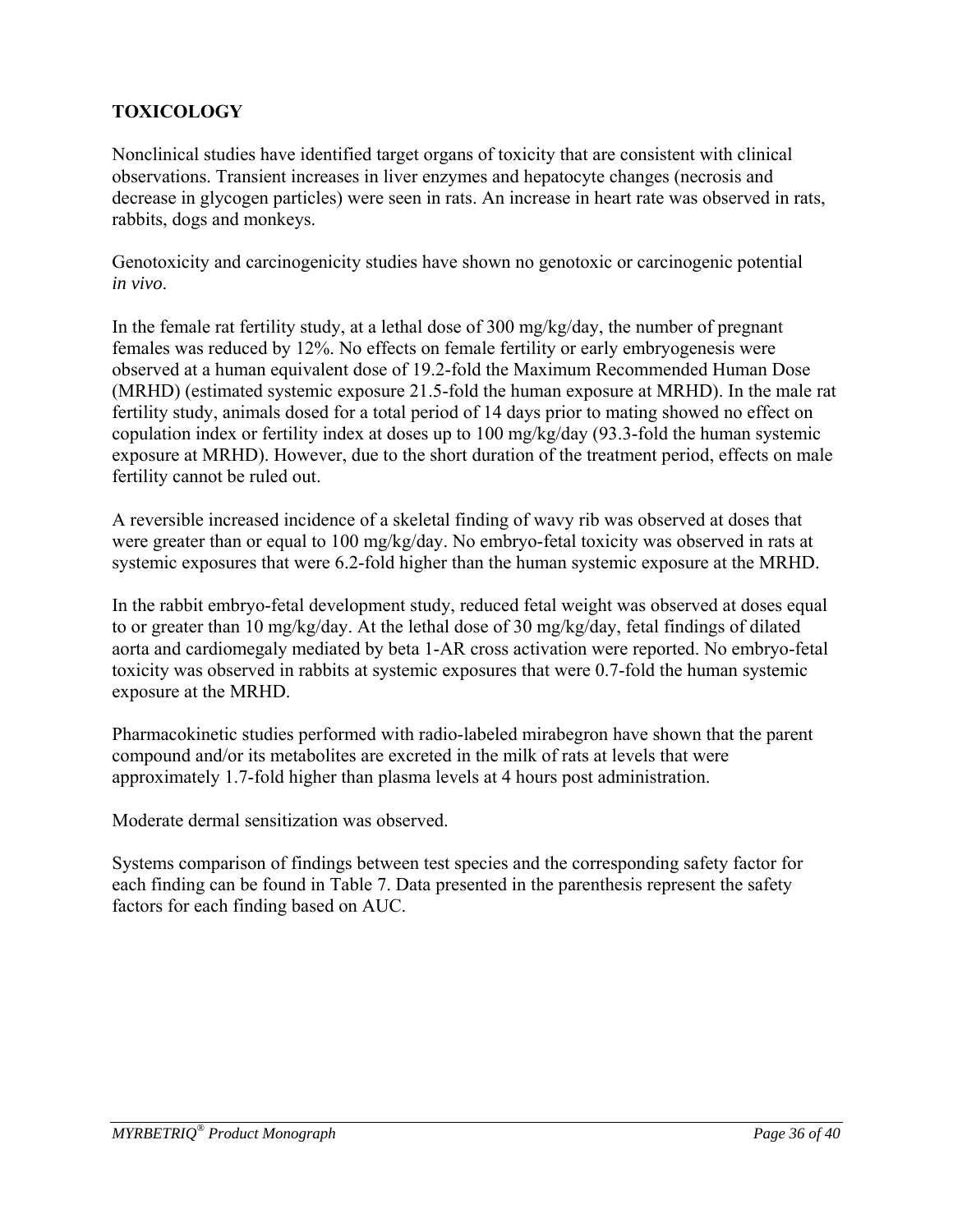|                                         | <b>Findings in Toxicology Studies (Safety Factors)</b>            |                                 |                                |                                        |  |  |
|-----------------------------------------|-------------------------------------------------------------------|---------------------------------|--------------------------------|----------------------------------------|--|--|
| <b>Body System</b>                      | Rat                                                               | <b>Rabbit</b>                   | Dog                            | <b>Monkey</b>                          |  |  |
| <b>CNS</b>                              | Lacrimation, prone<br>position<br>(0.2)                           | NT                              | NT                             | $\downarrow$ activity, ptosis<br>(2.1) |  |  |
| Ocular                                  | Mydriasis (44.2)                                                  | Mild local Irritant             | Ocular Discharge<br>(0.5)      | No Effect $(7.9)$                      |  |  |
| Respiratory                             | NT                                                                | NT                              | ↑ Respiratory Rate<br>$(0.2*)$ | No Effect $(7.9)$                      |  |  |
| <b>Heart Rate</b>                       | <b>NT</b>                                                         | $\uparrow$ Heart Rate $(1.2)^*$ | $\uparrow$ Heart Rate (0.5)    | $\overline{No}$ Effect (7.9)           |  |  |
| QTc Interval                            | <b>NT</b>                                                         | <b>NT</b>                       | ↑ QTcB Interval<br>(2.7)       | No Effect $(7.9)$                      |  |  |
| <b>Blood Pressure</b>                   | <b>NT</b>                                                         | NT                              | $~\downarrow$ BP (0.02*)       | No Effect $(7.9)$                      |  |  |
| Vascular                                | NT                                                                | Slight local<br>irritation iv.  | Facial flushing $(0.5)$        | NT                                     |  |  |
| Gastrointestinal                        | Loose Stools<br>(1.7)                                             | NT                              | Emesis $(2.7)$                 | Emesis $(11.5^*)$                      |  |  |
| Liver                                   | ↑ Liver weight<br>(1.7)                                           | NT                              | No Effect $(13.8)$             | No Effect $(7.9)$                      |  |  |
| Kidney                                  | No Effect<br>(58.7)                                               | NT                              | No Effect $(13.8)$             | No Effect $(7.9)$                      |  |  |
| Skin/Dermal                             | NT                                                                | No local effect                 | No Effect (13.8)               | No Effect $(7.9)$                      |  |  |
| Immune                                  | No Effect<br>(58.7)                                               | NT                              | No Effect $(13.8)$             | No Effect $(7.9)$                      |  |  |
| Musculoskeletal                         | No Effect<br>(58.7)                                               | NT                              | No Effect (13.8)               | No Effect $(7.9)$                      |  |  |
| <sup>a</sup> Reproductive<br>(Paternal) | No Effect $(93.2)$                                                | NT                              | NT                             | NT                                     |  |  |
| Reproductive<br>(Maternal)              | ↓ Fertility<br>$(19.2*)$                                          | NT                              | NT                             | NT                                     |  |  |
| Embryo-fetal                            | $\downarrow$ food<br>consumption and<br>body weight gain<br>(6.2) | ↓ body weight gain<br>(0.7)     | NT                             | NT                                     |  |  |
| Embryo-fetal                            | $\downarrow$ ossification (6.2)                                   | ↓ fetal body wt<br>(0.7)        | NT                             | <b>NT</b>                              |  |  |
| Post-natal                              | $\downarrow$ pup body wt,<br>viability<br>(5.8)                   | NT                              | NT                             | NT                                     |  |  |
| Hematology                              | $\downarrow$ platelets (0.2)                                      | NT                              | No Effect (13.8)               | No Effect $(7.9)$                      |  |  |
| Clinical Chemistry                      | $\uparrow$ ALT (1.7)                                              | NT                              | No Effect (13.8)               | No Effect $(7.9)$                      |  |  |
| Urinalysis                              | No Effect<br>(58.7)                                               | NT                              | No Effect $(13.8)$             | No Effect $(7.9)$                      |  |  |

**Table 7 – Systemic Toxicology Findings and Safety Factors: Species** 

Data in parentheses are the safety factors for each organ system listed. Safety factors were calculated by dividing the animal systemic exposure (animal AUC) at NOAEL, by the human mean AUC at the MRHD. \*Where AUC data was not available, the safety factor was calculated by dividing the human equivalent dose for the NOAEL by the MHRD. <sup>a</sup>Male animals were administered mirabegron for 14 days prior to mating.

↑: increased; ↓: decreased; NT: not tested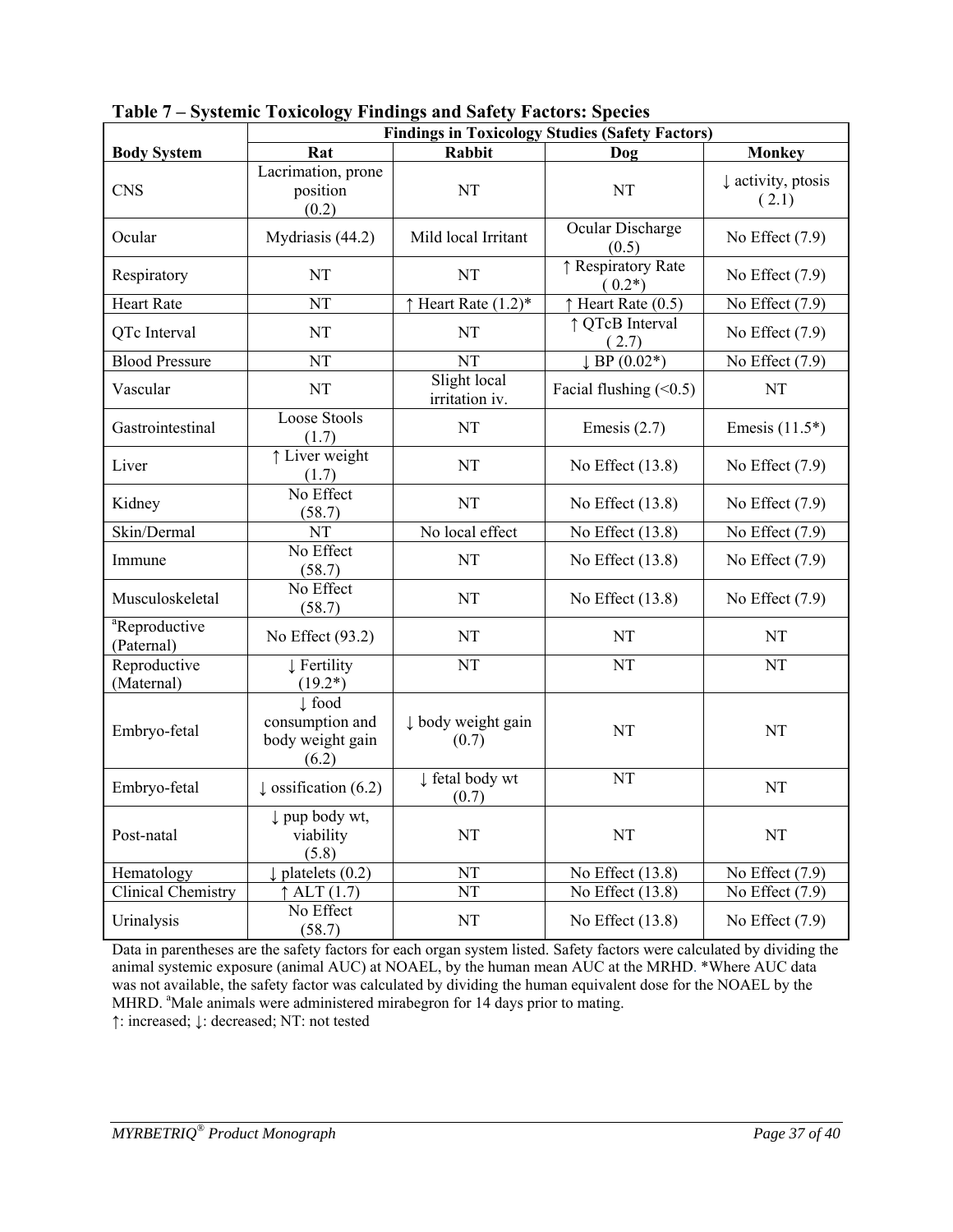### **REFERENCES**

- 1. Aizawa N, Homma Y, Igawa Y. Effects of Mirabegron, a Novel β3-Adrenoceptor Agonist, on Primary Bladder Afferent Activity and Bladder Microcontractions in Rats Compared With the Effects of Oxybutynin. Eur Urol. 2012; 62:1165-73.
- 2. Bhide AA, et al. Use of mirabegron in treating overactive bladder. Int Urogynecol J. 2012 Oct;23(10):1345-8. Epub 2012 Mar 13.
- 3. Chapple CR, Kaplan SA, Mitcheson D, et al. Randomized Double-blind, Active-controlled Phase 3 Study to Assess 12-Month Safety and Efficacy of Mirabegron, a β(3)-Adrenoceptor Agonist, in Overactive Bladder. Eur Urol. 2013 Feb;63(2):296-305.
- 4. Dickinson J, Lewand M, Sawamoto T, et al. Effect of Renal or Hepatic Impairment on the Pharmacokinetics of Mirabegron. Clin Drug Investig. 2013 Jan;33(1):11-23.
- 5. Eltink C, Lee J, Schaddelee M, et al. Single dose pharmacokinetics and absolute bioavailability of Mirabegron, a β3-adrenoceptor agonist for treatment of overactive bladder. J Clin Pharm and Thera; 2012; epub DOI 10.5414/CP201782
- 6. Igawa Y, Yamazaki Y, Takeda H, Kaidoh K, Akahane M, Ajisawa Y, et al. Relaxant effects of isoproterenol and selective beta 3-adrenoceptor agonists on normal, low compliant and hyperreflexic human bladders. J Urol. 2001;165:240-4.
- 7. Khullar V, Amarenco G, Angulo JC, et al. Efficacy and Tolerability of Mirabegron, a β(3)- Adrenoceptor Agonist, in Patients with Overactive Bladder: Results from a Randomised European-Australian Phase 3 Trial. Eur Urol. 2013 Feb;63(2):283-95.
- 8. Malik M, Gelderen EM, Lee JH, et al. Proarrhythmic Safety of Repeat Doses of Mirabegron in Healthy Subjects: A Randomized, Double-Blind, Placebo-, and Active-Controlled Thorough QT Study. Nature; 2012; 92/6:696-706.
- 9. Nitti V, Auerbach S, Martin N, et al. Results of a randomized Phase III trial of Mirabegron in patients with overactive bladder. J Urol. 2012 Oct 15
- 10. Takasu T, Ukai M, Sato S, et al. Effect of(R)-2-2(2-Aminothiazol-4-yl)-4'-{2-[(2-hydroxy-2 phenylethyl)amino]ethyl} Acetanilide (YM178), a Novel Selective β3-Adrenoceptor Agonist, on Bladder Function. J Pharm and Exper Ther; 2007; 321: 642-647.
- 11. Takeda M, Obara K, Mizusawa T, Tomita Y, Arai K, Tsutsui T, et al. Evidence for beta 3 adrenoceptor subtypes in relaxation of the human urinary bladder detrusor: analysis by molecular biological and pharmacological methods. J Pharmacol Exp Ther. 1999; 288:1367-73
- 12. Woods M, Carson N, Norton NW, Sheldon JH, Argentieri TM. Efficacy of the beta 3-adrenergic receptor agonist CL-316243 on experimental bladder hyperreflexia and detrusor instability in the rat. J Urol. 2001;166:1142-7.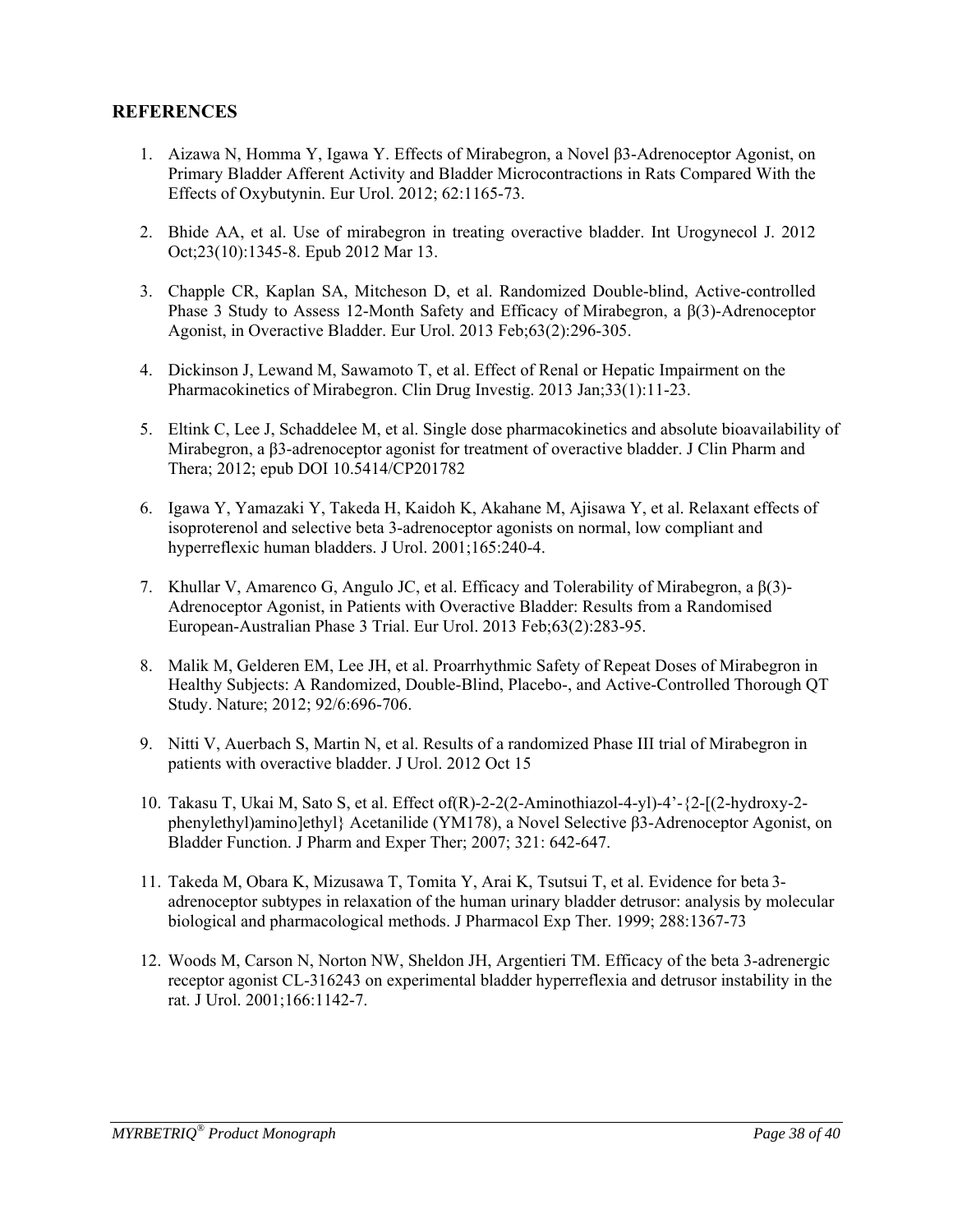### **PART III: CONSUMER INFORMATION**

#### **PrMYRBETRIQ® mirabegron**

**This leaflet is part III of a three-part "Product Monograph" published when MYRBETRIQ was approved for sale in Canada and is designed specifically for Consumers. This leaflet is a summary and will not tell you everything about MYRBETRIQ. Contact your doctor or pharmacist if you have any questions about the drug.** 

### **ABOUT THIS MEDICATION**

#### **What the medication is used for:**

MYRBETRIQ treats the symptoms of an overactive bladder such as:

- suddenly needing to empty your bladder (called urgency)
- having to empty your bladder more than usual (called urinary frequency)
- not being able to control when you empty your bladder (called urgency incontinence)

#### **What it does:**

MYRBETRIQ contains mirabegron. It works by relaxing the bladder smooth muscle, thereby reducing the symptoms of an overactive bladder.

#### **When it should not be used:**

- you have very high uncontrolled blood pressure
- if you are allergic to mirabegron or any of the ingredients in MYRBETRIQ
- women who are pregnant or breastfeeding

#### **What the medicinal ingredient is:**

Mirabegron

#### **What the nonmedicinal ingredients are:**

butylated hydroxytoluene, hydroxypropyl cellulose, hypromellose, magnesium stearate, polyethylene glycol, polyethylene oxide, yellow ferric oxide and red ferric oxide (25 mg only).

#### **What dosage forms it comes in:**

Extended-release tablets, 25 mg, 50 mg

### **WARNINGS AND PRECAUTIONS**

#### **BEFORE you use MYRBETRIQ talk to your doctor or pharmacist if:**

- you have problems emptying your bladder or if you have weak urine stream
- you are pregnant or trying to become pregnant
- you are breastfeeding or planning to breastfeed
- you have severe liver problems
- you have severe kidney problems
- you have an eye problem called Glaucoma
- you have high blood pressure or a history of high blood pressure
- you have any heart disorder, including an irregular heartbeat, an abnormal electrical signal called "prolongation of the QT interval" or a known history of QT interval prolongation
- you have a history of ischemic heart disease or a heart rate that is higher than normal

MYRBETRIQ should not be given to patients under 18 years of age.

### **INTERACTIONS WITH THIS MEDICATION**

Tell your doctor about all the medicines you take, including prescription and nonprescription medicines, vitamins, and herbal supplements. MYRBETRIQ may affect the way other medicines work, and other medicines may affect how MYRBETRIQ works. You may need to change the dosage or stop taking one of the medicines.

MYRBETRIQ may interact with the following medications:

- Propafenone, or Flecainide, drugs used to treat irregular heartbeats
- Digoxin
- Drugs known to increase the heartbeat or elevate blood pressure
- Drugs known to prolong the QT/QTc interval and/or cause torsade de pointes

### **PROPER USE OF THIS MEDICATION**

#### **Usual starting dose:**

25 mg once daily with or without food. The tablet should be swallowed whole with a glass of water. Do not crush or chew the tablet. Based upon your response and tolerability, your doctor may increase your dose to 50 mg once daily. The maximum dose for MYRBETRIQ is 50 mg once daily.

#### **Overdose:**

In case of drug overdose, contact your doctor, or a poison control centre, or go to emergency room of the hospital near you immediately, even if there are no symptoms.

#### **Missed Dose:**

If you forget to take your medicine, then take your next dose at the normal time. Do not take a double dose to make up for a forgotten dose. If you miss several doses, tell your doctor and follow the advice given to you.